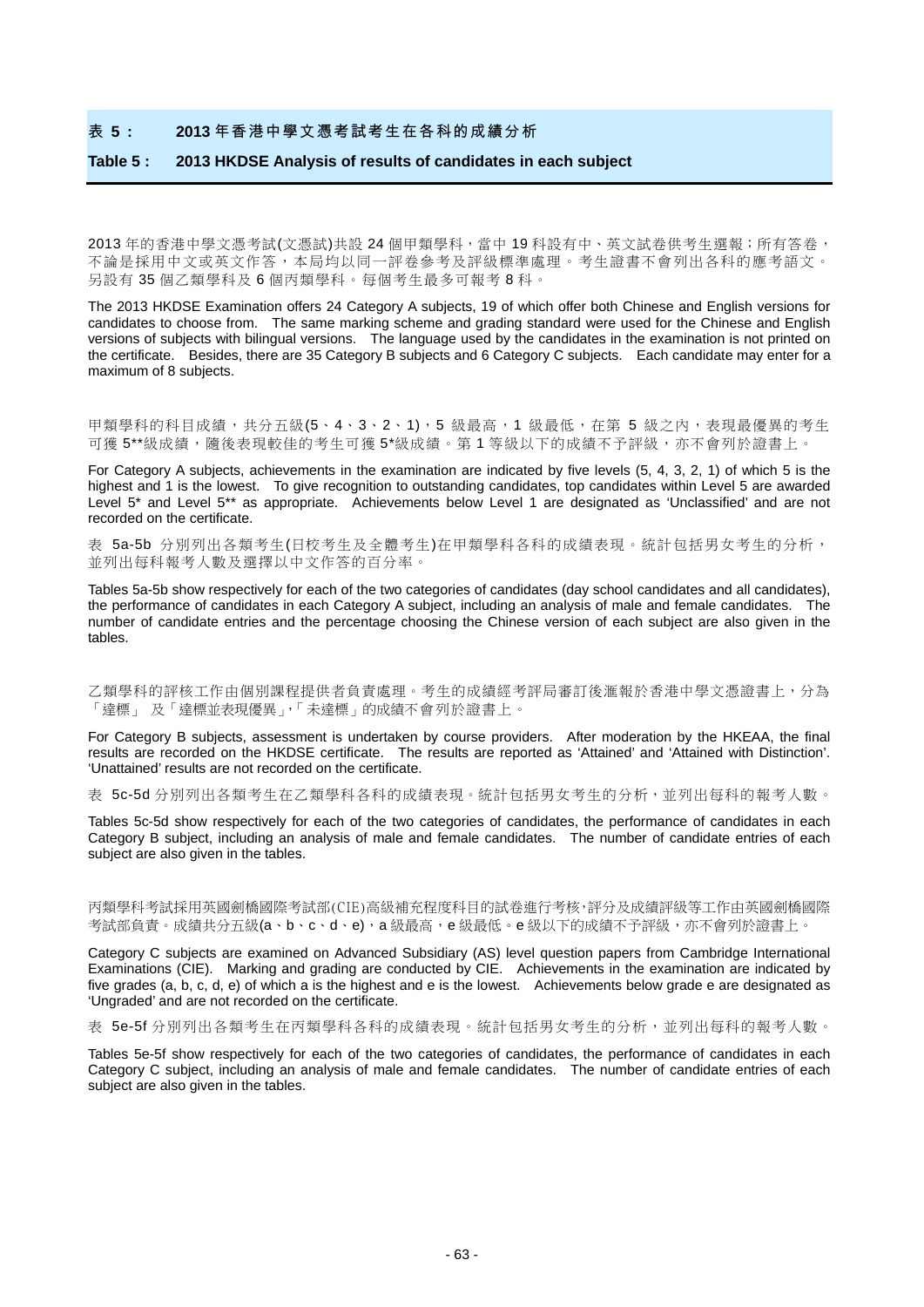## 表 **5a : 2013** 年文憑試考生在甲類學科各科成績的表現 日校考生

#### **Table 5a : 2013 HKDSE Performance of candidates in each of the Category A subjects**

| 科目                                                          | 性別           | 報考<br>人數       | 出席            | 中文<br>作答                 |                      |                 | 人數及百分率 Number and Percentage |                  |                  |                  |                  |                 |
|-------------------------------------------------------------|--------------|----------------|---------------|--------------------------|----------------------|-----------------|------------------------------|------------------|------------------|------------------|------------------|-----------------|
| Subject                                                     | Gender       | No.<br>entered | 人數<br>No. sat | Chinese<br>version<br>%  | $5***$               | $5*+$           | $5+$                         | $4+$             | $3+$             | $2+$             | $1+$             | U               |
|                                                             | 男生<br>Male   | 7417           | 7 2 5 9       | 52.7                     | 120<br>1.7%          | 504<br>6.9%     | 1 2 1 7<br>16.8%             | 3 0 4 0<br>41.9% | 4 9 6 8<br>68.4% | 6 3 9 1<br>88.0% | 6998<br>96.4%    | 261<br>3.6%     |
| 生物<br>Biology                                               | 女生<br>Female | 9 3 9 9        | 9 2 9 6       | 44.3                     | 167<br>1.8%          | 642<br>6.9%     | 1 6 3 5<br>17.6%             | 4 1 3 4<br>44.5% | 6764<br>72.8%    | 8 4 5 3<br>90.9% | 9 0 8 0<br>97.7% | 216<br>2.3%     |
|                                                             | 總數<br>Total  | 16816          | 16 555        | 48.0                     | 287<br>1.7%          | 1 1 4 6<br>6.9% | 2852<br>17.2%                | 7 174<br>43.3%   | 11 732<br>70.9%  | 14 844<br>89.7%  | 16 078<br>97.1%  | 477<br>2.9%     |
|                                                             | 男生<br>Male   | 7 0 5 0        | 6785          | 53.5                     | 87<br>1.3%           | 312<br>4.6%     | 732<br>10.8%                 | 2 3 0 4<br>34.0% | 4 2 4 5<br>62.6% | 5826<br>85.9%    | 6 4 4 0<br>94.9% | 345<br>5.1%     |
| 企業、會計與財務概論<br>Business, Accounting<br>and Financial Studies | 女生<br>Female | 8713           | 8 5 5 7       | 42.2                     | 94<br>1.1%           | 395<br>4.6%     | 1 0 1 7<br>11.9%             | 3 4 5 4<br>40.4% | 5 9 9 6<br>70.1% | 7755<br>90.6%    | 8 3 4 6<br>97.5% | 211<br>2.5%     |
|                                                             | 總數<br>Total  | 15 7 63        | 15 342        | 47.2                     | 181<br>1.2%          | 707<br>4.6%     | 1749<br>11.4%                | 5758<br>37.5%    | 10 241<br>66.8%  | 13 581<br>88.5%  | 14786<br>96.4%   | 556<br>3.6%     |
|                                                             | 男生<br>Male   | 9 2 3 4        | 8 9 5 0       | 32.4                     | 239<br>2.7%          | 913<br>10.2%    | 2 2 1 3<br>24.7%             | 4538<br>50.7%    | 6748<br>75.4%    | 7803<br>87.2%    | 8550<br>95.5%    | 400<br>4.5%     |
| 化學<br>Chemistry                                             | 女生<br>Female | 7 0 7 4        | 6969          | 26.6                     | 137<br>2.0%          | 593<br>8.5%     | 1 4 7 4<br>21.2%             | 3 2 5 3<br>46.7% | 5 2 1 3<br>74.8% | 6 1 3 2<br>88.0% | 6745<br>96.8%    | 224<br>3.2%     |
|                                                             | 總數<br>Total  | 16 308         | 15919         | 29.9                     | 376<br>2.4%          | 1506<br>9.5%    | 3687<br>23.2%                | 7791<br>48.9%    | 11 961<br>75.1%  | 13 935<br>87.5%  | 15 295<br>96.1%  | 624<br>3.9%     |
|                                                             | 男生<br>Male   | 3609           | 3 4 7 2       |                          | 30<br>0.9%           | 142<br>4.1%     | 328<br>9.4%                  | 1 0 2 2<br>29.4% | 2 0 3 6<br>58.6% | 2928<br>84.3%    | 3 3 1 2<br>95.4% | 160<br>4.6%     |
| 中國歷史<br><b>Chinese History</b>                              | 女生<br>Female | 3 9 0 8        | 3840          |                          | 46<br>1.2%           | 175<br>4.6%     | 452<br>11.8%                 | 1 4 6 4<br>38.1% | 2666<br>69.4%    | 3 4 7 5<br>90.5% | 3737<br>97.3%    | 103<br>2.7%     |
|                                                             | 總數<br>Total  | 7517           | 7 3 1 2       |                          | 76<br>1.0%           | 317<br>4.3%     | 780<br>10.7%                 | 2486<br>34.0%    | 4702<br>64.3%    | 6403<br>87.6%    | 7 0 4 9<br>96.4% | 263<br>3.6%     |
|                                                             | 男生<br>Male   | 34 598         | 34 453        | $\overline{\phantom{a}}$ | 168<br>0.5%          | 754<br>2.2%     | 1985<br>5.8%                 | 7 100<br>20.6%   | 15 167<br>44.0%  | 25 838<br>75.2%  | 32 699<br>94.9%  | 1754<br>5.1%    |
| 中國語文<br>Chinese Language                                    | 女生<br>Female | 34 552         | 34 473        | $\overline{\phantom{m}}$ | 434<br>1.3%          | 1715<br>5.0%    | 4 0 9 5<br>11.9%             | 11 872<br>34.4%  | 20 888<br>60.6%  | 29 7 62<br>86.3% | 33 770<br>98.0%  | 703<br>2.0%     |
|                                                             | 總數<br>Total  | 69 150         | 68 926        | $\overline{\phantom{a}}$ | 602<br>0.9%          | 2 4 6 9<br>3.6% | 6 0 8 0<br>8.8%              | 18 972<br>27.5%  | 36 055<br>52.3%  | 55 600<br>80.7%  | 66 469<br>96.4%  | 2 4 5 7<br>3.6% |
|                                                             | 男生<br>Male   | 777            | 745           | $\overline{\phantom{a}}$ | $\mathbf{3}$<br>0.4% | 12<br>1.6%      | 35<br>4.7%                   | 122<br>16.4%     | 354<br>47.5%     | 573<br>76.9%     | 687<br>92.2%     | 58<br>7.8%      |
| 中國文學<br><b>Chinese Literature</b>                           | 女生<br>Female | 2026           | 1 9 9 7       | $\overline{\phantom{a}}$ | 18<br>0.9%           | 75<br>3.8%      | 178<br>8.9%                  | 567<br>28.4%     | 1 2 6 3<br>63.2% | 1777<br>89.0%    | 1 9 5 0<br>97.6% | 47<br>2.4%      |
|                                                             | 總數<br>Total  | 2803           | 2742          | $\overline{\phantom{a}}$ | 21<br>0.8%           | 87<br>3.2%      | 213<br>7.8%                  | 689<br>25.1%     | 1617<br>59.0%    | 2 3 5 0<br>85.7% | 2637<br>96.2%    | 105<br>3.8%     |
|                                                             | 男生<br>Male   | 597            | 580           | 99.7                     | 1<br>0.2%            | 3<br>0.5%       | 4<br>0.7%                    | 39<br>6.7%       | 109<br>18.8%     | 295<br>50.9%     | 478<br>82.4%     | 102<br>17.6%    |
| 設計與應用科技<br>Design and Applied<br>Technology                 | 女生<br>Female | 213            | 204           | 100.0                    |                      |                 | 3<br>1.5%                    | 21<br>10.3%      | 55<br>27.0%      | 115<br>56.4%     | 170<br>83.3%     | 34<br>16.7%     |
|                                                             | 總數<br>Total  | 810            | 784           | 99.7                     | 1<br>0.1%            | 3<br>0.4%       | 7<br>0.9%                    | 60<br>7.7%       | 164<br>20.9%     | 410<br>52.3%     | 648<br>82.7%     | 136<br>17.3%    |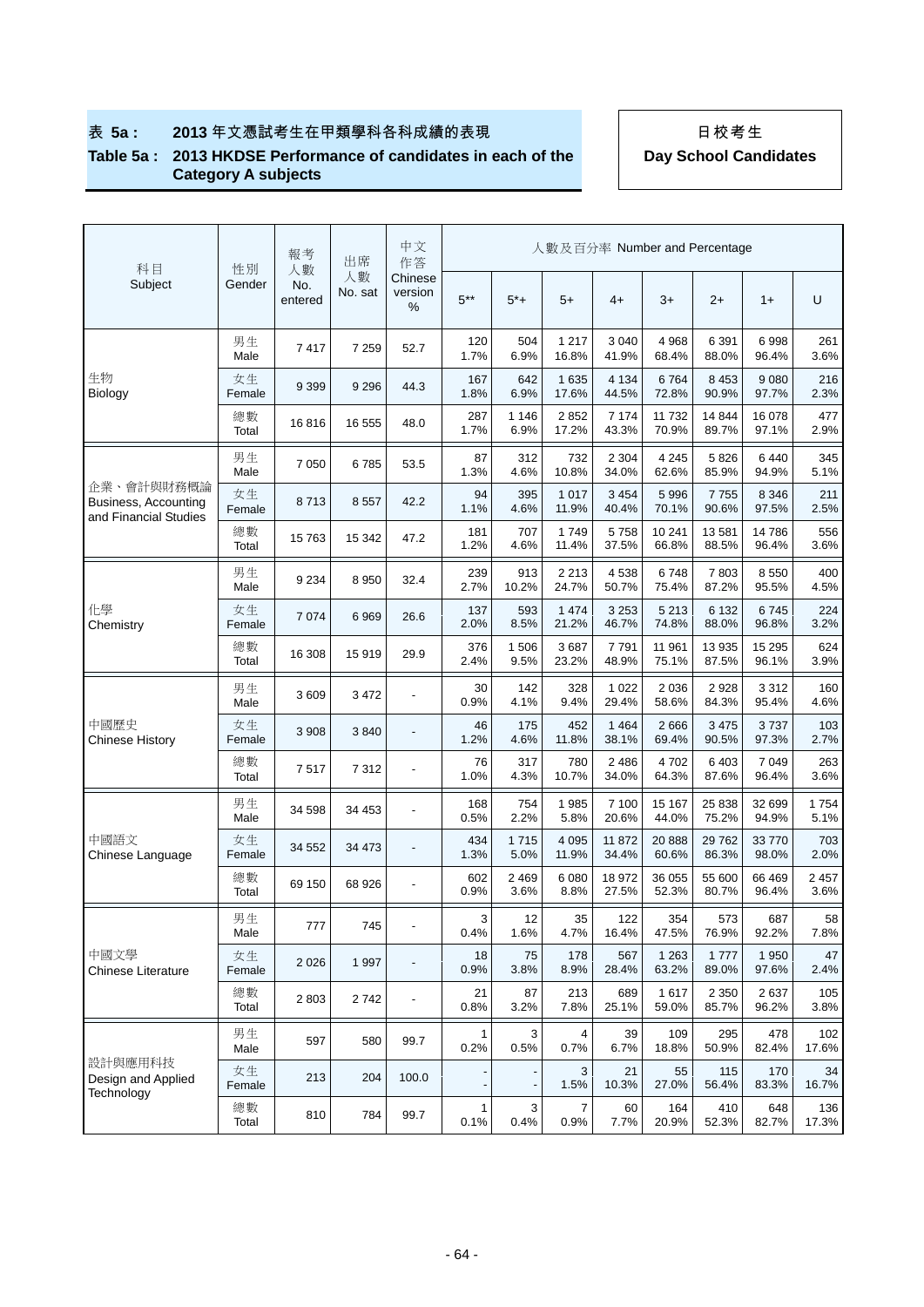#### **Table 5a : 2013 HKDSE Performance of candidates in each of the Category A subjects**

| 科目                                                       | 報考<br>性別<br>人數 |                | 出席<br>人數 |                          | 中文<br>人數及百分率 Number and Percentage<br>作答 |                 |                  |                  |                  |                  |                  |                  |  |
|----------------------------------------------------------|----------------|----------------|----------|--------------------------|------------------------------------------|-----------------|------------------|------------------|------------------|------------------|------------------|------------------|--|
| Subject                                                  | Gender         | No.<br>entered | No. sat  | Chinese<br>version<br>%  | $5***$                                   | $5^*+$          | $5+$             | $4+$             | $3+$             | $2+$             | $1+$             | U                |  |
|                                                          | 男生<br>Male     | 9432           | 9 2 3 5  | 51.5                     | 135<br>1.5%                              | 579<br>6.3%     | 1 3 9 1<br>15.1% | 3758<br>40.7%    | 5919<br>64.1%    | 7626<br>82.6%    | 8717<br>94.4%    | 518<br>5.6%      |  |
| 經濟<br>Economics                                          | 女生<br>Female   | 10 612         | 10 4 98  | 43.0                     | 168<br>1.6%                              | 625<br>6.0%     | 1515<br>14.4%    | 4 3 3 4<br>41.3% | 7 0 4 0<br>67.1% | 8 9 9 7<br>85.7% | 10 094<br>96.2%  | 404<br>3.8%      |  |
|                                                          | 總數<br>Total    | 20 044         | 19733    | 47.0                     | 303<br>1.5%                              | 1 2 0 4<br>6.1% | 2 9 0 6<br>14.7% | 8 0 9 2<br>41.0% | 12 959<br>65.7%  | 16 623<br>84.2%  | 18811<br>95.3%   | 922<br>4.7%      |  |
|                                                          | 男生<br>Male     | 34 836         | 34 403   | $\overline{\phantom{a}}$ | 211<br>0.6%                              | 928<br>2.7%     | 2 3 8 7<br>6.9%  | 7 0 8 0<br>20.6% | 14 696<br>42.7%  | 24 882<br>72.3%  | 30 081<br>87.4%  | 4 3 2 2<br>12.6% |  |
| 英國語文<br>English Language                                 | 女生<br>Female   | 34 812         | 34 607   | $\overline{a}$           | 449<br>1.3%                              | 1791<br>5.2%    | 4 2 5 9<br>12.3% | 10 603<br>30.6%  | 18 993<br>54.9%  | 28 800<br>83.2%  | 32 659<br>94.4%  | 1948<br>5.6%     |  |
|                                                          | 總數<br>Total    | 69 648         | 69 010   |                          | 660<br>1.0%                              | 2719<br>3.9%    | 6646<br>9.6%     | 17683<br>25.6%   | 33 689<br>48.8%  | 53 682<br>77.8%  | 62740<br>90.9%   | 6 270<br>9.1%    |  |
|                                                          | 男生<br>Male     | 325            | 314      | 97.8                     | $\overline{2}$<br>0.6%                   | 7<br>2.2%       | 16<br>5.1%       | 52<br>16.6%      | 152<br>48.4%     | 248<br>79.0%     | 304<br>96.8%     | 10<br>3.2%       |  |
| 倫理與宗教<br><b>Ethics and Religious</b><br><b>Studies</b>   | 女生<br>Female   | 495            | 483      | 87.2                     | 5<br>1.0%                                | 21<br>4.3%      | 49<br>10.1%      | 178<br>36.9%     | 358<br>74.1%     | 445<br>92.1%     | 474<br>98.1%     | 9<br>1.9%        |  |
|                                                          | 總數<br>Total    | 820            | 797      | 91.3                     | 7<br>0.9%                                | 28<br>3.5%      | 65<br>8.2%       | 230<br>28.9%     | 510<br>64.0%     | 693<br>87.0%     | 778<br>97.6%     | 19<br>2.4%       |  |
|                                                          | 男生<br>Male     | 5619           | 5 5 0 5  | 70.1                     | 55<br>1.0%                               | 200<br>3.6%     | 463<br>8.4%      | 1668<br>30.3%    | 3 1 2 5<br>56.8% | 4 4 7 8<br>81.3% | 5 1 8 8<br>94.2% | 317<br>5.8%      |  |
| 地理<br>Geography                                          | 女生<br>Female   | 7480           | 7414     | 59.1                     | 74<br>1.0%                               | 318<br>4.3%     | 761<br>10.3%     | 2668<br>36.0%    | 4795<br>64.7%    | 6 3 7 4<br>86.0% | 7 1 2 2<br>96.1% | 292<br>3.9%      |  |
|                                                          | 總數<br>Total    | 13 099         | 12919    | 63.8                     | 129<br>1.0%                              | 518<br>4.0%     | 1 2 2 4<br>9.5%  | 4 3 3 6<br>33.6% | 7920<br>61.3%    | 10852<br>84.0%   | 12 3 10<br>95.3% | 609<br>4.7%      |  |
|                                                          | 男生<br>Male     | 301            | 294      | 93.2                     | 1<br>0.3%                                | 1<br>0.3%       | 3<br>1.0%        | 27<br>9.2%       | 81<br>27.6%      | 189<br>64.3%     | 262<br>89.1%     | 32<br>10.9%      |  |
| 健康管理與社會關懷<br><b>Health Management</b><br>and Social Care | 女生<br>Female   | 792            | 782      | 88.9                     | 3<br>0.4%                                | 18<br>2.3%      | 41<br>5.2%       | 169<br>21.6%     | 383<br>49.0%     | 612<br>78.3%     | 741<br>94.8%     | 41<br>5.2%       |  |
|                                                          | 總數<br>Total    | 1 0 9 3        | 1 0 7 6  | 90.1                     | $\overline{4}$<br>0.4%                   | 19<br>1.8%      | 44<br>4.1%       | 196<br>18.2%     | 464<br>43.1%     | 801<br>74.4%     | 1 0 0 3<br>93.2% | 73<br>6.8%       |  |
|                                                          | 男生<br>Male     | 2873           | 2816     | 75.7                     | 36<br>1.3%                               | 133<br>4.7%     | 307<br>10.9%     | 1 100<br>39.1%   | 1977<br>70.2%    | 2 5 5 2<br>90.6% | 2783<br>98.8%    | 33<br>1.2%       |  |
| 歷史<br>History                                            | 女生<br>Female   | 3692           | 3 6 5 1  | 62.6                     | 46<br>1.3%                               | 197<br>5.4%     | 528<br>14.5%     | 1836<br>50.3%    | 2890<br>79.2%    | 3 4 4 9<br>94.5% | 3625<br>99.3%    | 26<br>0.7%       |  |
|                                                          | 總數<br>Total    | 6565           | 6467     | 68.3                     | 82<br>1.3%                               | 330<br>5.1%     | 835<br>12.9%     | 2936<br>45.4%    | 4 8 6 7<br>75.3% | 6 0 0 1<br>92.8% | 6408<br>99.1%    | 59<br>0.9%       |  |
| 資訊及通訊科技                                                  | 男生<br>Male     | 5420           | 5 2 8 3  | 68.4                     | 46<br>0.9%                               | 177<br>3.4%     | 418<br>7.9%      | 1 3 0 2<br>24.6% | 2649<br>50.1%    | 4 0 7 3<br>77.1% | 4938<br>93.5%    | 345<br>6.5%      |  |
| Information and<br>Communication                         | 女生<br>Female   | 2 2 3 7        | 2 2 0 4  | 47.0                     | 9<br>0.4%                                | 44<br>2.0%      | 124<br>5.6%      | 512<br>23.2%     | 1 1 5 2<br>52.3% | 1740<br>78.9%    | 2 0 4 9<br>93.0% | 155<br>7.0%      |  |
| Technology                                               | 總數<br>Total    | 7657           | 7487     | 62.1                     | 55<br>0.7%                               | 221<br>3.0%     | 542<br>7.2%      | 1814<br>24.2%    | 3801<br>50.8%    | 5813<br>77.6%    | 6987<br>93.3%    | 500<br>6.7%      |  |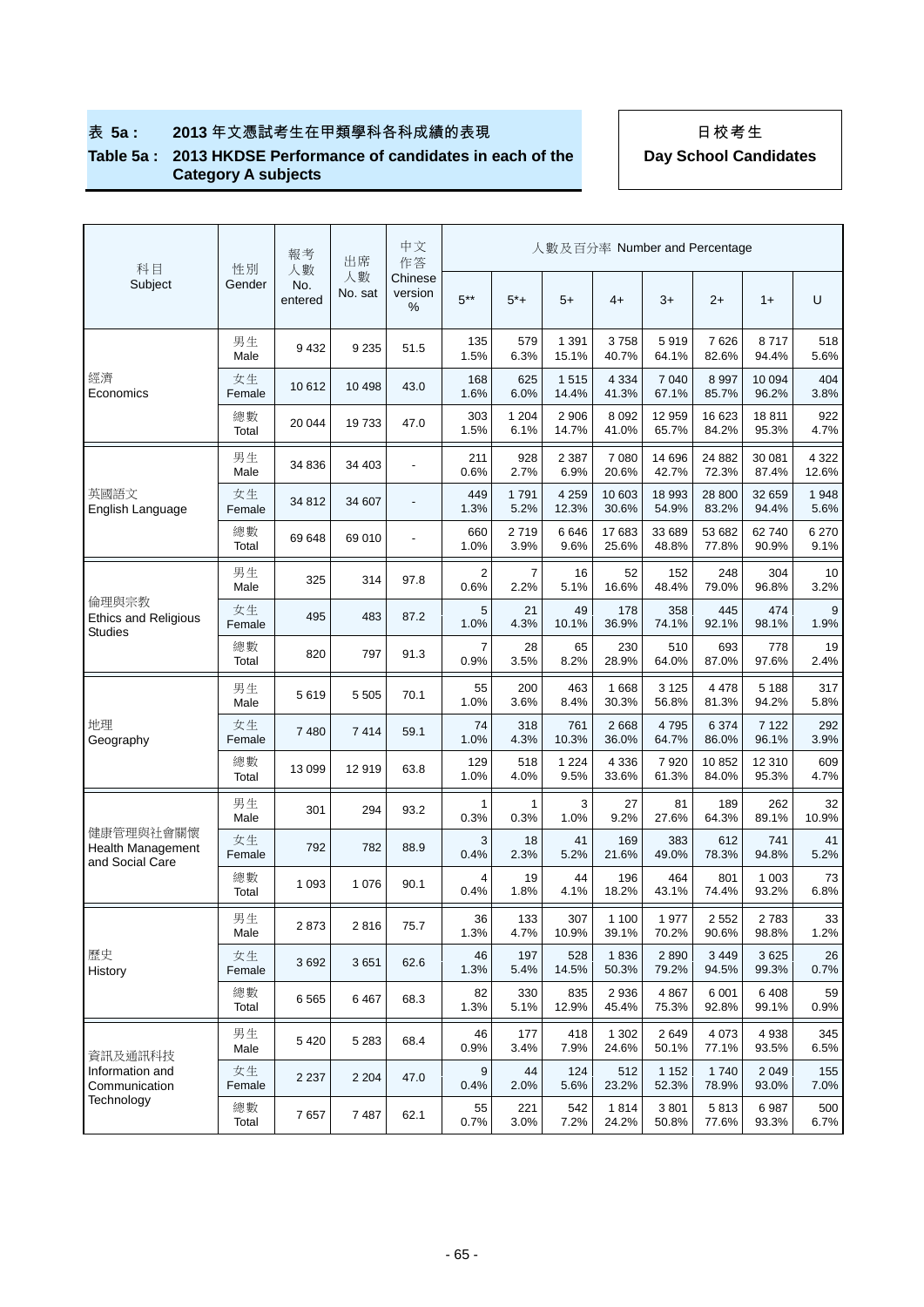### **Table 5a : 2013 HKDSE Performance of candidates in each of the Category A subjects**

|             | 科目                                                | 性別           | 報考<br>人數       | 出席            | 中文<br>作答                 |             |                 | 人數及百分率 Number and Percentage |                  |                  |                  |                  |                        |
|-------------|---------------------------------------------------|--------------|----------------|---------------|--------------------------|-------------|-----------------|------------------------------|------------------|------------------|------------------|------------------|------------------------|
|             | Subject                                           | Gender       | No.<br>entered | 人數<br>No. sat | Chinese<br>version<br>%  | $5***$      | $5^*+$          | $5+$                         | $4+$             | $3+$             | $2+$             | $1+$             | U                      |
|             |                                                   | 男生<br>Male   | 34 828         | 34 556        | 90.1                     | 174<br>0.5% | 705<br>2.0%     | 1 908<br>5.5%                | 9823<br>28.4%    | 21 659<br>62.7%  | 29 4 26<br>85.2% | 33 894<br>98.1%  | 662<br>1.9%            |
|             | 通識教育<br><b>Liberal Studies</b>                    | 女生<br>Female | 34 809         | 34 649        | 85.1                     | 403<br>1.2% | 1 4 7 9<br>4.3% | 3681<br>10.6%                | 14815<br>42.8%   | 26 321<br>76.0%  | 31 830<br>91.9%  | 34 308<br>99.0%  | 341<br>1.0%            |
|             |                                                   | 總數<br>Total  | 69 637         | 69 205        | 87.6                     | 577<br>0.8% | 2 1 8 4<br>3.2% | 5 5 8 9<br>8.1%              | 24 638<br>35.6%  | 47 980<br>69.3%  | 61 256<br>88.5%  | 68 20 2<br>98.6% | 1 0 0 3<br>1.4%        |
|             |                                                   | 男生<br>Male   | 18             | 17            | $\overline{a}$           | 1<br>5.9%   | 1<br>5.9%       | 2<br>11.8%                   | 4<br>23.5%       | 8<br>47.1%       | 10<br>58.8%      | 16<br>94.1%      | 1<br>5.9%              |
|             | 英語文學<br>Literature in English                     | 女生<br>Female | 396            | 393           | $\overline{\phantom{a}}$ | 10<br>2.5%  | 39<br>9.9%      | 99<br>25.2%                  | 226<br>57.5%     | 335<br>85.2%     | 374<br>95.2%     | 387<br>98.5%     | 6<br>1.5%              |
|             |                                                   | 總數<br>Total  | 414            | 410           | $\overline{a}$           | 11<br>2.7%  | 40<br>9.8%      | 101<br>24.6%                 | 230<br>56.1%     | 343<br>83.7%     | 384<br>93.7%     | 403<br>98.3%     | 7<br>1.7%              |
|             |                                                   | 男生<br>Male   | 34 835         | 34 360        | 52.0                     | 619<br>1.8% | 2 1 7 2<br>6.3% | 4 9 5 6<br>14.4%             | 12 643<br>36.8%  | 19 966<br>58.1%  | 27 664<br>80.5%  | 31 673<br>92.2%  | 2 6 8 7<br>7.8%        |
|             | 必修部分<br><b>Compulsory Part</b>                    | 女生<br>Female | 34 807         | 34 473        | 45.1                     | 220<br>0.6% | 1 1 0 9<br>3.2% | 3 1 9 5<br>9.3%              | 11 2 23<br>32.6% | 19509<br>56.6%   | 27 945<br>81.1%  | 32 235<br>93.5%  | 2 2 3 8<br>6.5%        |
|             |                                                   | 總數<br>Total  | 69 642         | 68 833        | 48.5                     | 839<br>1.2% | 3 2 8 1<br>4.8% | 8 1 5 1<br>11.8%             | 23 866<br>34.7%  | 39 475<br>57.3%  | 55 609<br>80.8%  | 63 908<br>92.8%  | 4 9 2 5<br>7.2%        |
|             | 延伸部分                                              | 男生<br>Male   | 3530           | 3 3 3 4       | 28.8                     | 59<br>1.8%  | 224<br>6.7%     | 602<br>18.1%                 | 1 4 9 9<br>45.0% | 2 3 3 4<br>70.0% | 2861<br>85.8%    | 3 1 6 1<br>94.8% | 173<br>5.2%            |
| Mathematics | (微積分與統計)<br><b>Extended Part</b><br>(Calculus and | 女生<br>Female | 2 5 21         | 2 4 1 4       | 20.1                     | 41<br>1.7%  | 163<br>6.8%     | 393<br>16.3%                 | 1 1 0 9<br>45.9% | 1758<br>72.8%    | 2 1 6 4<br>89.6% | 2 3 2 9<br>96.5% | 85<br>3.5%             |
| 數學          | Statistics)                                       | 總數<br>Total  | 6 0 5 1        | 5748          | 25.1                     | 100<br>1.7% | 387<br>6.7%     | 995<br>17.3%                 | 2608<br>45.4%    | 4 0 9 2<br>71.2% | 5 0 2 5<br>87.4% | 5 4 9 0<br>95.5% | 258<br>4.5%            |
|             | 延伸部分                                              | 男生<br>Male   | 5 0 1 1        | 4 8 5 4       | 19.4                     | 176<br>3.6% | 690<br>14.2%    | 1 697<br>35.0%               | 2 9 0 3<br>59.8% | 4 0 0 0<br>82.4% | 4513<br>93.0%    | 4769<br>98.2%    | 85<br>1.8%             |
|             | (代數與微積分)<br><b>Extended Part</b><br>(Algebra and  | 女生<br>Female | 1963           | 1880          | 15.1                     | 31<br>1.6%  | 177<br>9.4%     | 539<br>28.7%                 | 1 0 5 7<br>56.2% | 1 504<br>80.0%   | 1747<br>92.9%    | 1849<br>98.4%    | 31<br>1.6%             |
|             | Calculus)                                         | 總數<br>Total  | 6974           | 6734          | 18.2                     | 207<br>3.1% | 867<br>12.9%    | 2 2 3 6<br>33.2%             | 3 9 6 0<br>58.8% | 5 5 0 4<br>81.7% | 6 2 6 0<br>93.0% | 6618<br>98.3%    | 116<br>1.7%            |
|             |                                                   | 男生<br>Male   | 99             | 99            | 12.1                     | 3<br>3.0%   | 7<br>7.1%       | 21<br>21.2%                  | 62<br>62.6%      | 85<br>85.9%      | 94<br>94.9%      | 97<br>98.0%      | 2<br>2.0%              |
| 音樂<br>Music |                                                   | 女生<br>Female | 153            | 152           | 6.6                      | 2<br>1.3%   | 8<br>5.3%       | 21<br>13.8%                  | 79<br>52.0%      | 122<br>80.3%     | 147<br>96.7%     | 152<br>100.0%    |                        |
|             |                                                   | 總數<br>Total  | 252            | 251           | 8.8                      | 5<br>2.0%   | 15<br>6.0%      | 42<br>16.7%                  | 141<br>56.2%     | 207<br>82.5%     | 241<br>96.0%     | 249<br>99.2%     | $\overline{2}$<br>0.8% |
|             |                                                   | 男生<br>Male   | 610            | 602           | 95.7                     | 1<br>0.2%   | 3<br>0.5%       | 7<br>1.2%                    | 57<br>9.5%       | 209<br>34.7%     | 377<br>62.6%     | 541<br>89.9%     | 61<br>10.1%            |
| 體育          | <b>Physical Education</b>                         | 女生<br>Female | 161            | 160           | 89.4                     |             | 2<br>1.3%       | 4<br>2.5%                    | 17<br>10.6%      | 64<br>40.0%      | 107<br>66.9%     | 142<br>88.8%     | 18<br>11.3%            |
|             |                                                   | 總數<br>Total  | 771            | 762           | 94.4                     | 1<br>0.1%   | 5<br>0.7%       | 11<br>1.4%                   | 74<br>9.7%       | 273<br>35.8%     | 484<br>63.5%     | 683<br>89.6%     | 79<br>10.4%            |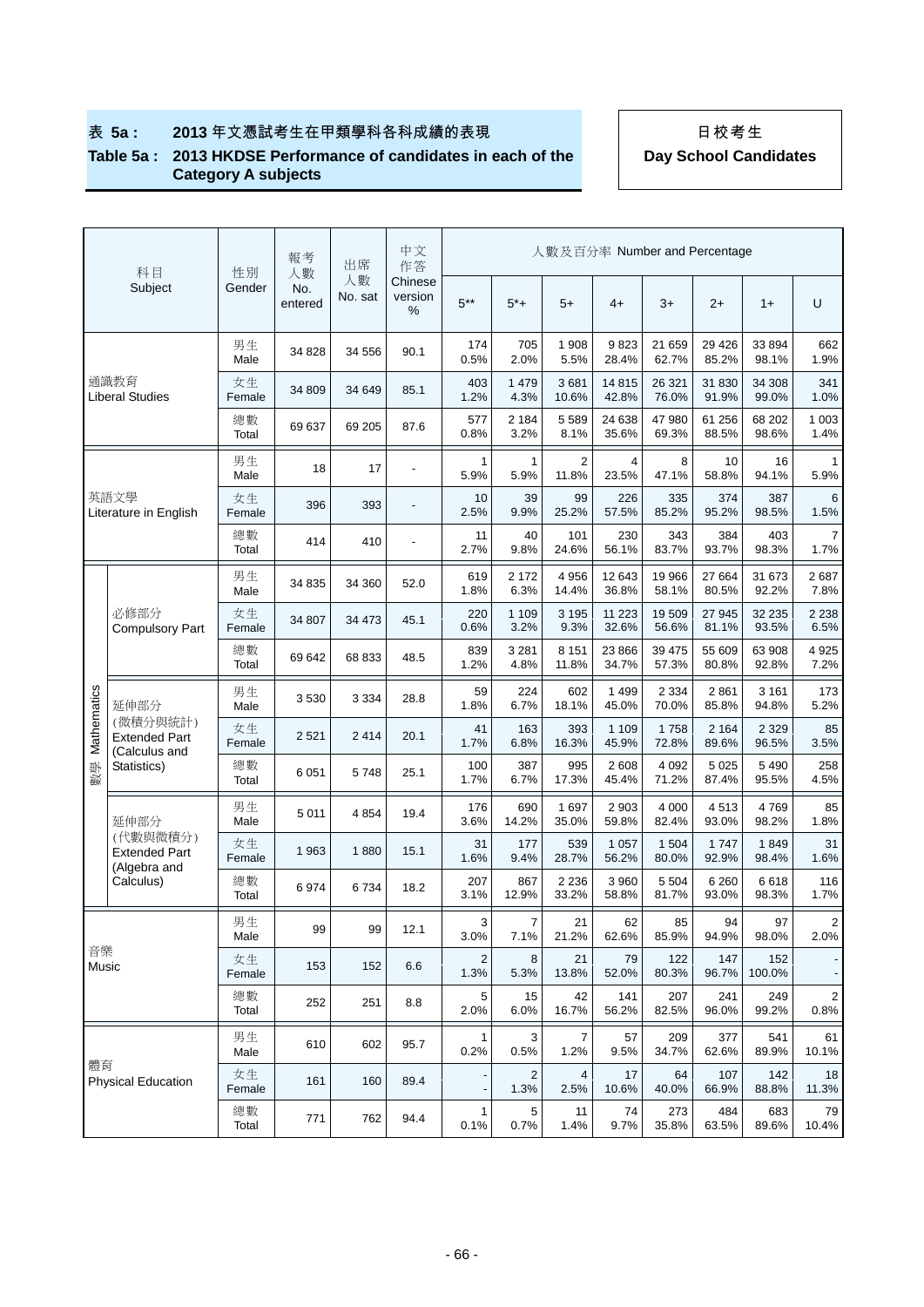#### **Table 5a : 2013 HKDSE Performance of candidates in each of the Category A subjects**

| 科目      | 性別                          | 報考<br>人數     | 出席             | 中文<br>作答      |                         |                        |                  |                  |                  | 人數及百分率 Number and Percentage |                  |                  |              |
|---------|-----------------------------|--------------|----------------|---------------|-------------------------|------------------------|------------------|------------------|------------------|------------------------------|------------------|------------------|--------------|
|         | Subject                     | Gender       | No.<br>entered | 人數<br>No. sat | Chinese<br>version<br>% | $5***$                 | $5^*+$           | $5+$             | $4+$             | $3+$                         | $2+$             | $1+$             | U            |
|         |                             | 男生<br>Male   | 10 331         | 10 060        | 32.1                    | 308<br>3.1%            | 1 1 8 6<br>11.8% | 2827<br>28.1%    | 5 1 4 8<br>51.2% | 7417<br>73.7%                | 9046<br>89.9%    | 9823<br>97.6%    | 237<br>2.4%  |
| 物理      | Physics                     | 女生<br>Female | 4 0 1 3        | 3 9 4 7       | 21.1                    | 72<br>1.8%             | 300<br>7.6%      | 839<br>21.3%     | 1787<br>45.3%    | 2837<br>71.9%                | 3605<br>91.3%    | 3885<br>98.4%    | 62<br>1.6%   |
|         |                             | 總數<br>Total  | 14 344         | 14 007        | 29.0                    | 380<br>2.7%            | 1486<br>10.6%    | 3 6 6 6<br>26.2% | 6935<br>49.5%    | 10 254<br>73.2%              | 12 651<br>90.3%  | 13708<br>97.9%   | 299<br>2.1%  |
|         | 組合科學<br>(生物、化學)             | 男生<br>Male   | 1610           | 1 5 6 9       | 56.5                    | 8<br>0.5%              | 37<br>2.4%       | 105<br>6.7%      | 393<br>25.0%     | 826<br>52.6%                 | 1 1 6 2<br>74.1% | 1 4 4 0<br>91.8% | 129<br>8.2%  |
|         | Combined<br>Science         | 女生<br>Female | 1714           | 1 6 9 0       | 37.8                    | 4<br>0.2%              | 35<br>2.1%       | 109<br>6.4%      | 465<br>27.5%     | 999<br>59.1%                 | 1 3 7 4<br>81.3% | 1 603<br>94.9%   | 87<br>5.1%   |
|         | (Biology,<br>Chemistry)     | 總數<br>Total  | 3 3 2 4        | 3 2 5 9       | 46.8                    | 12<br>0.4%             | 72<br>2.2%       | 214<br>6.6%      | 858<br>26.3%     | 1825<br>56.0%                | 2536<br>77.8%    | 3 0 4 3<br>93.4% | 216<br>6.6%  |
|         | 組合科學<br>(生物、物理)             | 男生<br>Male   | 593            | 585           | 62.7                    | 8<br>1.4%              | 31<br>5.3%       | 59<br>10.1%      | 141<br>24.1%     | 300<br>51.3%                 | 461<br>78.8%     | 543<br>92.8%     | 42<br>7.2%   |
|         | Combined<br>Science         | 女生<br>Female | 375            | 371           | 41.0                    | $\overline{4}$<br>1.1% | 25<br>6.7%       | 60<br>16.2%      | 127<br>34.2%     | 230<br>62.0%                 | 304<br>81.9%     | 359<br>96.8%     | 12<br>3.2%   |
|         | (Biology,<br>Physics)       | 總數<br>Total  | 968            | 956           | 54.3                    | 12<br>1.3%             | 56<br>5.9%       | 119<br>12.4%     | 268<br>28.0%     | 530<br>55.4%                 | 765<br>80.0%     | 902<br>94.4%     | 54<br>5.6%   |
|         | 組合科學<br>(化學、物理)             | 男生<br>Male   | 1 1 7 0        | 1 1 3 5       | 55.6                    | 3<br>0.3%              | 22<br>1.9%       | 92<br>8.1%       | 305<br>26.9%     | 602<br>53.0%                 | 832<br>73.3%     | 1 0 3 6<br>91.3% | 99<br>8.7%   |
|         | Combined<br>Science         | 女生<br>Female | 854            | 842           | 39.5                    | 4<br>0.5%              | 19<br>2.3%       | 57<br>6.8%       | 231<br>27.4%     | 473<br>56.2%                 | 647<br>76.8%     | 778<br>92.4%     | 64<br>7.6%   |
| Science | (Chemistry,<br>Physics)     | 總數<br>Total  | 2 0 2 4        | 1 977         | 48.8                    | 7<br>0.4%              | 41<br>2.1%       | 149<br>7.5%      | 536<br>27.1%     | 1 0 7 5<br>54.4%             | 1 4 7 9<br>74.8% | 1814<br>91.8%    | 163<br>8.2%  |
| 科學      | 組合科學                        | 男生<br>Male   | 2 2 0 3        | 2 1 5 3       | 58.2                    | 20<br>0.9%             | 68<br>3.2%       | 161<br>7.5%      | 528<br>24.5%     | 1 1 4 1<br>53.0%             | 1722<br>80.0%    | 2017<br>93.7%    | 136<br>6.3%  |
|         | (生物)<br>Combined<br>Science | 女生<br>Female | 2 0 8 9        | 2 0 6 1       | 38.3                    | 16<br>0.8%             | 79<br>3.8%       | 207<br>10.0%     | 643<br>31.2%     | 1 2 8 1<br>62.2%             | 1794<br>87.0%    | 1995<br>96.8%    | 66<br>3.2%   |
|         | (Biology)                   | 總數<br>Total  | 4 2 9 2        | 4 2 1 4       | 48.5                    | 36<br>0.9%             | 147<br>3.5%      | 368<br>8.7%      | 1 1 7 1<br>27.8% | 2 4 2 2<br>57.5%             | 3516<br>83.4%    | 4 0 1 2<br>95.2% | 202<br>4.8%  |
|         | 組合科學                        | 男生<br>Male   | 2780           | 2 7 0 4       | 56.1                    | 19<br>0.7%             | 78<br>2.9%       | 187<br>6.9%      | 729<br>27.0%     | 1 4 3 9<br>53.2%             | 1804<br>66.7%    | 2 2 9 2<br>84.8% | 412<br>15.2% |
|         | (化學)<br>Combined<br>Science | 女生<br>Female | 2 5 6 8        | 2 5 3 2       | 38.3                    | 12<br>0.5%             | 62<br>2.4%       | 170<br>6.7%      | 757<br>29.9%     | 1 4 7 8<br>58.4%             | 1844<br>72.8%    | 2 2 5 1<br>88.9% | 281<br>11.1% |
|         | (Chemistry)                 | 總數<br>Total  | 5 3 4 8        | 5 2 3 6       | 47.5                    | 31<br>0.6%             | 140<br>2.7%      | 357<br>6.8%      | 1 4 8 6<br>28.4% | 2917<br>55.7%                | 3648<br>69.7%    | 4543<br>86.8%    | 693<br>13.2% |
|         | 組合科學                        | 男生<br>Male   | 1763           | 1720          | 58.0                    | 24<br>1.4%             | 95<br>5.5%       | 217<br>12.6%     | 486<br>28.3%     | 900<br>52.3%                 | 1 2 8 9<br>74.9% | 1589<br>92.4%    | 131<br>7.6%  |
|         | (物理)<br>Combined<br>Science | 女生<br>Female | 1 2 2 9        | 1 2 1 3       | 40.0                    | 9<br>0.7%              | 44<br>3.6%       | 127<br>10.5%     | 335<br>27.6%     | 629<br>51.9%                 | 914<br>75.4%     | 1 1 2 5<br>92.7% | 88<br>7.3%   |
|         | (Physics)                   | 總數<br>Total  | 2992           | 2 9 3 3       | 50.6                    | 33<br>1.1%             | 139<br>4.7%      | 344<br>11.7%     | 821<br>28.0%     | 1529<br>52.1%                | 2 2 0 3<br>75.1% | 2714<br>92.5%    | 219<br>7.5%  |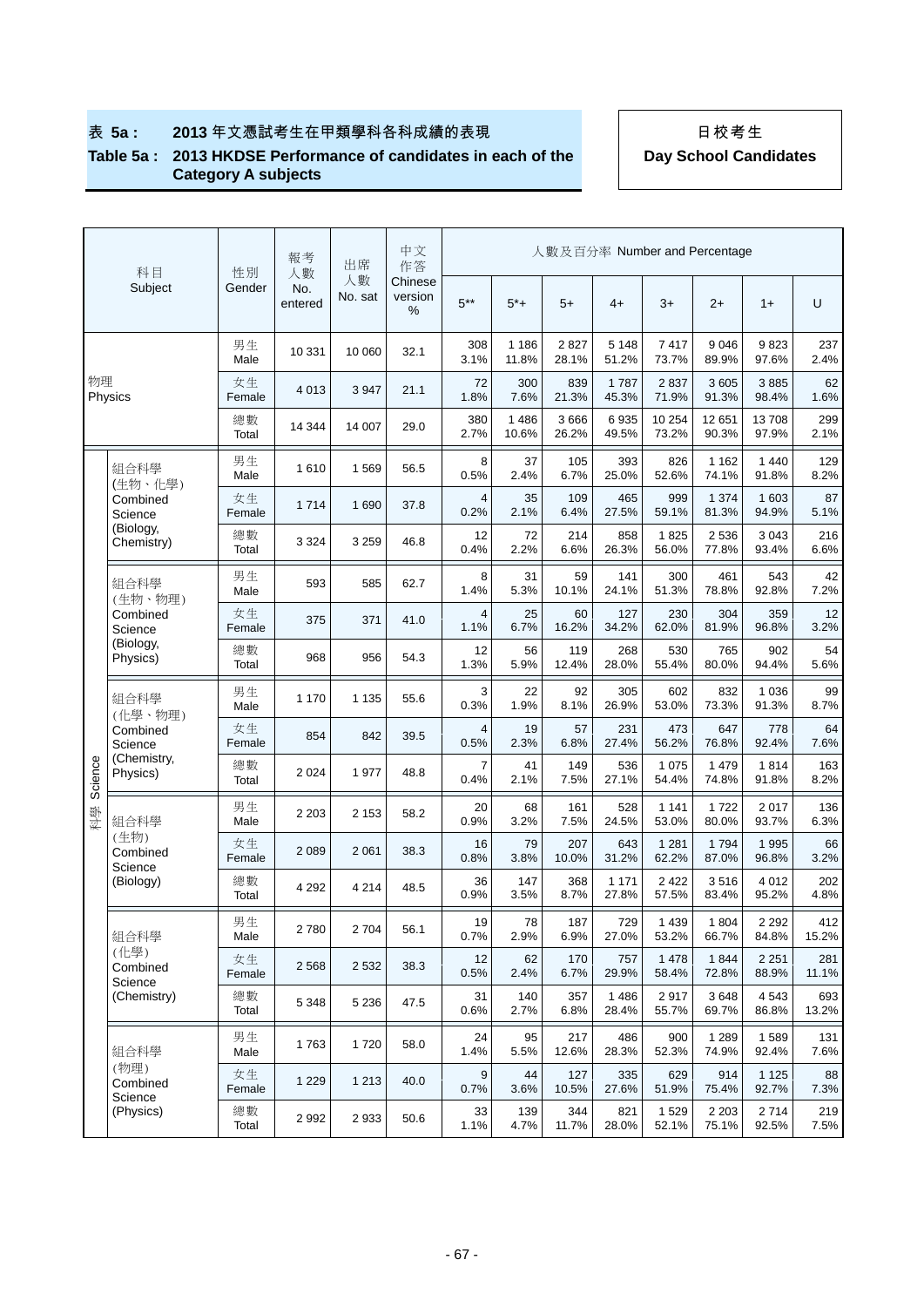### **Table 5a : 2013 HKDSE Performance of candidates in each of the Category A subjects**

|                       | 科目                                                 | 性別           | 報考<br>人數       | 出席            | 中文<br>作答                |                        |                        |                 |                  |                        | 人數及百分率 Number and Percentage |                  |                |
|-----------------------|----------------------------------------------------|--------------|----------------|---------------|-------------------------|------------------------|------------------------|-----------------|------------------|------------------------|------------------------------|------------------|----------------|
|                       | Subject                                            | Gender       | No.<br>entered | 人數<br>No. sat | Chinese<br>version<br>% | $5***$                 | 5*+                    | $5+$            | $4+$             | $3+$                   | $2+$                         | $1+$             | U              |
|                       |                                                    | 男生<br>Male   | 3 3 7 3        | 3 2 8 9       | 57.3                    | 19<br>0.6%             | 90<br>2.7%             | 256<br>7.8%     | 839<br>25.5%     | 1728<br>52.5%          | 2 4 5 5<br>74.6%             | 3019<br>91.8%    | 270<br>8.2%    |
|                       | 組合科學<br>Combined<br>Science                        | 女生<br>Female | 2943           | 2 9 0 3       | 38.7                    | 12<br>0.4%             | 79<br>2.7%             | 226<br>7.8%     | 823<br>28.3%     | 1702<br>58.6%          | 2 3 2 5<br>80.1%             | 2740<br>94.4%    | 163<br>5.6%    |
| Science               |                                                    | 總數<br>Total  | 6316           | 6 1 9 2       | 48.6                    | 31<br>0.5%             | 169<br>2.7%            | 482<br>7.8%     | 1 6 6 2<br>26.8% | 3 4 3 0<br>55.4%       | 4780<br>77.2%                | 5759<br>93.0%    | 433<br>7.0%    |
| 科學                    |                                                    | 男生<br>Male   | 151            | 144           | 81.9                    |                        |                        | 4<br>2.8%       | 14<br>9.7%       | 51<br>35.4%            | 90<br>62.5%                  | 130<br>90.3%     | 14<br>9.7%     |
|                       | 綜合科學<br>Integrated<br>Science                      | 女生<br>Female | 169            | 169           | 46.7                    | $\overline{2}$<br>1.2% | $\overline{7}$<br>4.1% | 16<br>9.5%      | 51<br>30.2%      | 91<br>53.8%            | 142<br>84.0%                 | 161<br>95.3%     | 8<br>4.7%      |
|                       |                                                    | 總數<br>Total  | 320            | 313           | 62.9                    | 2<br>0.6%              | 7<br>2.2%              | 20<br>6.4%      | 65<br>20.8%      | 142<br>45.4%           | 232<br>74.1%                 | 291<br>93.0%     | 22<br>7.0%     |
|                       |                                                    | 男生<br>Male   | 27             | 26            | 92.3                    |                        |                        |                 | 1<br>3.8%        | $\overline{2}$<br>7.7% | 10<br>38.5%                  | 20<br>76.9%      | 6<br>23.1%     |
|                       | 食品科學與科技<br>Food Science and<br>Technology          | 女生<br>Female | 209            | 209           | 60.3                    | 1<br>0.5%              | 5<br>2.4%              | 13<br>6.2%      | 53<br>25.4%      | 119<br>56.9%           | 165<br>78.9%                 | 200<br>95.7%     | 9<br>4.3%      |
| Technology and Living |                                                    | 總數<br>Total  | 236            | 235           | 63.8                    | 1<br>0.4%              | 5<br>2.1%              | 13<br>5.5%      | 54<br>23.0%      | 121<br>51.5%           | 175<br>74.5%                 | 220<br>93.6%     | 15<br>6.4%     |
|                       |                                                    | 男生<br>Male   | 21             | 21            | 100.0                   |                        |                        |                 |                  | 3<br>14.3%             | 6<br>28.6%                   | 10<br>47.6%      | 11<br>52.4%    |
| 科技與生活                 | 服裝、成衣與紡織<br>Fashion, Clothing<br>and Textiles      | 女生<br>Female | 81             | 81            | 75.3                    |                        | $\mathbf{1}$<br>1.2%   | 3<br>3.7%       | 11<br>13.6%      | 22<br>27.2%            | 50<br>61.7%                  | 69<br>85.2%      | 12<br>14.8%    |
|                       |                                                    | 總數<br>Total  | 102            | 102           | 80.4                    |                        | 1<br>1.0%              | 3<br>2.9%       | 11<br>10.8%      | 25<br>24.5%            | 56<br>54.9%                  | 79<br>77.5%      | 23<br>22.5%    |
|                       |                                                    | 男生<br>Male   | 1 3 9 8        | 1 372         | 92.0                    | 3<br>0.2%              | 10<br>0.7%             | 30<br>2.2%      | 135<br>9.8%      | 371<br>27.0%           | 798<br>58.2%                 | 1 1 7 0<br>85.3% | 202<br>14.7%   |
|                       | 旅遊與款待<br>Tourism and<br><b>Hospitality Studies</b> | 女生<br>Female | 2738           | 2 706         | 88.9                    | 5<br>0.2%              | 34<br>1.3%             | 83<br>3.1%      | 400<br>14.8%     | 989<br>36.5%           | 1893<br>70.0%                | 2 4 9 8<br>92.3% | 208<br>7.7%    |
|                       |                                                    | 總數<br>Total  | 4 1 3 6        | 4 0 78        | 89.9                    | 8<br>0.2%              | 44<br>1.1%             | 113<br>2.8%     | 535<br>13.1%     | 1 3 6 0<br>33.3%       | 2691<br>66.0%                | 3668<br>89.9%    | 410<br>10.1%   |
|                       |                                                    | 男生<br>Male   | 1 2 0 5        | 1 1 7 7       | 88.2                    | 9<br>0.8%              | 25<br>2.1%             | 54<br>4.6%      | 211<br>17.9%     | 468<br>39.8%           | 824<br>70.0%                 | 1 0 5 1<br>89.3% | 126<br>10.7%   |
|                       | 視覺藝術<br><b>Visual Arts</b>                         | 女生<br>Female | 3 3 8 6        | 3 3 5 6       | 85.5                    | 18<br>0.5%             | 90<br>2.7%             | 245<br>7.3%     | 922<br>27.5%     | 1971<br>58.7%          | 2 9 0 4<br>86.5%             | 3 2 3 6<br>96.4% | 120<br>3.6%    |
|                       |                                                    | 總數<br>Total  | 4591           | 4 5 3 3       | 86.2                    | 27<br>0.6%             | 115<br>2.5%            | 299<br>6.6%     | 1 1 3 3<br>25.0% | 2 4 3 9<br>53.8%       | 3728<br>82.2%                | 4 2 8 7<br>94.6% | 246<br>5.4%    |
|                       |                                                    | 男生<br>Male   | 208 984        | 205 817       | 62.6                    | 2 3 4 2<br>1.1%        | 9039<br>4.4%           | 21 780<br>10.6% | 62 119<br>30.2%  | 114 197<br>55.5%       | 164 502<br>79.9%             | 192 881<br>93.7% | 12 936<br>6.3% |
| subjects              | 所有甲類學科<br>All Category A                           | 女生<br>Female | 209 870        | 208 173       | 57.1                    | 2 4 3 0<br>1.2%        | 9826<br>4.7%           | 24 647<br>11.8% | 75 490<br>36.3%  | 132 541<br>63.7%       | 179 373<br>86.2%             | 200 575<br>96.4% | 7598<br>3.6%   |
|                       |                                                    | 總數<br>Total  | 418 854        | 413 990       | 59.8                    | 4772<br>1.2%           | 18 8 65<br>4.6%        | 46 427<br>11.2% | 137 609<br>33.2% | 246 738<br>59.6%       | 343 875<br>83.1%             | 393 456<br>95.0% | 20 534<br>5.0% |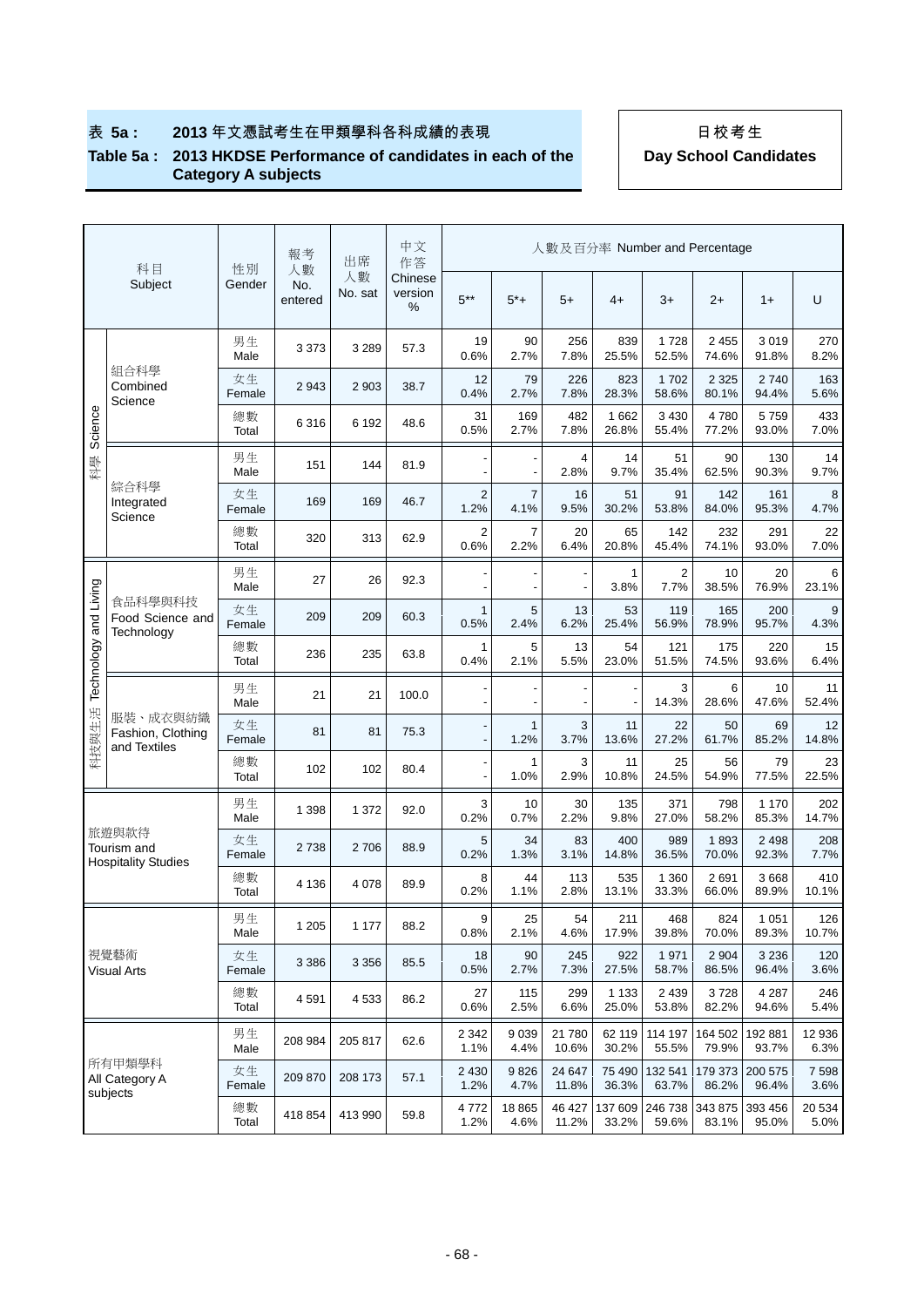#### **Table 5b : 2013 HKDSE Performance of candidates in each of the Category A subjects**

| 科目                                                          | 性別           | 報考<br>人數       | 出席            | 中文<br>作答                 |             |                 |                  |                  | 人數及百分率 Number and Percentage |                   |                  |                 |
|-------------------------------------------------------------|--------------|----------------|---------------|--------------------------|-------------|-----------------|------------------|------------------|------------------------------|-------------------|------------------|-----------------|
| Subject                                                     | Gender       | No.<br>entered | 人數<br>No. sat | Chinese<br>version<br>℅  | $5***$      | $5^{*}+$        | $5+$             | $4+$             | $3+$                         | $2+$              | $1+$             | U               |
|                                                             | 男生<br>Male   | 8 2 2 7        | 7958          | 53.5                     | 129<br>1.6% | 537<br>6.7%     | 1 3 2 5<br>16.6% | 3 3 6 2<br>42.2% | 5 4 7 7<br>68.8%             | 7016<br>88.2%     | 7669<br>96.4%    | 289<br>3.6%     |
| 生物<br>Biology                                               | 女生<br>Female | 10 161         | 9 9 5 5       | 45.1                     | 172<br>1.7% | 661<br>6.6%     | 1 701<br>17.1%   | 4 3 7 9<br>44.0% | 7 1 9 9<br>72.3%             | 9 0 3 5<br>90.8%  | 9720<br>97.6%    | 235<br>2.4%     |
|                                                             | 總數<br>Total  | 18 3 88        | 17913         | 48.8                     | 301<br>1.7% | 1 1 9 8<br>6.7% | 3 0 26<br>16.9%  | 7741<br>43.2%    | 12 676<br>70.8%              | 16 051<br>89.6%   | 17 389<br>97.1%  | 524<br>2.9%     |
|                                                             | 男生<br>Male   | 7686           | 7 2 7 1       | 54.0                     | 90<br>1.2%  | 334<br>4.6%     | 782<br>10.8%     | 2 4 7 0<br>34.0% | 4 5 2 5<br>62.2%             | 6 207<br>85.4%    | 6872<br>94.5%    | 399<br>5.5%     |
| 企業、會計與財務概論<br>Business, Accounting<br>and Financial Studies | 女生<br>Female | 9 2 2 4        | 8 9 6 8       | 43.1                     | 95<br>1.1%  | 403<br>4.5%     | 1 0 4 3<br>11.6% | 3565<br>39.8%    | 6 2 1 4<br>69.3%             | 8 0 8 1<br>90.1%  | 8722<br>97.3%    | 246<br>2.7%     |
|                                                             | 總數<br>Total  | 16910          | 16 239        | 48.0                     | 185<br>1.1% | 737<br>4.5%     | 1825<br>11.2%    | 6 0 3 5<br>37.2% | 10739<br>66.1%               | 14 288<br>88.0%   | 15 5 94<br>96.0% | 645<br>4.0%     |
|                                                             | 男生<br>Male   | 10 258         | 9809          | 33.4                     | 260<br>2.7% | 967<br>9.9%     | 2 3 8 2<br>24.3% | 4 9 61<br>50.6%  | 7414<br>75.6%                | 8566<br>87.3%     | 9 3 7 1<br>95.5% | 438<br>4.5%     |
| 化學<br>Chemistry                                             | 女生<br>Female | 7578           | 7 4 0 3       | 27.2                     | 138<br>1.9% | 600<br>8.1%     | 1512<br>20.4%    | 3 4 0 9<br>46.0% | 5 5 28<br>74.7%              | 6 5 0 6<br>87.9%  | 7 1 5 8<br>96.7% | 245<br>3.3%     |
|                                                             | 總數<br>Total  | 17836          | 17 212        | 30.7                     | 398<br>2.3% | 1567<br>9.1%    | 3894<br>22.6%    | 8 3 7 0<br>48.6% | 12 942<br>75.2%              | 15 072<br>87.6%   | 16 529<br>96.0%  | 683<br>4.0%     |
|                                                             | 男生<br>Male   | 4 0 0 8        | 3798          | $\blacksquare$           | 35<br>0.9%  | 158<br>4.2%     | 363<br>9.6%      | 1 1 2 7<br>29.7% | 2 2 1 7<br>58.4%             | 3 1 7 6<br>83.6%  | 3595<br>94.7%    | 203<br>5.3%     |
| 中國歷史<br><b>Chinese History</b>                              | 女生<br>Female | 4 1 5 9        | 4 0 3 3       | $\overline{\phantom{a}}$ | 46<br>1.1%  | 179<br>4.4%     | 463<br>11.5%     | 1510<br>37.4%    | 2777<br>68.9%                | 3632<br>90.1%     | 3910<br>97.0%    | 123<br>3.0%     |
|                                                             | 總數<br>Total  | 8 1 6 7        | 7831          | $\overline{\phantom{a}}$ | 81<br>1.0%  | 337<br>4.3%     | 826<br>10.5%     | 2637<br>33.7%    | 4 9 9 4<br>63.8%             | 6808<br>86.9%     | 7 5 0 5<br>95.8% | 326<br>4.2%     |
|                                                             | 男生<br>Male   | 39 934         | 39 508        | $\overline{\phantom{a}}$ | 177<br>0.4% | 796<br>2.0%     | 2 1 1 4<br>5.4%  | 7914<br>20.0%    | 17 288<br>43.8%              | 29 698<br>75.2%   | 37 4 20<br>94.7% | 2 0 8 8<br>5.3% |
| 中國語文<br>Chinese Language                                    | 女生<br>Female | 38 196         | 37 959        | $\overline{\phantom{a}}$ | 439<br>1.2% | 1748<br>4.6%    | 4 2 4 4<br>11.2% | 12 577<br>33.1%  | 22 581<br>59.5%              | 32 531<br>85.7%   | 37 036<br>97.6%  | 923<br>2.4%     |
|                                                             | 總數<br>Total  | 78 130         | 77 467        | $\overline{\phantom{a}}$ | 616<br>0.8% | 2 5 4 4<br>3.3% | 6 3 5 8<br>8.2%  | 20 491<br>26.5%  | 39 869<br>51.5%              | 62 2 2 9<br>80.3% | 74 456<br>96.1%  | 3 0 1 1<br>3.9% |
|                                                             | 男生<br>Male   | 866            | 816           | $\blacksquare$           | 3<br>0.4%   | 12<br>1.5%      | 36<br>4.4%       | 136<br>16.7%     | 394<br>48.3%                 | 631<br>77.3%      | 754<br>92.4%     | 62<br>7.6%      |
| 中國文學<br><b>Chinese Literature</b>                           | 女生<br>Female | 2 1 3 3        | 2 0 9 0       | $\overline{\phantom{a}}$ | 18<br>0.9%  | 76<br>3.6%      | 181<br>8.7%      | 583<br>27.9%     | 1 3 1 4<br>62.9%             | 1857<br>88.9%     | 2 0 38<br>97.5%  | 52<br>2.5%      |
|                                                             | 總數<br>Total  | 2999           | 2 9 0 6       | $\overline{\phantom{a}}$ | 21<br>0.7%  | 88<br>3.0%      | 217<br>7.5%      | 719<br>24.7%     | 1708<br>58.8%                | 2488<br>85.6%     | 2792<br>96.1%    | 114<br>3.9%     |
|                                                             | 男生<br>Male   | 614            | 597           | 99.7                     | 1<br>0.2%   | 3<br>0.5%       | 4<br>0.7%        | 39<br>6.5%       | 109<br>18.3%                 | 296<br>49.6%      | 482<br>80.7%     | 115<br>19.3%    |
| 設計與應用科技<br>Design and Applied<br>Technology                 | 女生<br>Female | 226            | 215           | 97.2                     |             |                 | 3<br>1.4%        | 23<br>10.7%      | 57<br>26.5%                  | 122<br>56.7%      | 179<br>83.3%     | 36<br>16.7%     |
|                                                             | 總數<br>Total  | 840            | 812           | 99.0                     | 1<br>0.1%   | 3<br>0.4%       | 7<br>0.9%        | 62<br>7.6%       | 166<br>20.4%                 | 418<br>51.5%      | 661<br>81.4%     | 151<br>18.6%    |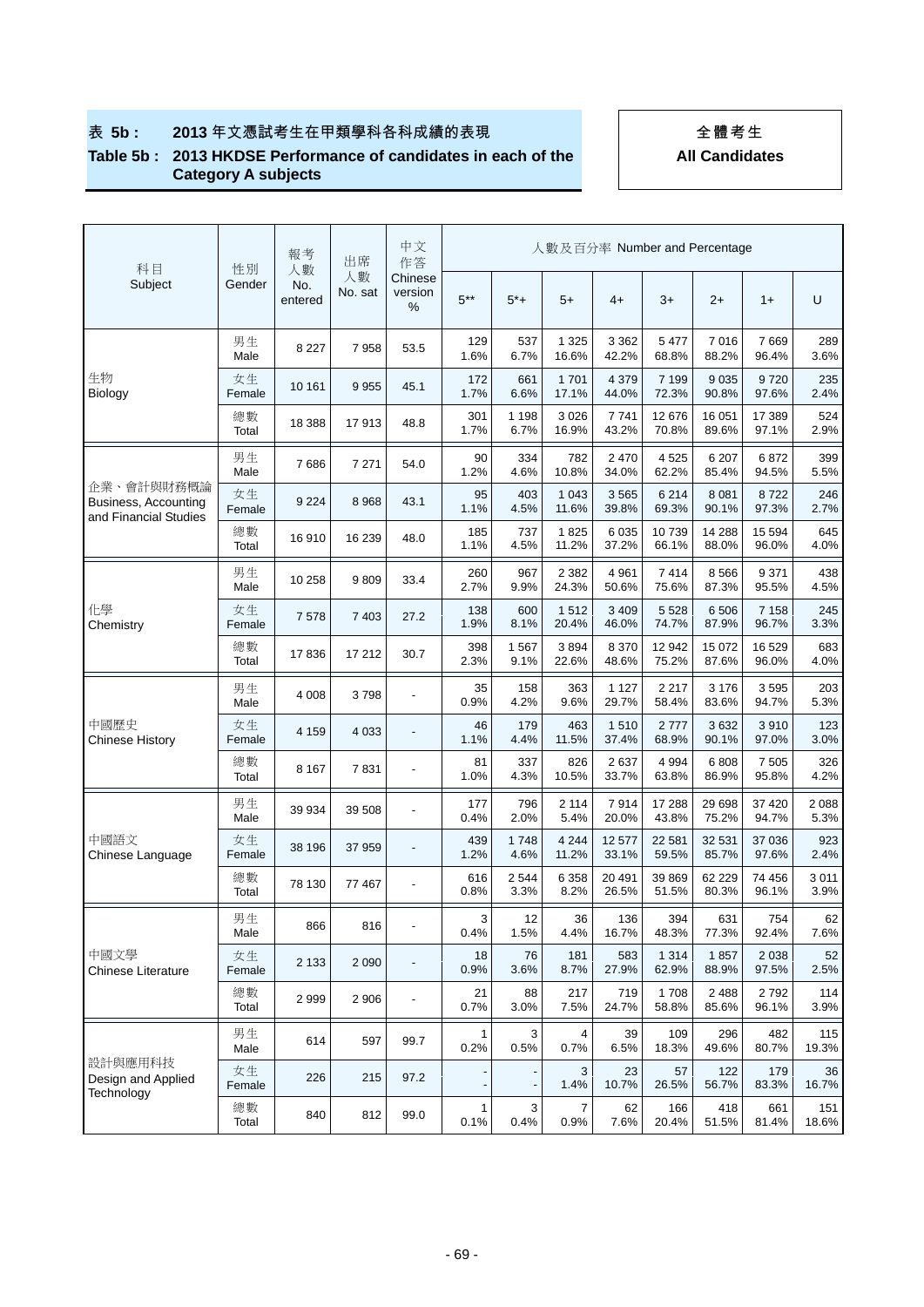#### **Table 5b : 2013 HKDSE Performance of candidates in each of the Category A subjects**

| 科目                                                       | 性別           | 報考<br>人數       | 出席            | 中文<br>作答                |                        |                 |                  |                  |                  | 人數及百分率 Number and Percentage |                  |                 |
|----------------------------------------------------------|--------------|----------------|---------------|-------------------------|------------------------|-----------------|------------------|------------------|------------------|------------------------------|------------------|-----------------|
| Subject                                                  | Gender       | No.<br>entered | 人數<br>No. sat | Chinese<br>version<br>% | $5***$                 | $5*+$           | $5+$             | 4+               | $3+$             | $2+$                         | $1+$             | U               |
|                                                          | 男生<br>Male   | 10 592         | 10 194        | 52.6                    | 145<br>1.4%            | 628<br>6.2%     | 1 5 2 2<br>14.9% | 4 1 6 2<br>40.8% | 6524<br>64.0%    | 8 3 8 4<br>82.2%             | 9586<br>94.0%    | 608<br>6.0%     |
| 經濟<br>Economics                                          | 女生<br>Female | 11 361         | 11 154        | 44.1                    | 169<br>1.5%            | 638<br>5.7%     | 1 5 6 2<br>14.0% | 4540<br>40.7%    | 7 3 8 9<br>66.2% | 9454<br>84.8%                | 10 657<br>95.5%  | 497<br>4.5%     |
|                                                          | 總數<br>Total  | 21 953         | 21 348        | 48.2                    | 314<br>1.5%            | 1 2 6 6<br>5.9% | 3 0 8 4<br>14.4% | 8702<br>40.8%    | 13913<br>65.2%   | 17838<br>83.6%               | 20 243<br>94.8%  | 1 1 0 5<br>5.2% |
|                                                          | 男生<br>Male   | 40 410         | 39 463        |                         | 225<br>0.6%            | 979<br>2.5%     | 2 5 4 3<br>6.4%  | 7836<br>19.9%    | 16 977<br>43.0%  | 28 933<br>73.3%              | 34 759<br>88.1%  | 4704<br>11.9%   |
| 英國語文<br>English Language                                 | 女生<br>Female | 38 857         | 38 362        |                         | 460<br>1.2%            | 1826<br>4.8%    | 4 4 2 5<br>11.5% | 11 303<br>29.5%  | 20813<br>54.3%   | 31 869<br>83.1%              | 36 193<br>94.3%  | 2 1 6 9<br>5.7% |
|                                                          | 總數<br>Total  | 79 267         | 77825         |                         | 685<br>0.9%            | 2805<br>3.6%    | 6968<br>9.0%     | 19 139<br>24.6%  | 37 790<br>48.6%  | 60 802<br>78.1%              | 70 952<br>91.2%  | 6873<br>8.8%    |
|                                                          | 男生<br>Male   | 365            | 344           | 97.4                    | $\overline{2}$<br>0.6% | 7<br>2.0%       | 16<br>4.7%       | 52<br>15.1%      | 162<br>47.1%     | 268<br>77.9%                 | 334<br>97.1%     | 10<br>2.9%      |
| 倫理與宗教<br><b>Ethics and Religious</b>                     | 女生<br>Female | 532            | 512           | 87.7                    | 5<br>1.0%              | 21<br>4.1%      | 50<br>9.8%       | 184<br>35.9%     | 374<br>73.0%     | 469<br>91.6%                 | 503<br>98.2%     | 9<br>1.8%       |
| <b>Studies</b>                                           | 總數<br>Total  | 897            | 856           | 91.6                    | 7<br>0.8%              | 28<br>3.3%      | 66<br>7.7%       | 236<br>27.6%     | 536<br>62.6%     | 737<br>86.1%                 | 837<br>97.8%     | 19<br>2.2%      |
|                                                          | 男生<br>Male   | 6 0 5 2        | 5874          | 70.6                    | 58<br>1.0%             | 213<br>3.6%     | 504<br>8.6%      | 1807<br>30.8%    | 3 3 6 4<br>57.3% | 4784<br>81.4%                | 5 5 2 5<br>94.1% | 349<br>5.9%     |
| 地理<br>Geography                                          | 女生<br>Female | 7885           | 7750          | 59.5                    | 75<br>1.0%             | 323<br>4.2%     | 786<br>10.1%     | 2764<br>35.7%    | 4 9 9 1<br>64.4% | 6637<br>85.6%                | 7 4 2 4<br>95.8% | 326<br>4.2%     |
|                                                          | 總數<br>Total  | 13 937         | 13 6 24       | 64.3                    | 133<br>1.0%            | 536<br>3.9%     | 1 2 9 0<br>9.5%  | 4571<br>33.6%    | 8 3 5 5<br>61.3% | 11 421<br>83.8%              | 12 949<br>95.0%  | 675<br>5.0%     |
|                                                          | 男生<br>Male   | 355            | 342           | 93.9                    | 1<br>0.3%              | 1<br>0.3%       | 3<br>0.9%        | 30<br>8.8%       | 95<br>27.8%      | 219<br>64.0%                 | 306<br>89.5%     | 36<br>10.5%     |
| 健康管理與社會關懷<br><b>Health Management</b><br>and Social Care | 女生<br>Female | 850            | 832           | 89.3                    | 3<br>0.4%              | 18<br>2.2%      | 41<br>4.9%       | 177<br>21.3%     | 406<br>48.8%     | 647<br>77.8%                 | 790<br>95.0%     | 42<br>5.0%      |
|                                                          | 總數<br>Total  | 1 2 0 5        | 1 1 7 4       | 90.6                    | 4<br>0.3%              | 19<br>1.6%      | 44<br>3.7%       | 207<br>17.6%     | 501<br>42.7%     | 866<br>73.8%                 | 1 0 9 6<br>93.4% | 78<br>6.6%      |
|                                                          | 男生<br>Male   | 3 2 4 4        | 3 1 3 3       | 77.2                    | 43<br>1.4%             | 162<br>5.2%     | 360<br>11.5%     | 1 2 4 8<br>39.8% | 2 194<br>70.0%   | 2818<br>89.9%                | 3 0 8 5<br>98.5% | 48<br>1.5%      |
| 歷史<br>History                                            | 女生<br>Female | 3929           | 3843          | 63.5                    | 47<br>1.2%             | 208<br>5.4%     | 553<br>14.4%     | 1921<br>50.0%    | 3 0 2 3<br>78.7% | 3617<br>94.1%                | 3812<br>99.2%    | 31<br>0.8%      |
|                                                          | 總數<br>Total  | 7 1 7 3        | 6976          | 69.7                    | 90<br>1.3%             | 370<br>5.3%     | 913<br>13.1%     | 3 1 6 9<br>45.4% | 5 2 1 7<br>74.8% | 6435<br>92.2%                | 6897<br>98.9%    | 79<br>1.1%      |
|                                                          | 男生<br>Male   | 5770           | 5 5 8 8       | 68.1                    | 47<br>0.8%             | 185<br>3.3%     | 462<br>8.3%      | 1422<br>25.4%    | 2846<br>50.9%    | 4 3 3 8<br>77.6%             | 5 2 3 4<br>93.7% | 354<br>6.3%     |
| 資訊及通訊科技<br>Information and<br>Communication              | 女生<br>Female | 2 3 1 9        | 2 2 7 6       | 47.3                    | 9<br>0.4%              | 45<br>2.0%      | 126<br>5.5%      | 533<br>23.4%     | 1 1 8 9<br>52.2% | 1797<br>79.0%                | 2 1 1 5<br>92.9% | 161<br>7.1%     |
| Technology                                               | 總數<br>Total  | 8 0 8 9        | 7864          | 62.1                    | 56<br>0.7%             | 230<br>2.9%     | 588<br>7.5%      | 1955<br>24.9%    | 4 0 3 5<br>51.3% | 6 1 3 5<br>78.0%             | 7 3 4 9<br>93.5% | 515<br>6.5%     |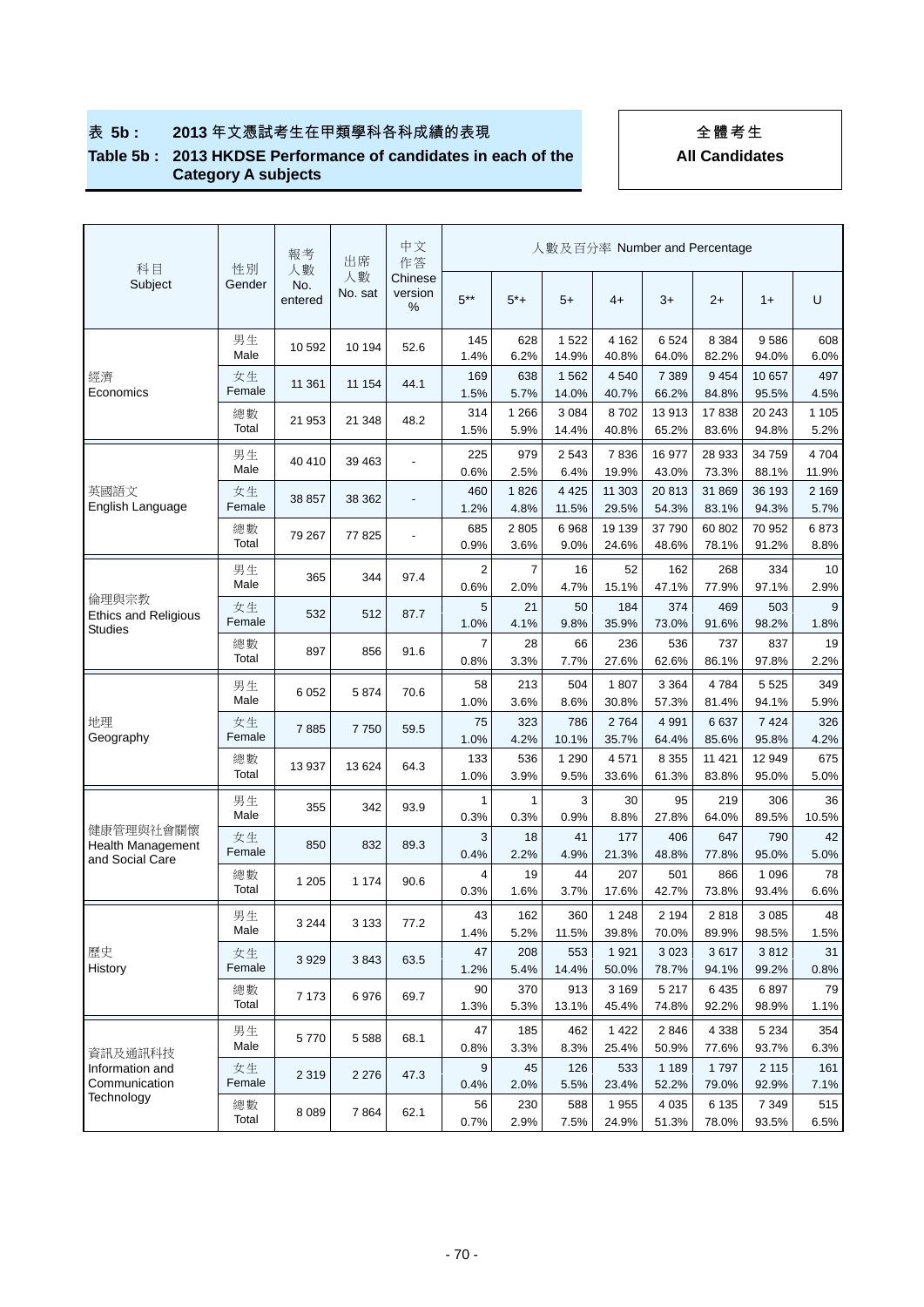### **Table 5b : 2013 HKDSE Performance of candidates in each of the Category A subjects**

 **All Candidates** 

|             | 科目                                                | 性別           | 報考                   | 出席            | 中文<br>作答                 |                        |                        |                  | 人數及百分率 Number and Percentage |                  |                  |                  |                          |
|-------------|---------------------------------------------------|--------------|----------------------|---------------|--------------------------|------------------------|------------------------|------------------|------------------------------|------------------|------------------|------------------|--------------------------|
|             | Subject                                           | Gender       | 人數<br>No.<br>entered | 人數<br>No. sat | Chinese<br>version<br>%  | $5***$                 | $5^*+$                 | $5+$             | $4+$                         | $3+$             | $2+$             | $1+$             | U                        |
|             |                                                   | 男生<br>Male   | 38 522               | 37 954        | 90.6                     | 186<br>0.5%            | 752<br>2.0%            | 2 0 4 4<br>5.4%  | 10 680<br>28.1%              | 23 680<br>62.4%  | 32 205<br>84.9%  | 37 147<br>97.9%  | 807<br>2.1%              |
|             | 通識教育<br>Liberal Studies                           | 女生<br>Female | 36 933               | 36 614        | 85.6                     | 410<br>1.1%            | 1519<br>4.1%           | 3781<br>10.3%    | 15 366<br>42.0%              | 27 542<br>75.2%  | 33 4 35<br>91.3% | 36 164<br>98.8%  | 450<br>1.2%              |
|             |                                                   | 總數<br>Total  | 75 455               | 74 568        | 88.1                     | 596<br>0.8%            | 2 2 7 1<br>3.0%        | 5825<br>7.8%     | 26 046<br>34.9%              | 51 222<br>68.7%  | 65 640<br>88.0%  | 73 311<br>98.3%  | 1 257<br>1.7%            |
|             |                                                   | 男生<br>Male   | 21                   | 20            | $\blacksquare$           | 1<br>5.0%              | $\mathbf{1}$<br>5.0%   | 3<br>15.0%       | 5<br>25.0%                   | 9<br>45.0%       | 12<br>60.0%      | 18<br>90.0%      | 2<br>10.0%               |
|             | 英語文學<br>Literature in English                     | 女生<br>Female | 404                  | 399           | $\overline{\phantom{m}}$ | 10<br>2.5%             | 39<br>9.8%             | 99<br>24.8%      | 226<br>56.6%                 | 338<br>84.7%     | 377<br>94.5%     | 390<br>97.7%     | 9<br>2.3%                |
|             |                                                   | 總數<br>Total  | 425                  | 419           |                          | 11<br>2.6%             | 40<br>9.5%             | 102<br>24.3%     | 231<br>55.1%                 | 347<br>82.8%     | 389<br>92.8%     | 408<br>97.4%     | 11<br>2.6%               |
|             |                                                   | 男生<br>Male   | 39 360               | 38 411        | 52.2                     | 677<br>1.8%            | 2 4 2 9<br>6.3%        | 5613<br>14.6%    | 14 4 83<br>37.7%             | 22 608<br>58.9%  | 31 005<br>80.7%  | 35 406<br>92.2%  | 3 0 0 5<br>7.8%          |
|             | 必修部分<br><b>Compulsory Part</b>                    | 女生<br>Female | 37 834               | 37 149        | 45.7                     | 227<br>0.6%            | 1 1 4 1<br>3.1%        | 3 3 4 3<br>9.0%  | 11 992<br>32.3%              | 20 867<br>56.2%  | 29 944<br>80.6%  | 34 630<br>93.2%  | 2519<br>6.8%             |
|             |                                                   | 總數<br>Total  | 77 194               | 75 560        | 49.0                     | 904<br>1.2%            | 3570<br>4.7%           | 8 9 5 6<br>11.9% | 26 475<br>35.0%              | 43 475<br>57.5%  | 60 949<br>80.7%  | 70 036<br>92.7%  | 5 5 2 4<br>7.3%          |
|             | 延伸部分                                              | 男生<br>Male   | 3983                 | 3689          | 29.6                     | 72<br>2.0%             | 266<br>7.2%            | 679<br>18.4%     | 1677<br>45.5%                | 2581<br>70.0%    | 3 1 6 3<br>85.7% | 3 4 9 2<br>94.7% | 197<br>5.3%              |
| Mathematics | (微積分與統計)<br><b>Extended Part</b><br>(Calculus and | 女生<br>Female | 2666                 | 2 5 24        | 20.3                     | 42<br>1.7%             | 166<br>6.6%            | 405<br>16.0%     | 1 1 5 2<br>45.6%             | 1830<br>72.5%    | 2 2 5 5<br>89.3% | 2 4 2 9<br>96.2% | 95<br>3.8%               |
| 뽺<br>數      | Statistics)                                       | 總數<br>Total  | 6649                 | 6 2 1 3       | 25.8                     | 114<br>1.8%            | 432<br>7.0%            | 1 0 8 4<br>17.4% | 2829<br>45.5%                | 4411<br>71.0%    | 5418<br>87.2%    | 5921<br>95.3%    | 292<br>4.7%              |
|             | 延伸部分                                              | 男生<br>Male   | 5700                 | 5 4 0 4       | 20.5                     | 210<br>3.9%            | 783<br>14.5%           | 1860<br>34.4%    | 3 1 9 9<br>59.2%             | 4 4 2 9<br>82.0% | 5 0 28<br>93.0%  | 5310<br>98.3%    | 94<br>1.7%               |
|             | (代數與微積分)<br><b>Extended Part</b><br>(Algebra and  | 女生<br>Female | 2 0 9 6              | 1 970         | 15.3                     | 32<br>1.6%             | 184<br>9.3%            | 558<br>28.3%     | 1 0 9 3<br>55.5%             | 1564<br>79.4%    | 1819<br>92.3%    | 1936<br>98.3%    | 34<br>1.7%               |
|             | Calculus)                                         | 總數<br>Total  | 7796                 | 7 3 7 4       | 19.1                     | 242<br>3.3%            | 967<br>13.1%           | 2418<br>32.8%    | 4 2 9 2<br>58.2%             | 5993<br>81.3%    | 6847<br>92.9%    | 7 2 4 6<br>98.3% | 128<br>1.7%              |
|             |                                                   | 男生<br>Male   | 103                  | 103           | 14.6                     | 3<br>2.9%              | 7<br>6.8%              | 21<br>20.4%      | 62<br>60.2%                  | 86<br>83.5%      | 96<br>93.2%      | 100<br>97.1%     | 3<br>2.9%                |
| 音樂<br>Music |                                                   | 女生<br>Female | 161                  | 159           | 8.2                      | $\overline{2}$<br>1.3% | 8<br>5.0%              | 21<br>13.2%      | 81<br>50.9%                  | 126<br>79.2%     | 153<br>96.2%     | 159<br>100.0%    | $\overline{\phantom{a}}$ |
|             |                                                   | 總數<br>Total  | 264                  | 262           | 10.7                     | 5<br>1.9%              | 15<br>5.7%             | 42<br>16.0%      | 143<br>54.6%                 | 212<br>80.9%     | 249<br>95.0%     | 259<br>98.9%     | 3<br>1.1%                |
|             |                                                   | 男生<br>Male   | 640                  | 631           | 95.7                     | 1<br>0.2%              | 3<br>0.5%              | 8<br>1.3%        | 62<br>9.8%                   | 219<br>34.7%     | 395<br>62.6%     | 565<br>89.5%     | 66<br>10.5%              |
| 體育          | <b>Physical Education</b>                         | 女生<br>Female | 166                  | 163           | 89.0                     |                        | $\overline{2}$<br>1.2% | 4<br>2.5%        | 18<br>11.0%                  | 65<br>39.9%      | 109<br>66.9%     | 145<br>89.0%     | 18<br>11.0%              |

總數

總數 | 806 794 94.3 | 1 5 12 80 284 504 710 84<br>Total | 806 794 94.3 | 0.1% 0.6% 1.5% 10.1% 35.8% 63.5% 89.4% 10.6%

0.1% 0.6% 1.5% 10.1% 35.8% 63.5% 89.4% 10.6%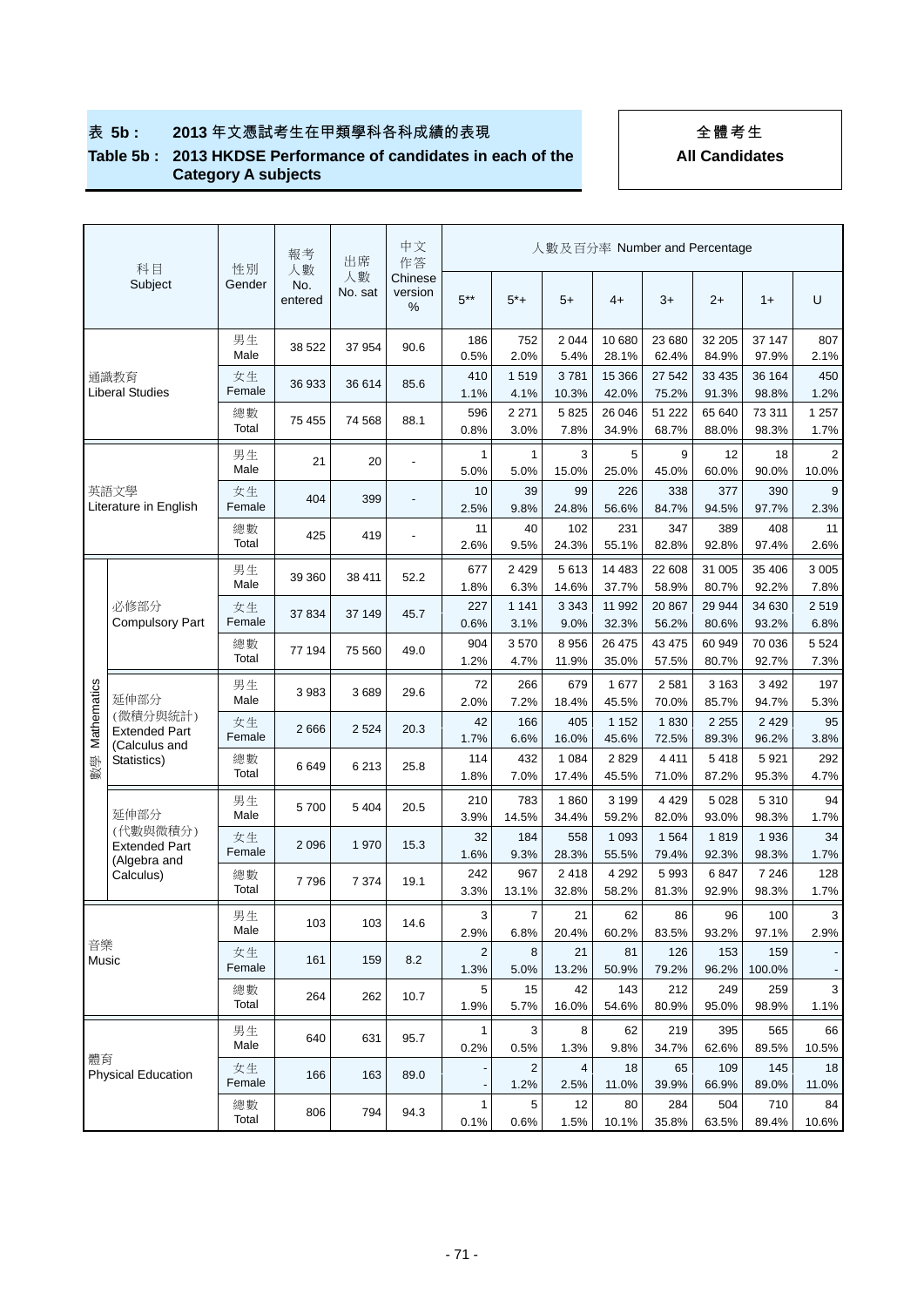#### **Table 5b : 2013 HKDSE Performance of candidates in each of the Category A subjects**

| All Candidates |  |
|----------------|--|
|                |  |

|         | 科目                             | 性別           | 報考                   | 出席            | 中文<br>作答                |                    |                     | 人數及百分率 Number and Percentage |                       |                         |                           |                        |                     |
|---------|--------------------------------|--------------|----------------------|---------------|-------------------------|--------------------|---------------------|------------------------------|-----------------------|-------------------------|---------------------------|------------------------|---------------------|
|         | Subject                        | Gender       | 人數<br>No.<br>entered | 人數<br>No. sat | Chinese<br>version<br>% | $5***$             | $5*+$               | $5+$                         | $4+$                  | $3+$                    | $2+$                      | $1+$                   | U                   |
|         |                                | 男生<br>Male   | 11 509               | 11 046        | 32.7                    | 324<br>2.9%        | 1 2 6 4<br>11.4%    | 3 1 0 4<br>28.1%             | 5729<br>51.9%         | 8 2 1 2<br>74.3%        | 9961<br>90.2%             | 10788<br>97.7%         | 258<br>2.3%         |
| 物理      | Physics                        | 女生<br>Female | 4 2 6 7              | 4 1 6 3       | 21.4                    | 74<br>1.8%         | 311<br>7.5%         | 870<br>20.9%                 | 1867<br>44.8%         | 2989<br>71.8%           | 3799<br>91.3%             | 4 0 9 4<br>98.3%       | 69<br>1.7%          |
|         |                                | 總數<br>Total  | 15776                | 15 209        | 29.6                    | 398<br>2.6%        | 1575<br>10.4%       | 3 9 7 4<br>26.1%             | 7596<br>49.9%         | 11 201<br>73.6%         | 13760<br>90.5%            | 14 8 82<br>97.8%       | 327<br>2.2%         |
|         | 組合科學                           | 男生<br>Male   | 1713                 | 1 661         | 56.0                    | 12<br>0.7%         | 43<br>2.6%          | 112<br>6.7%                  | 422<br>25.4%          | 885<br>53.3%            | 1 2 3 7<br>74.5%          | 1529<br>92.1%          | 132<br>7.9%         |
|         | (生物、化學)<br>Combined<br>Science | 女生<br>Female | 1810                 | 1776          | 37.7                    | 4<br>0.2%          | 35<br>2.0%          | 111<br>6.3%                  | 488<br>27.5%          | 1 0 4 8<br>59.0%        | 1 4 4 4<br>81.3%          | 1685<br>94.9%          | 91<br>5.1%          |
|         | (Biology,<br>Chemistry)        | 總數<br>Total  | 3523                 | 3 4 3 7       | 46.5                    | 16<br>0.5%         | 78<br>2.3%          | 223<br>6.5%                  | 910<br>26.5%          | 1 9 3 3<br>56.2%        | 2681<br>78.0%             | 3 2 1 4<br>93.5%       | 223<br>6.5%         |
|         | 組合科學                           | 男生<br>Male   | 624                  | 611           | 62.4                    | 8<br>1.3%          | 33<br>5.4%          | 62<br>10.1%                  | 149<br>24.4%          | 314<br>51.4%            | 483<br>79.1%              | 568<br>93.0%           | 43<br>7.0%          |
|         | (生物、物理)<br>Combined<br>Science | 女生<br>Female | 395                  | 390           | 41.3                    | 4<br>1.0%          | 25<br>6.4%          | 60<br>15.4%                  | 133<br>34.1%          | 241<br>61.8%            | 320<br>82.1%              | 378<br>96.9%           | 12<br>3.1%          |
|         | (Biology,<br>Physics)          | 總數<br>Total  | 1019                 | 1 0 0 1       | 54.1                    | 12<br>1.2%         | 58<br>5.8%          | 122<br>12.2%                 | 282<br>28.2%          | 555<br>55.4%            | 803<br>80.2%              | 946<br>94.5%           | 55<br>5.5%          |
|         | 組合科學                           | 男生<br>Male   | 1 2 5 9              | 1 2 1 1       | 55.3                    | 5<br>0.4%          | 27<br>2.2%          | 104<br>8.6%                  | 348<br>28.7%          | 665<br>54.9%            | 900<br>74.3%              | 1 1 0 8<br>91.5%       | 103<br>8.5%         |
|         | (化學、物理)<br>Combined<br>Science | 女生<br>Female | 894                  | 874           | 40.3                    | 4<br>0.5%          | 19<br>2.2%          | 60<br>6.9%                   | 238<br>27.2%          | 487<br>55.7%            | 668<br>76.4%              | 807<br>92.3%           | 67<br>7.7%          |
| Science | (Chemistry,<br>Physics)        | 總數<br>Total  | 2 1 5 3              | 2 0 8 5       | 49.0                    | 9<br>0.4%          | 46<br>2.2%          | 164<br>7.9%                  | 586<br>28.1%          | 1 1 5 2<br>55.3%        | 1568<br>75.2%             | 1915<br>91.8%          | 170<br>8.2%         |
| 科學      | 組合科學                           | 男生<br>Male   | 2 3 3 7              | 2 2 7 0       | 57.7                    | 23<br>1.0%         | 74<br>3.3%          | 173<br>7.6%                  | 555<br>24.4%          | 1 2 1 0<br>53.3%        | 1820<br>80.2%             | 2 1 2 9<br>93.8%       | 141<br>6.2%         |
|         | (生物)<br>Combined               | 女生<br>Female | 2 2 0 5              | 2 1 6 5       | 38.3                    | 16<br>0.7%         | 80<br>3.7%          | 213<br>9.8%                  | 676<br>31.2%          | 1 3 4 9<br>62.3%        | 1882<br>86.9%             | 2 0 9 7<br>96.9%       | 68<br>3.1%          |
|         | Science<br>(Biology)           | 總數<br>Total  | 4 5 4 2              | 4 4 3 5       | 48.2                    | 39<br>0.9%         | 154<br>3.5%         | 386<br>8.7%                  | 1 2 3 1<br>27.8%      | 2559<br>57.7%           | 3702<br>83.5%             | 4 2 2 6<br>95.3%       | 209<br>4.7%         |
|         | 組合科學                           | 男生<br>Male   | 2972                 | 2 8 7 1       | 55.7                    | 25<br>0.9%         | 88<br>3.1%          | 205<br>7.1%                  | 805<br>28.0%          | 1 5 6 0<br>54.3%        | 1940<br>67.6%             | 2448<br>85.3%          | 423<br>14.7%        |
|         | (化學)<br>Combined               | 女生<br>Female | 2 7 0 4              | 2649          | 38.5                    | 12<br>0.5%         | 62<br>2.3%          | 175<br>6.6%                  | 789<br>29.8%          | 1 540<br>58.1%          | 1926<br>72.7%             | 2 3 5 5<br>88.9%       | 294<br>11.1%        |
|         | Science<br>(Chemistry)         | 總數<br>Total  | 5676                 | 5 5 20        | 47.5                    | 37<br>0.7%         | 150<br>2.7%         | 380<br>6.9%                  | 1594<br>28.9%         | 3 100<br>56.2%          | 3866<br>70.0%             | 4 8 0 3<br>87.0%       | 717<br>13.0%        |
|         | 組合科學                           | 男生<br>Male   | 1883                 | 1822          | 57.7                    | 28                 | 105                 | 243                          | 538                   | 980                     | 1 3 8 0                   | 1687                   | 135                 |
|         | (物理)<br>Combined               | 女生<br>Female | 1 2 8 9              | 1 2 6 3       | 40.5                    | 1.5%<br>9          | 5.8%<br>45          | 13.3%<br>130                 | 29.5%<br>348          | 53.8%<br>653            | 75.7%<br>950              | 92.6%<br>1 1 7 1       | 7.4%<br>92          |
|         | Science<br>(Physics)           | 總數<br>Total  | 3 1 7 2              | 3 0 8 5       | 50.7                    | 0.7%<br>37<br>1.2% | 3.6%<br>150<br>4.9% | 10.3%<br>373<br>12.1%        | 27.6%<br>886<br>28.7% | 51.7%<br>1 633<br>52.9% | 75.2%<br>2 3 3 0<br>75.5% | 92.7%<br>2858<br>92.6% | 7.3%<br>227<br>7.4% |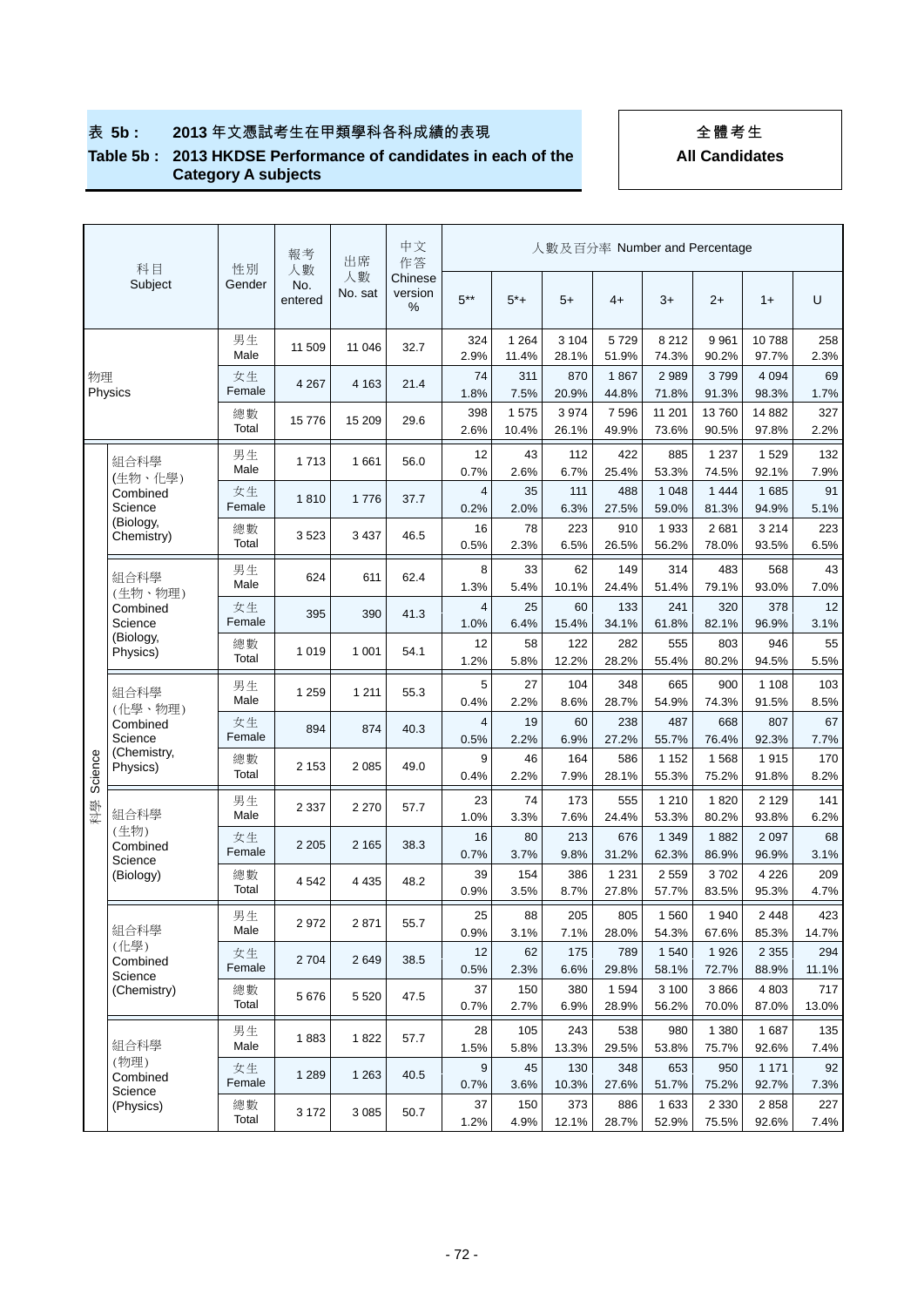#### **Table 5b : 2013 HKDSE Performance of candidates in each of the Category A subjects**

|                       | 科目                            | 性別           | 報考<br>人數       | 出席            | 中文<br>作答                |                        |                      |                    |                      |                       | 人數及百分率 Number and Percentage |                       |                    |
|-----------------------|-------------------------------|--------------|----------------|---------------|-------------------------|------------------------|----------------------|--------------------|----------------------|-----------------------|------------------------------|-----------------------|--------------------|
|                       | Subject                       | Gender       | No.<br>entered | 人數<br>No. sat | Chinese<br>version<br>% | $5***$                 | $5*+$                | $5+$               | $4+$                 | $3+$                  | $2+$                         | $1+$                  | U                  |
|                       |                               | 男生<br>Male   | 3596           | 3 4 8 3       | 56.9                    | 25<br>0.7%             | 103<br>3.0%          | 278<br>8.0%        | 919<br>26.4%         | 1864<br>53.5%         | 2620<br>75.2%                | 3 2 0 5<br>92.0%      | 278<br>8.0%        |
|                       | 組合科學<br>Combined<br>Science   | 女生<br>Female | 3 0 9 9        | 3 0 4 0       | 38.9                    | 12<br>0.4%             | 79<br>2.6%           | 231<br>7.6%        | 859<br>28.3%         | 1776<br>58.4%         | 2 4 3 2<br>80.0%             | 2870<br>94.4%         | 170<br>5.6%        |
| Science               |                               | 總數<br>Total  | 6695           | 6523          | 48.5                    | 37<br>0.6%             | 182<br>2.8%          | 509<br>7.8%        | 1778<br>27.3%        | 3640<br>55.8%         | 5 0 5 2<br>77.4%             | 6075<br>93.1%         | 448<br>6.9%        |
| 科學                    |                               | 男生<br>Male   | 165            | 158           | 82.3                    |                        | 1<br>0.6%            | 5<br>3.2%          | 18<br>11.4%          | 56<br>35.4%           | 99<br>62.7%                  | 144<br>91.1%          | 14<br>8.9%         |
|                       | 綜合科學<br>Integrated            | 女生<br>Female | 173            | 173           | 46.8                    | $\overline{c}$<br>1.2% | 7<br>4.0%            | 16<br>9.2%         | 52<br>30.1%          | 92<br>53.2%           | 145<br>83.8%                 | 164<br>94.8%          | 9<br>5.2%          |
|                       | Science                       | 總數<br>Total  | 338            | 331           | 63.7                    | 2<br>0.6%              | 8<br>2.4%            | 21<br>6.3%         | 70<br>21.1%          | 148<br>44.7%          | 244<br>73.7%                 | 308<br>93.1%          | 23<br>6.9%         |
|                       |                               | 男生<br>Male   | 48             | 47            | 95.7                    |                        |                      |                    | 1                    | 3                     | 16                           | 38                    | 9                  |
|                       | 食品科學與科技<br>Food Science and   | 女生<br>Female | 226            | 226           | 62.8                    | $\mathbf{1}$           | $\blacksquare$<br>5  | 13                 | 2.1%<br>53           | 6.4%<br>120           | 34.0%<br>172                 | 80.9%<br>215          | 19.1%<br>11        |
| Technology and Living | Technology                    | 總數<br>Total  | 274            | 273           | 68.5                    | 0.4%<br>1<br>0.4%      | 2.2%<br>5<br>1.8%    | 5.8%<br>13<br>4.8% | 23.5%<br>54<br>19.8% | 53.1%<br>123<br>45.1% | 76.1%<br>188<br>68.9%        | 95.1%<br>253<br>92.7% | 4.9%<br>20<br>7.3% |
|                       |                               | 男生           | 34             | 33            | 100.0                   |                        |                      |                    |                      | 3                     | 9                            | 20                    | 13                 |
|                       | 服裝、成衣與紡織<br>Fashion, Clothing | Male<br>女生   | 93             | 93            | 78.5                    |                        | $\mathbf{1}$         | 3                  | 12                   | 9.1%<br>24            | 27.3%<br>58                  | 60.6%<br>81           | 39.4%<br>12        |
| 科技與生活                 | and Textiles                  | Female<br>總數 | 127            | 126           | 84.1                    |                        | 1.1%<br>$\mathbf{1}$ | 3.2%<br>3          | 12.9%<br>12          | 25.8%<br>27           | 62.4%<br>67                  | 87.1%<br>101          | 12.9%<br>25        |
|                       |                               | Total<br>男生  | 1582           | 1 5 3 0       | 92.4                    | 5                      | 0.8%<br>12           | 2.4%<br>34         | 9.5%<br>152          | 21.4%<br>410          | 53.2%<br>901                 | 80.2%<br>1 306        | 19.8%<br>224       |
|                       | 旅遊與款待<br>Tourism and          | Male<br>女生   | 2 9 0 9        | 2 8 6 3       | 89.3                    | 0.3%<br>6              | 0.8%<br>36           | 2.2%<br>88         | 9.9%<br>423          | 26.8%<br>1 0 3 3      | 58.9%<br>1985                | 85.4%<br>2629         | 14.6%<br>234       |
|                       | <b>Hospitality Studies</b>    | Female<br>總數 |                |               |                         | 0.2%<br>11             | 1.3%<br>48           | 3.1%<br>122        | 14.8%<br>575         | 36.1%<br>1 4 4 3      | 69.3%<br>2886                | 91.8%<br>3935         | 8.2%<br>458        |
|                       |                               | Total        | 4 4 9 1        | 4 3 9 3       | 90.4                    | 0.3%                   | 1.1%                 | 2.8%               | 13.1%                | 32.8%                 | 65.7%                        | 89.6%                 | 10.4%              |
|                       |                               | 男生<br>Male   | 1 2 5 4        | 1 2 2 0       | 88.4                    | 9<br>0.7%              | 25<br>2.0%           | 54<br>4.4%         | 214<br>17.5%         | 477<br>39.1%          | 836<br>68.5%                 | 1 0 7 3<br>88.0%      | 147<br>12.0%       |
|                       | 視覺藝術<br><b>Visual Arts</b>    | 女生<br>Female | 3 4 8 5        | 3 4 4 3       | 85.6                    | 19<br>0.6%             | 91<br>2.6%           | 247<br>7.2%        | 925<br>26.9%         | 1989<br>57.8%         | 2954<br>85.8%                | 3 3 0 6<br>96.0%      | 137<br>4.0%        |
|                       |                               | 總數<br>Total  | 4739           | 4 6 63        | 86.3                    | 28<br>0.6%             | 116<br>2.5%          | 301<br>6.5%        | 1 1 3 9<br>24.4%     | 2 4 6 6<br>52.9%      | 3790<br>81.3%                | 4 3 7 9<br>93.9%      | 284<br>6.1%        |
|                       |                               | 男生<br>Male   | 235 215        | 229 348       | 63.0                    | 2 5 3 9<br>1.1%        | 9795<br>4.3%         | 23 833<br>10.4%    | 68 932<br>30.1%      | 127 232<br>55.5%      | 183 504<br>80.0%             | 214 817<br>93.7%      | 14 531<br>6.3%     |
|                       | 所有甲類學科<br>All Category A      | 女生<br>Female | 227 160        | 223 837       | 57.6                    | 2 4 7 4<br>1.1%        | 10 053<br>4.5%       | 25 506<br>11.4%    | 79 361<br>35.5%      | 140 819<br>62.9%      | 191 817<br>85.7%             | 215 104<br>96.1%      | 8733<br>3.9%       |
|                       | subjects                      | 總數<br>Total  | 462 375        | 453 185       | 60.3                    | 5013<br>1.1%           | 19848<br>4.4%        | 49 339<br>10.9%    | 148 293<br>32.7%     | 268 051<br>59.1%      | 375 321<br>82.8%             | 429 921<br>94.9%      | 23 264<br>5.1%     |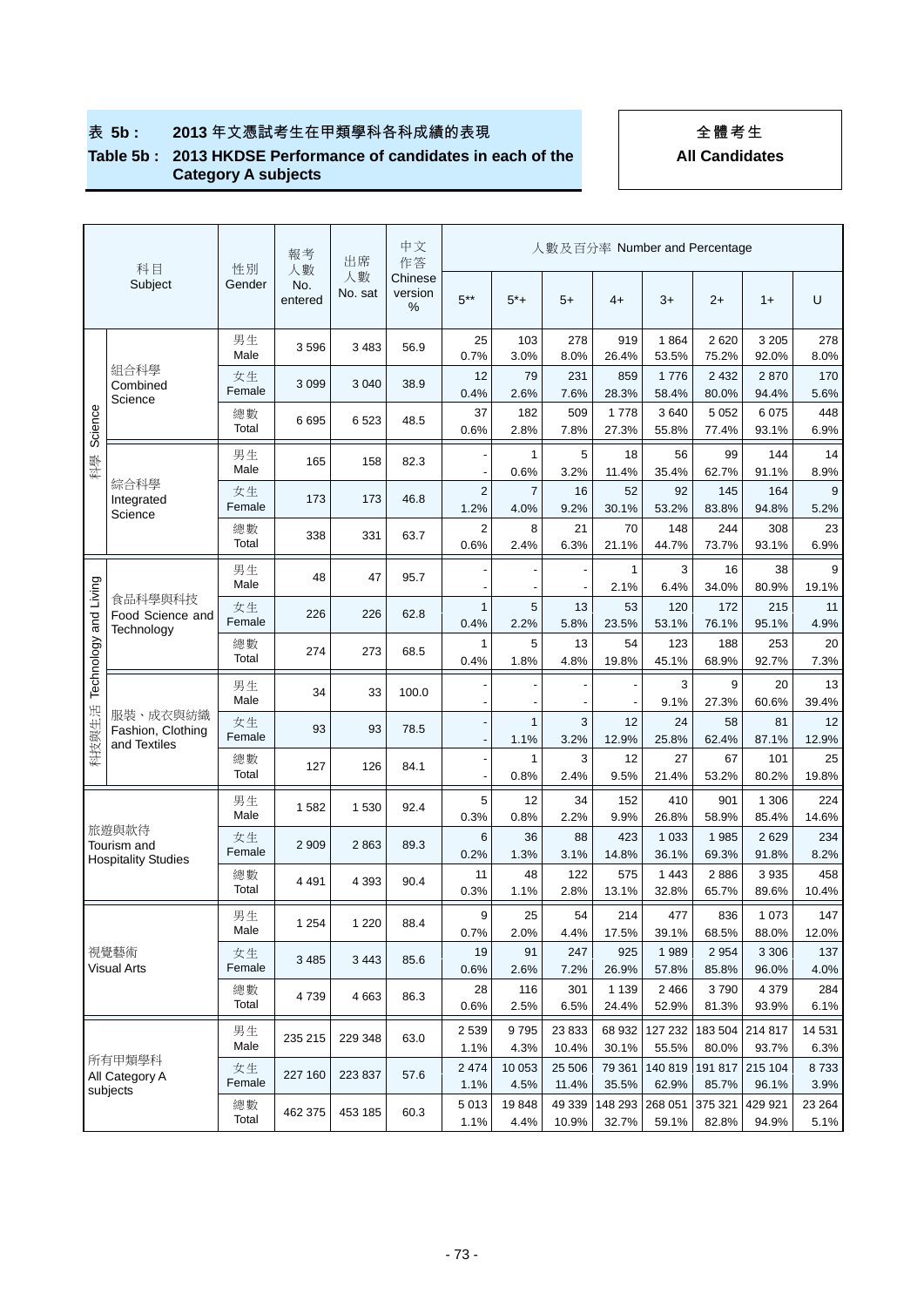#### **Table 5c : 2013 HKDSE Performance of candidates in each of the Category B subjects**

| 科目<br>性別<br>人數<br>candidates<br>Subject<br>Gender<br>No.<br>fulfilling<br>達標並表現優異<br>達標或以上<br>attendance<br>entered<br>Attained with<br>Attained or above<br>requirement<br><b>Distinction</b><br>男生<br>24<br>94<br>85<br>Male<br>28.2%<br>83.5% | 未達標<br>Unattained<br>14<br>71<br>16.5%<br>$\overline{7}$<br>67<br>9.5% |
|--------------------------------------------------------------------------------------------------------------------------------------------------------------------------------------------------------------------------------------------------|------------------------------------------------------------------------|
|                                                                                                                                                                                                                                                  |                                                                        |
|                                                                                                                                                                                                                                                  |                                                                        |
| 應用心理學<br>女生<br>28<br>82<br>74<br><b>Applied Psychology</b><br>Female<br>37.8%<br>90.5%                                                                                                                                                           |                                                                        |
| 總數<br>138<br>52<br>176<br>159<br>Total<br>32.7%<br>86.8%                                                                                                                                                                                         | 21<br>13.2%                                                            |
| 男生<br>10<br>34<br>38<br>Male<br>29.4%<br>97.1%                                                                                                                                                                                                   | 1<br>33<br>2.9%                                                        |
| 運動科學及體適能<br>女生<br>3<br><b>Exercise Science and Health</b><br>4<br>$\overline{4}$<br>Female<br>75.0%<br>100.0%                                                                                                                                    | 4                                                                      |
| <b>Fitness</b><br>總數<br>13<br>42<br>38<br>Total<br>34.2%<br>97.4%                                                                                                                                                                                | 37<br>$\mathbf{1}$                                                     |
| 男生<br>1<br>23<br>22                                                                                                                                                                                                                              | 2.6%<br>$\overline{7}$<br>15                                           |
| Male<br>4.5%<br>68.2%<br>基礎健康護理<br>女生<br>15                                                                                                                                                                                                      | 31.8%<br>54<br>4                                                       |
| 60<br>58<br><b>Fundamental Health Care</b><br>Female<br>25.9%<br>93.1%                                                                                                                                                                           | 6.9%                                                                   |
| 總數<br>16<br>83<br>80<br>Total<br>20.0%<br>86.3%                                                                                                                                                                                                  | 69<br>11<br>13.8%                                                      |
| 應用科學 Applied Science<br>男生<br>$\overline{4}$<br>30<br>30<br>Male<br>13.3%<br>100.0%                                                                                                                                                              | 30                                                                     |
| 中醫保健與美容<br>女生<br>12<br>Health and Beauty Keeping in<br>34<br>33<br>Female<br>36.4%<br>97.0%                                                                                                                                                      | 32<br>$\mathbf{1}$<br>3.0%                                             |
| TCM<br>總數<br>16<br>64<br>63<br>Total<br>25.4%<br>98.4%                                                                                                                                                                                           | 62<br>1<br>1.6%                                                        |
| 5<br>男生<br>20<br>20<br>Male                                                                                                                                                                                                                      | $\overline{2}$<br>18                                                   |
| 25.0%<br>90.0%<br>健康護理實務<br>女生<br>41<br>116<br>113<br><b>Health Care Practice</b><br>Female<br>36.3%<br>98.2%                                                                                                                                    | 10.0%<br>111<br>$\overline{2}$<br>1.8%                                 |
| 總數<br>46<br>136<br>133<br>Total<br>34.6%<br>97.0%                                                                                                                                                                                                | 129<br>4<br>3.0%                                                       |
| 20<br>男生                                                                                                                                                                                                                                         | 28<br>8                                                                |
| 36<br>44<br>Male<br>55.6%<br>77.8%                                                                                                                                                                                                               | 22.2%                                                                  |
| 醫務化驗科學<br>女生<br>24<br>41<br>41<br>Medical Laboratory Science<br>Female<br>58.5%<br>80.5%                                                                                                                                                         | 33<br>8<br>19.5%                                                       |
| 總數<br>44<br>85<br>77<br>Total<br>79.2%<br>57.1%                                                                                                                                                                                                  | 61<br>16<br>20.8%                                                      |
| 男生<br>7<br>43<br>54<br>Male<br>16.3%<br>90.7%                                                                                                                                                                                                    | 39<br>4<br>9.3%                                                        |
| 運動管理與教練法<br>女生<br>$\overline{c}$<br>Sports Coaching and<br>12<br>16<br>Female<br>16.7%<br>100.0%                                                                                                                                                 | 12                                                                     |
| Management<br>總數<br>9<br>55<br>70<br>Total<br>16.4%<br>92.7%                                                                                                                                                                                     | 4<br>51<br>7.3%                                                        |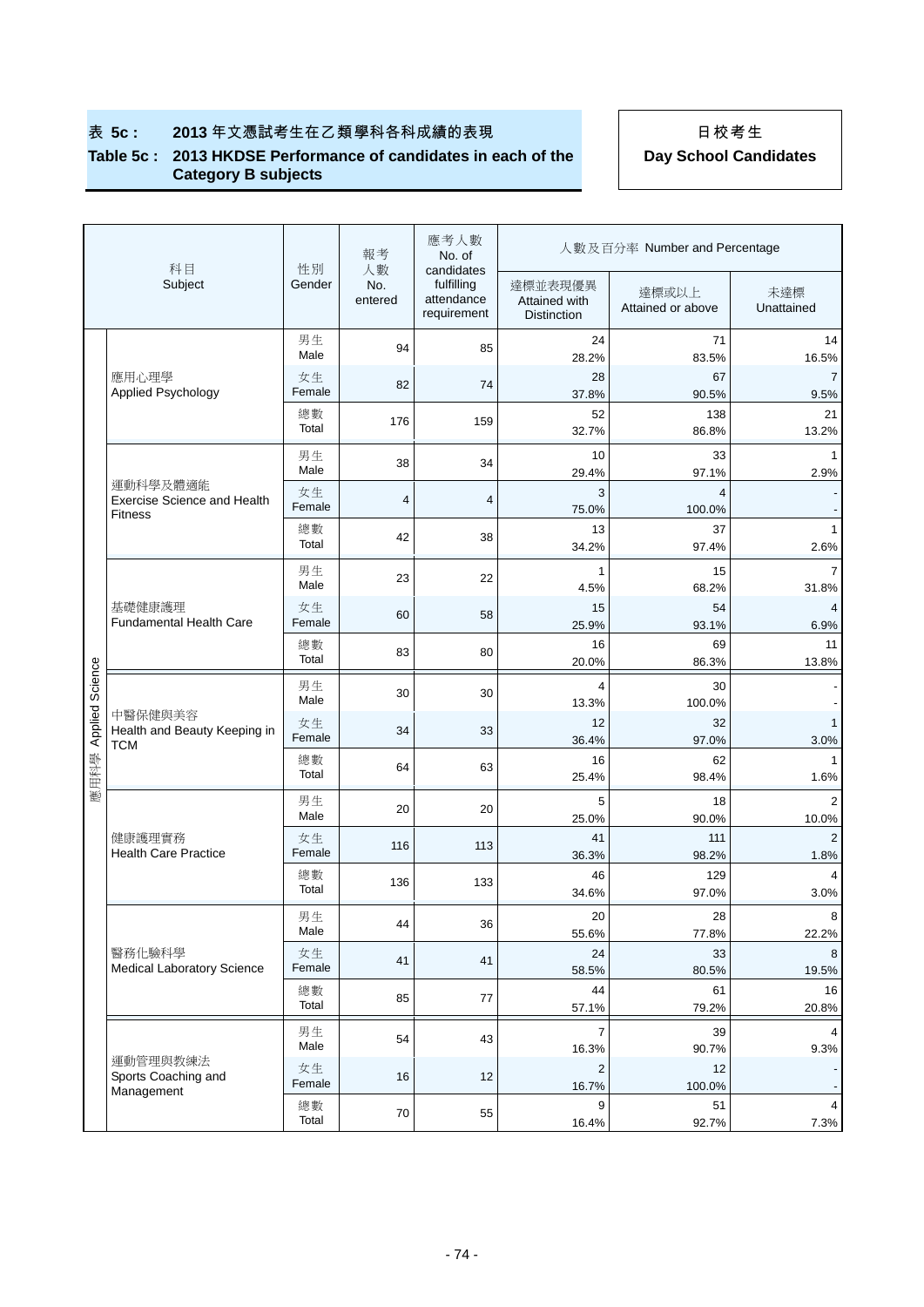#### **Table 5c : 2013 HKDSE Performance of candidates in each of the Category B subjects**

|                              | 科目                                                   | 性別           | 報考<br>人數       | 應考人數<br>No. of<br>candidates            | 人數及百分率 Number and Percentage                   |                            |                         |  |
|------------------------------|------------------------------------------------------|--------------|----------------|-----------------------------------------|------------------------------------------------|----------------------------|-------------------------|--|
|                              | Subject                                              | Gender       | No.<br>entered | fulfilling<br>attendance<br>requirement | 達標並表現優異<br>Attained with<br><b>Distinction</b> | 達標或以上<br>Attained or above | 未達標<br>Unattained       |  |
|                              |                                                      | 男生<br>Male   | 16             | 14                                      | 5<br>35.7%                                     | 9<br>64.3%                 | 5<br>35.7%              |  |
|                              | 國際商貿市場拓展<br>Marketing in Global Trade                | 女生<br>Female | 13             | 12                                      | 8<br>66.7%                                     | 11<br>91.7%                | 1<br>8.3%               |  |
|                              |                                                      | 總數<br>Total  | 29             | 26                                      | 13<br>50.0%                                    | 20<br>76.9%                | 6<br>23.1%              |  |
|                              |                                                      | 男生<br>Male   | 137            | 121                                     | 22<br>18.2%                                    | 75<br>62.0%                | 46<br>38.0%             |  |
|                              | 中小企實用電腦會計<br><b>Practical Accounting for SMEs</b>    | 女生<br>Female | 85             | 77                                      | 25<br>32.5%                                    | 54<br>70.1%                | 23<br>29.9%             |  |
|                              |                                                      | 總數<br>Total  | 222            | 198                                     | 47<br>23.7%                                    | 129<br>65.2%               | 69<br>34.8%             |  |
|                              |                                                      | 男生<br>Male   | 38             | 37                                      | $\overline{2}$<br>5.4%                         | 36<br>97.3%                | 1<br>2.7%               |  |
|                              | 採購及營銷<br>Purchasing and<br>Merchandising             | 女生<br>Female | 28             | 27                                      | $\overline{4}$<br>14.8%                        | 27<br>100.0%               |                         |  |
|                              |                                                      | 總數<br>Total  | 66             | 64                                      | 6<br>9.4%                                      | 63<br>98.4%                | $\mathbf{1}$<br>1.6%    |  |
| Business, Management and Law |                                                      | 男生<br>Male   | 26             | 25                                      | 3<br>12.0%                                     | 25<br>100.0%               |                         |  |
|                              | 零售管理<br>Retail Management                            | 女生<br>Female | 18             | 18                                      | $\overline{7}$<br>38.9%                        | 18<br>100.0%               |                         |  |
| 商業、管理及法律                     |                                                      | 總數<br>Total  | 44             | 43                                      | 10<br>23.3%                                    | 43<br>100.0%               |                         |  |
|                              |                                                      | 男生<br>Male   | 17             | 16                                      | 6<br>37.5%                                     | 12<br>75.0%                | 4<br>25.0%              |  |
|                              | 認識金融服務<br><b>Understanding Financial</b><br>Services | 女生<br>Female | 13             | 13                                      | 6<br>46.2%                                     | 9<br>69.2%                 | $\overline{4}$<br>30.8% |  |
|                              |                                                      | 總數<br>Total  | 30             | 29                                      | 12<br>41.4%                                    | 21<br>72.4%                | 8<br>27.6%              |  |
|                              |                                                      | 男生<br>Male   | 17             | 13                                      | 4<br>30.8%                                     | 9<br>69.2%                 | 4<br>30.8%              |  |
|                              | 認識香港法律<br>Understanding Hong Kong<br>Law             | 女生<br>Female | 20             | 19                                      | 9<br>47.4%                                     | 13<br>68.4%                | 6<br>31.6%              |  |
|                              |                                                      | 總數<br>Total  | 37             | 32                                      | 13<br>40.6%                                    | 22<br>68.8%                | 10<br>31.3%             |  |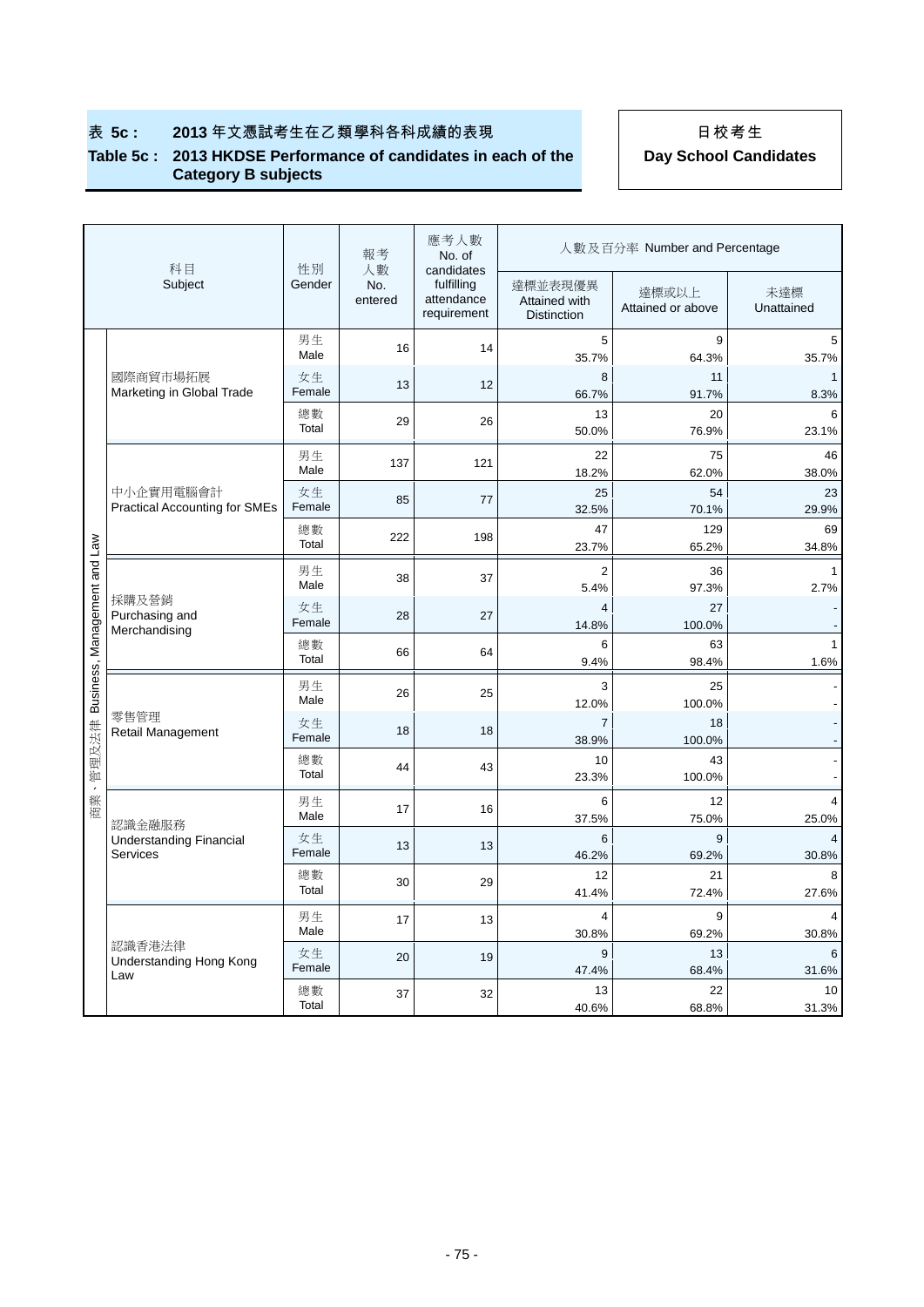#### **Table 5c : 2013 HKDSE Performance of candidates in each of the Category B subjects**

|                  | 科目                                            | 性別           | 報考             | 應考人數<br>No. of<br>人數<br>candidates      |                                                | 人數及百分率 Number and Percentage |                       |  |  |
|------------------|-----------------------------------------------|--------------|----------------|-----------------------------------------|------------------------------------------------|------------------------------|-----------------------|--|--|
|                  | Subject                                       | Gender       | No.<br>entered | fulfilling<br>attendance<br>requirement | 達標並表現優異<br>Attained with<br><b>Distinction</b> | 達標或以上<br>Attained or above   | 未達標<br>Unattained     |  |  |
|                  |                                               | 男生<br>Male   | 25             | 21                                      | 3<br>14.3%                                     | 13<br>61.9%                  | 8<br>38.1%            |  |  |
|                  | 商業漫畫設計<br><b>Commercial Comic Art</b>         | 女生<br>Female | 39             | 38                                      | 11<br>28.9%                                    | 29<br>76.3%                  | 9<br>23.7%            |  |  |
|                  |                                               | 總數<br>Total  | 64             | 59                                      | 14<br>23.7%                                    | 42<br>71.2%                  | 17<br>28.8%           |  |  |
|                  | 形象設計<br>Image Design                          | 男生<br>Male   | 107            | 93                                      | 9<br>9.7%                                      | 74<br>79.6%                  | 19<br>20.4%           |  |  |
|                  |                                               | 女生<br>Female | 287            | 257                                     | 66<br>25.7%                                    | 236<br>91.8%                 | 21<br>8.2%            |  |  |
|                  |                                               | 總數<br>Total  | 394            | 350                                     | 75<br>21.4%                                    | 310<br>88.6%                 | 40<br>11.4%           |  |  |
|                  |                                               | 男生           | 34             | 29                                      | 3                                              | 24                           | 5                     |  |  |
|                  | 創新產品設計                                        | Male<br>女生   | 38             | 37                                      | 10.3%<br>6                                     | 82.8%<br>31                  | 17.2%<br>6            |  |  |
|                  | Innovative Product Design                     | Female<br>總數 |                |                                         | 16.2%<br>9                                     | 83.8%<br>55                  | 16.2%<br>11           |  |  |
|                  |                                               | Total        | 72             | 66                                      | 13.6%                                          | 83.3%                        | 16.7%                 |  |  |
|                  |                                               | 男生<br>Male   | 14             | 14                                      | 4<br>28.6%                                     | 14<br>100.0%                 |                       |  |  |
| Creative Studies | 戲劇藝術入門<br><b>Introduction to Theatre Arts</b> | 女生<br>Female | 29             | 29                                      | 13<br>44.8%                                    | 28<br>96.6%                  | $\mathbf{1}$<br>3.4%  |  |  |
| 創意學習             |                                               | 總數<br>Total  | 43             | 43                                      | 17<br>39.5%                                    | 42<br>97.7%                  | $\mathbf{1}$<br>2.3%  |  |  |
|                  |                                               | 男生<br>Male   | 12             | 9                                       | $\overline{2}$<br>22.2%                        | 8<br>88.9%                   | $\mathbf{1}$<br>11.1% |  |  |
|                  | 珠寶藝術與設計<br>Jewellery Arts and Design          | 女生<br>Female | 37             | 36                                      | 12<br>33.3%                                    | 36<br>100.0%                 |                       |  |  |
|                  |                                               | 總數<br>Total  | 49             | 45                                      | 14<br>31.1%                                    | 44<br>97.8%                  | $\mathbf{1}$<br>2.2%  |  |  |
|                  |                                               | 男生           | 132            | 126                                     | 12                                             | 109                          | 17                    |  |  |
|                  | 多媒體科藝<br>Multimedia Entertainment             | Male<br>女生   | 43             | 40                                      | 9.5%<br>$\overline{7}$                         | 86.5%<br>38                  | 13.5%<br>2            |  |  |
|                  | <b>Studies</b>                                | Female<br>總數 |                |                                         | 17.5%<br>19                                    | 95.0%<br>147                 | 5.0%<br>19            |  |  |
|                  |                                               | Total        | 175            | 166                                     | 11.4%                                          | 88.6%                        | 11.4%                 |  |  |
|                  |                                               | 男生<br>Male   | 8              | 8                                       | 2<br>25.0%                                     | 7<br>87.5%                   | 1<br>12.5%            |  |  |
|                  | 舞出新機-舞蹈藝術<br>Taking a Chance on Dance         | 女生<br>Female | 53             | 53                                      | 20<br>37.7%                                    | 50<br>94.3%                  | 3<br>5.7%             |  |  |
|                  |                                               | 總數<br>Total  | 61             | 61                                      | 22<br>36.1%                                    | 57<br>93.4%                  | 4<br>6.6%             |  |  |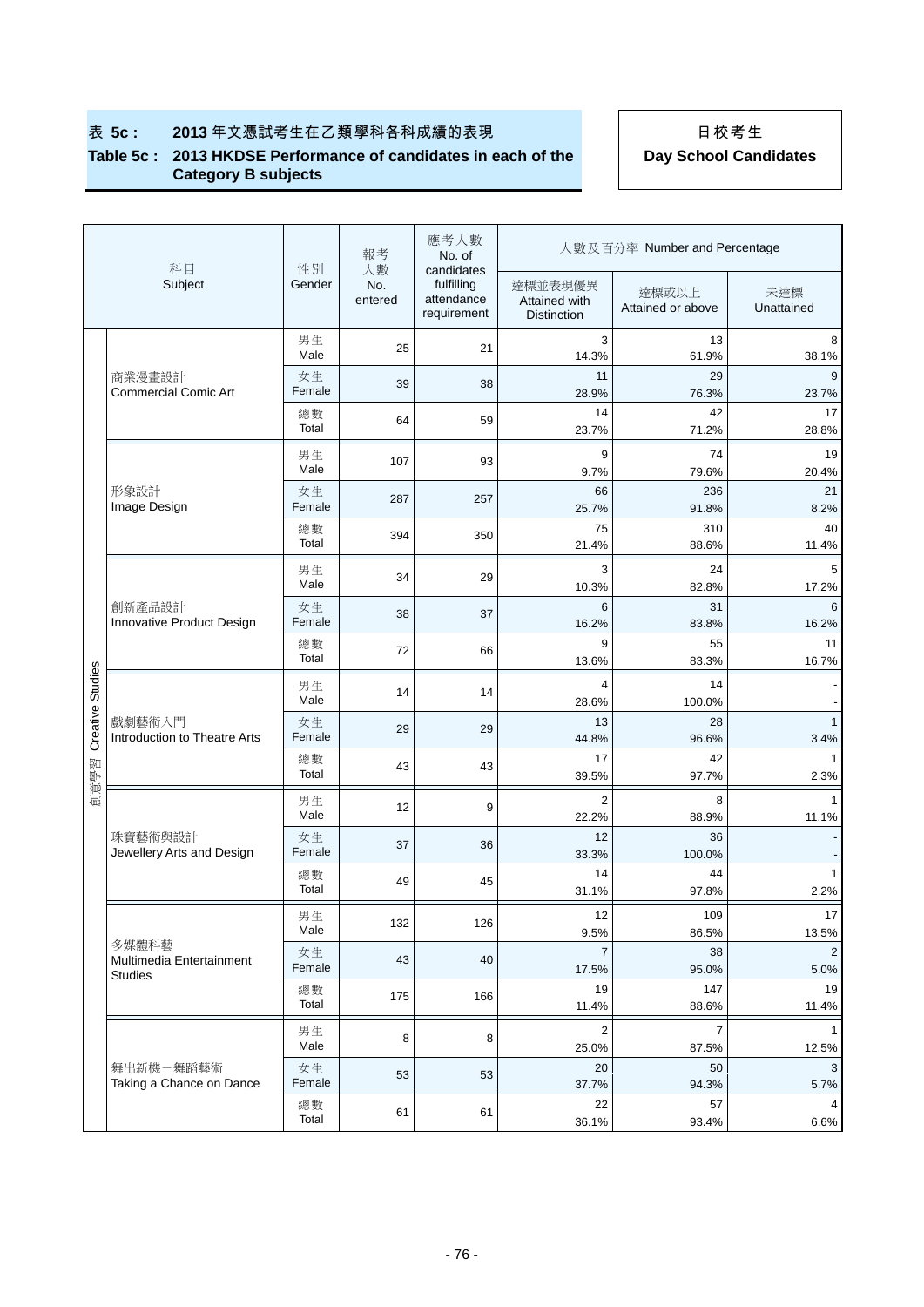#### **Table 5c : 2013 HKDSE Performance of candidates in each of the Category B subjects**

|                               | 科目                                                 |              | 報考<br>人數       | 應考人數<br>No. of<br>candidates            | 人數及百分率 Number and Percentage                   |                            |                       |  |  |
|-------------------------------|----------------------------------------------------|--------------|----------------|-----------------------------------------|------------------------------------------------|----------------------------|-----------------------|--|--|
|                               | Subject                                            | 性別<br>Gender | No.<br>entered | fulfilling<br>attendance<br>requirement | 達標並表現優異<br>Attained with<br><b>Distinction</b> | 達標或以上<br>Attained or above | 未達標<br>Unattained     |  |  |
|                               |                                                    | 男生<br>Male   | 61             | 49                                      | 6<br>12.2%                                     | 41<br>83.7%                | 8<br>16.3%            |  |  |
|                               | 汽車科技<br>Automotive Technology                      | 女生<br>Female |                |                                         |                                                |                            |                       |  |  |
|                               |                                                    | 總數<br>Total  | 61             | 49                                      | 6<br>12.2%                                     | 41<br>83.7%                | 8<br>16.3%            |  |  |
|                               |                                                    | 男生<br>Male   | 144            | 127                                     | 22<br>17.3%                                    | 123<br>96.9%               | 4<br>3.1%             |  |  |
|                               | 航空學<br><b>Aviation Studies</b>                     | 女生<br>Female | 86             | 83                                      | 41<br>49.4%                                    | 83<br>100.0%               |                       |  |  |
|                               |                                                    | 總數<br>Total  | 230            | 210                                     | 63<br>30.0%                                    | 206<br>98.1%               | 4<br>1.9%             |  |  |
| Engineering and Production    |                                                    | 男生<br>Male   | 38             | 36                                      | 3<br>8.3%                                      | 33<br>91.7%                | 3<br>8.3%             |  |  |
|                               | 屋宇設施工程<br><b>Building Facilities Engineering</b>   | 女生<br>Female | 6              | 6                                       |                                                | 6<br>100.0%                |                       |  |  |
|                               |                                                    | 總數<br>Total  | 44             | 42                                      | 3<br>7.1%                                      | 39<br>92.9%                | 3<br>7.1%             |  |  |
| 工程及生產                         |                                                    | 男生<br>Male   | 25             | 23                                      | 9<br>39.1%                                     | 20<br>87.0%                | 3<br>13.0%            |  |  |
|                               | 電子產品設計實務<br>Electronic Product Design in<br>Action | 女生<br>Female | 1              | 1                                       |                                                | 1<br>100.0%                |                       |  |  |
|                               |                                                    | 總數<br>Total  | 26             | 24                                      | 9<br>37.5%                                     | 21<br>87.5%                | 3<br>12.5%            |  |  |
|                               |                                                    | 男生<br>Male   | 15             | 9                                       | $\mathbf{1}$<br>11.1%                          | 8<br>88.9%                 | $\mathbf{1}$<br>11.1% |  |  |
|                               | 環境工程<br><b>Environmental Engineering</b>           | 女生<br>Female | $\overline{4}$ | 4                                       | 3<br>75.0%                                     | $\overline{4}$             |                       |  |  |
|                               |                                                    | 總數<br>Total  | 19             | 13                                      | 4                                              | 100.0%<br>12               | $\mathbf{1}$          |  |  |
|                               |                                                    | 男生           |                |                                         | 30.8%<br>17                                    | 92.3%<br>105               | 7.7%<br>1/            |  |  |
|                               |                                                    | Male         | 139            | 122                                     | 13.9%                                          | 86.1%                      | 13.9%                 |  |  |
|                               | 電影及錄像<br>Film and Video Studies                    | 女生<br>Female | 42             | 38                                      | 8<br>21.1%                                     | 35<br>92.1%                | 3<br>7.9%             |  |  |
|                               |                                                    | 總數<br>Total  | 181            | 160                                     | 25<br>15.6%                                    | 140<br>87.5%               | 20<br>12.5%           |  |  |
| 媒體及傳意 Media and Communication |                                                    | 男生<br>Male   | 10             | 9                                       | 1<br>11.1%                                     | 9<br>100.0%                |                       |  |  |
|                               | 資訊娛樂節目製作<br>Infotainment Production                | 女生<br>Female | 9              | 9                                       | 5<br>55.6%                                     | 9<br>100.0%                |                       |  |  |
|                               |                                                    | 總數<br>Total  | 19             | 18                                      | 6<br>33.3%                                     | 18<br>100.0%               |                       |  |  |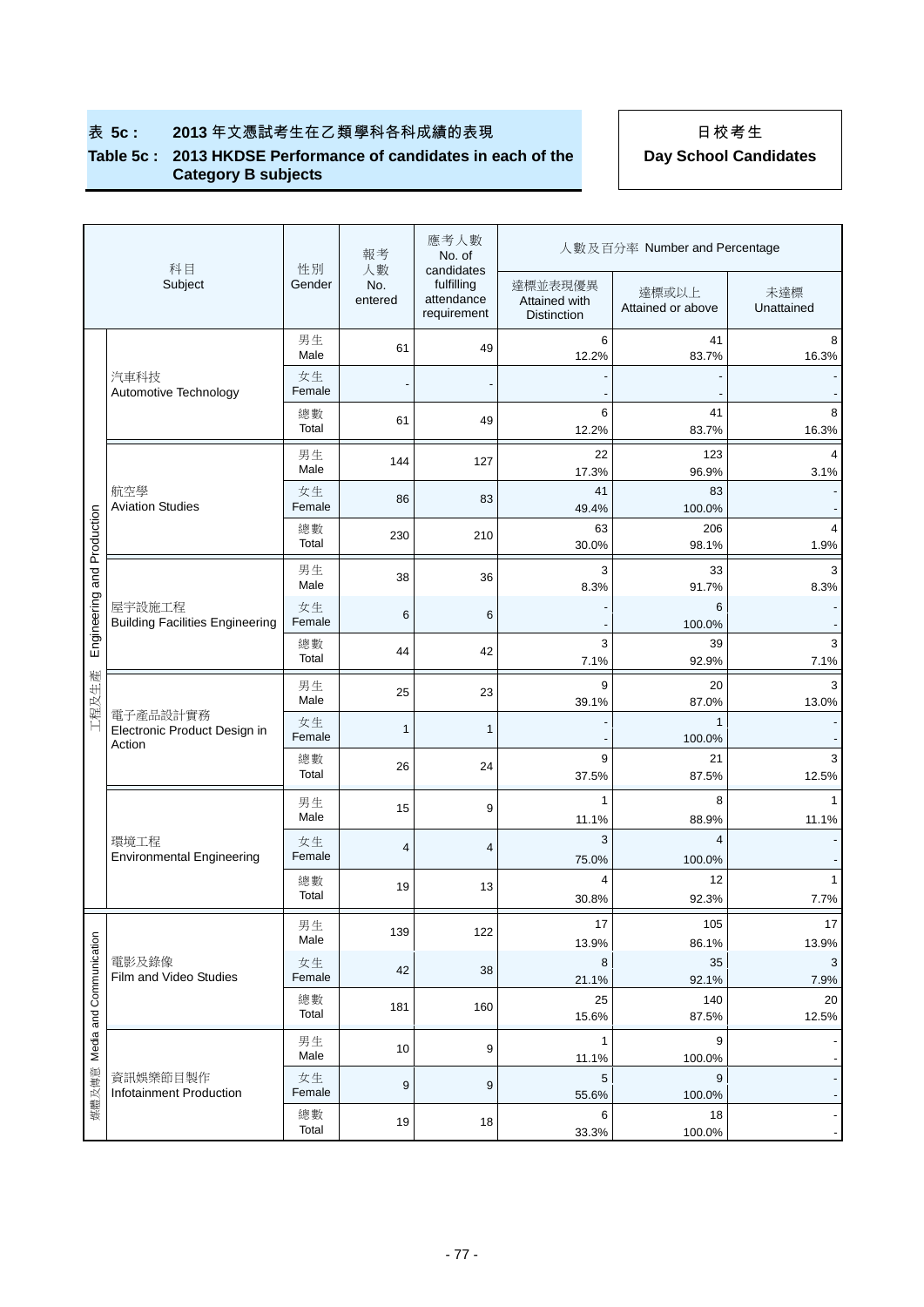#### **Table 5c : 2013 HKDSE Performance of candidates in each of the Category B subjects**

| 科目                      |                                                     | 性別           | 報考<br>人數       | 應考人數<br>No. of<br>candidates            | 人數及百分率 Number and Percentage                   |                            |                      |  |  |
|-------------------------|-----------------------------------------------------|--------------|----------------|-----------------------------------------|------------------------------------------------|----------------------------|----------------------|--|--|
|                         | Subject                                             | Gender       | No.<br>entered | fulfilling<br>attendance<br>requirement | 達標並表現優異<br>Attained with<br><b>Distinction</b> | 達標或以上<br>Attained or above | 未達標<br>Unattained    |  |  |
|                         |                                                     | 男生<br>Male   | 13             | 12                                      | 4<br>33.3%                                     | 11<br>91.7%                | 8.3%                 |  |  |
|                         | 公關及廣告<br>Public Relations and<br>Advertising        | 女生<br>Female | 29             | 27                                      | 11<br>40.7%                                    | 22<br>81.5%                | 5<br>18.5%           |  |  |
|                         |                                                     | 總數<br>Total  | 42             | 39                                      | 15<br>38.5%                                    | 33<br>84.6%                | 6<br>15.4%           |  |  |
| Media and Communication |                                                     | 男生<br>Male   | 40             | 35                                      | 10<br>28.6%                                    | 35<br>100.0%               |                      |  |  |
| 媒體及傳意                   | 電台主持與節目製作<br>Radio Host and Programme<br>Production | 女生<br>Female | 69             | 67                                      | 29<br>43.3%                                    | 67<br>100.0%               |                      |  |  |
|                         |                                                     | 總數<br>Total  | 109            | 102                                     | 39<br>38.2%                                    | 102<br>100.0%              |                      |  |  |
|                         |                                                     | 男生<br>Male   | 8              | 8                                       | 3<br>37.5%                                     | $\overline{7}$<br>87.5%    | 1<br>12.5%           |  |  |
|                         | 幼兒成長教育<br>Child Development and Care                | 女生<br>Female | 141            | 137                                     | 38<br>27.7%                                    | 129<br>94.2%               | 8<br>5.8%            |  |  |
|                         |                                                     | 總數<br>Total  | 149            | 145                                     | 41<br>28.3%                                    | 136<br>93.8%               | 9<br>6.2%            |  |  |
|                         |                                                     | 男生<br>Male   | 10             | 8                                       | 1<br>12.5%                                     | 8<br>100.0%                |                      |  |  |
|                         | 項目策劃及運作<br>Events Planning and<br>Operation         | 女生<br>Female | 31             | 31                                      | 18<br>58.1%                                    | 30<br>96.8%                | $\mathbf{1}$<br>3.2% |  |  |
|                         |                                                     | 總數<br>Total  | 41             | 39                                      | 19<br>48.7%                                    | 38<br>97.4%                | 1<br>2.6%            |  |  |
|                         |                                                     | 男生<br>Male   | 19             | 12                                      | $\mathbf{1}$<br>8.3%                           | 6<br>50.0%                 | 6<br>50.0%           |  |  |
| Services                | 美容學基礎<br><b>Fundamental Cosmetology</b>             | 女生<br>Female | 253            | 228                                     | 54<br>23.7%                                    | 215<br>94.3%               | 13<br>5.7%           |  |  |
| 服務                      |                                                     | 總數<br>Total  | 272            | 240                                     | 55<br>22.9%                                    | 221<br>92.1%               | 19<br>7.9%           |  |  |
|                         |                                                     | 男生<br>Male   | 157            | 131                                     | 10<br>7.6%                                     | 95<br>72.5%                | 36<br>27.5%          |  |  |
|                         | 酒店服務營運<br>Hospitality Services in<br>Practice       | 女生<br>Female | 297            | 285                                     | 69<br>24.2%                                    | 255<br>89.5%               | 30<br>10.5%          |  |  |
|                         |                                                     | 總數<br>Total  | 454            | 416                                     | 79<br>19.0%                                    | 350<br>84.1%               | 66<br>15.9%          |  |  |
|                         |                                                     | 男生<br>Male   | 213            | 195                                     | 10<br>5.1%                                     | 180<br>92.3%               | 15<br>7.7%           |  |  |
|                         | 酒店營運<br><b>Hotel Operations</b>                     | 女生<br>Female | 257            | 247                                     | 41<br>16.6%                                    | 242<br>98.0%               | 5<br>2.0%            |  |  |
|                         |                                                     | 總數<br>Total  | 470            | 442                                     | 51<br>11.5%                                    | 422<br>95.5%               | 20<br>4.5%           |  |  |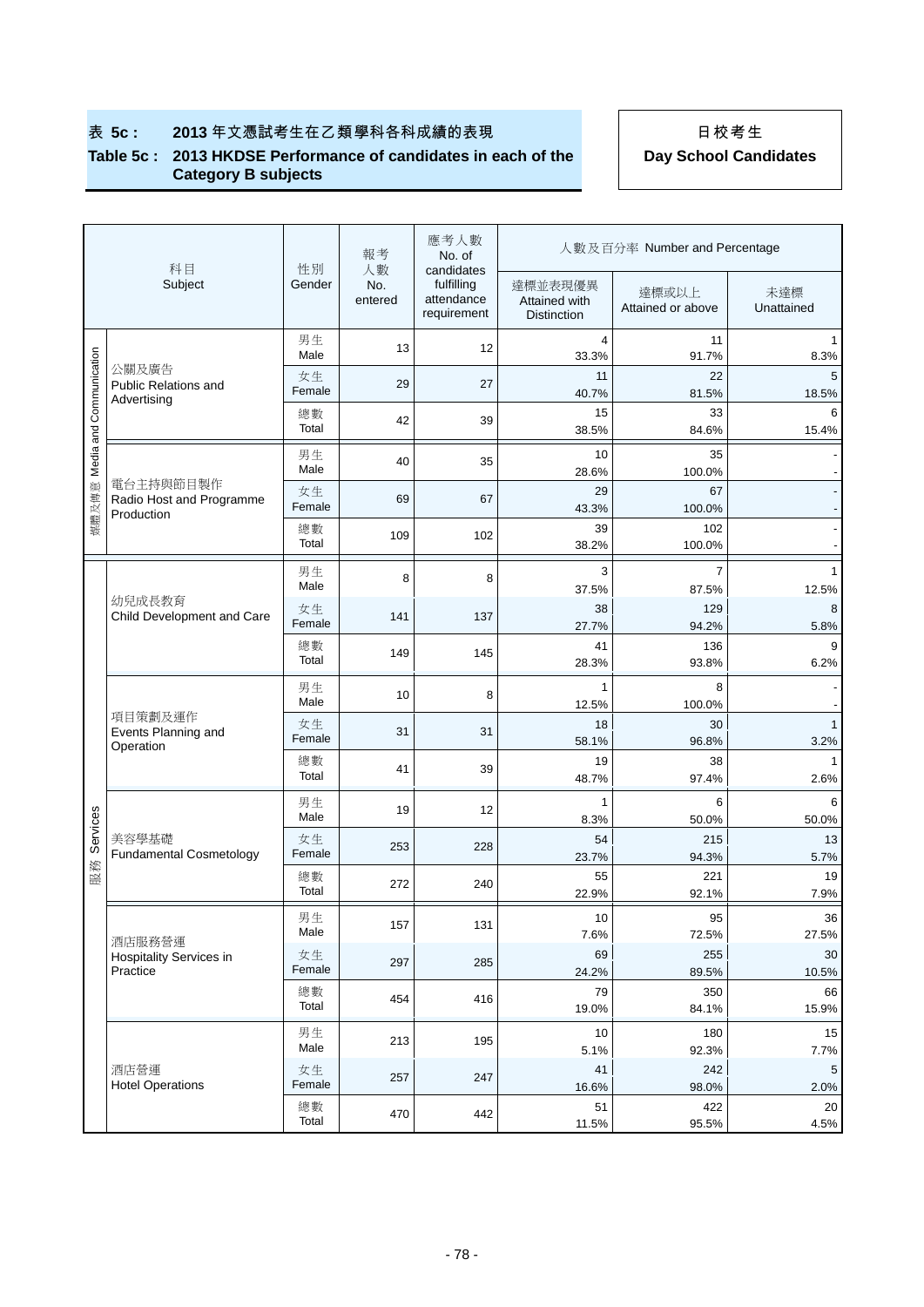#### **Table 5c : 2013 HKDSE Performance of candidates in each of the Category B subjects**

|                                   | 科目                               | 性別           | 報考<br>人數       | 應考人數<br>No. of<br>candidates            | 人數及百分率 Number and Percentage                   |                            |                   |  |  |
|-----------------------------------|----------------------------------|--------------|----------------|-----------------------------------------|------------------------------------------------|----------------------------|-------------------|--|--|
|                                   | Subject                          | Gender       | No.<br>entered | fulfilling<br>attendance<br>requirement | 達標並表現優異<br>Attained with<br><b>Distinction</b> | 達標或以上<br>Attained or above | 未達標<br>Unattained |  |  |
|                                   | 西式食品製作<br><b>Western Cuisine</b> | 男生<br>Male   | 319            | 305                                     | 10<br>3.3%                                     | 290<br>95.1%               | 15<br>4.9%        |  |  |
| Services                          |                                  | 女生<br>Female | 405            | 388                                     | 73<br>18.8%                                    | 382<br>98.5%               | 6<br>1.5%         |  |  |
| 服務                                |                                  | 總數<br>Total  | 724            | 693                                     | 83<br>12.0%                                    | 672<br>97.0%               | 21<br>3.0%        |  |  |
|                                   |                                  | 男生<br>Male   | 2 0 9 7        | 1877                                    | 256<br>13.6%                                   | 1620<br>86.3%              | 257<br>13.7%      |  |  |
| 所有乙類學科<br>All Category B subjects |                                  | 女生<br>Female | 2686           | 2 5 4 2                                 | 709<br>27.9%                                   | 2 3 7 3<br>93.4%           | 169<br>6.6%       |  |  |
|                                   |                                  | 總數<br>Total  | 4 7 8 3        | 4 4 1 9                                 | 965<br>21.8%                                   | 3993<br>90.4%              | 426<br>9.6%       |  |  |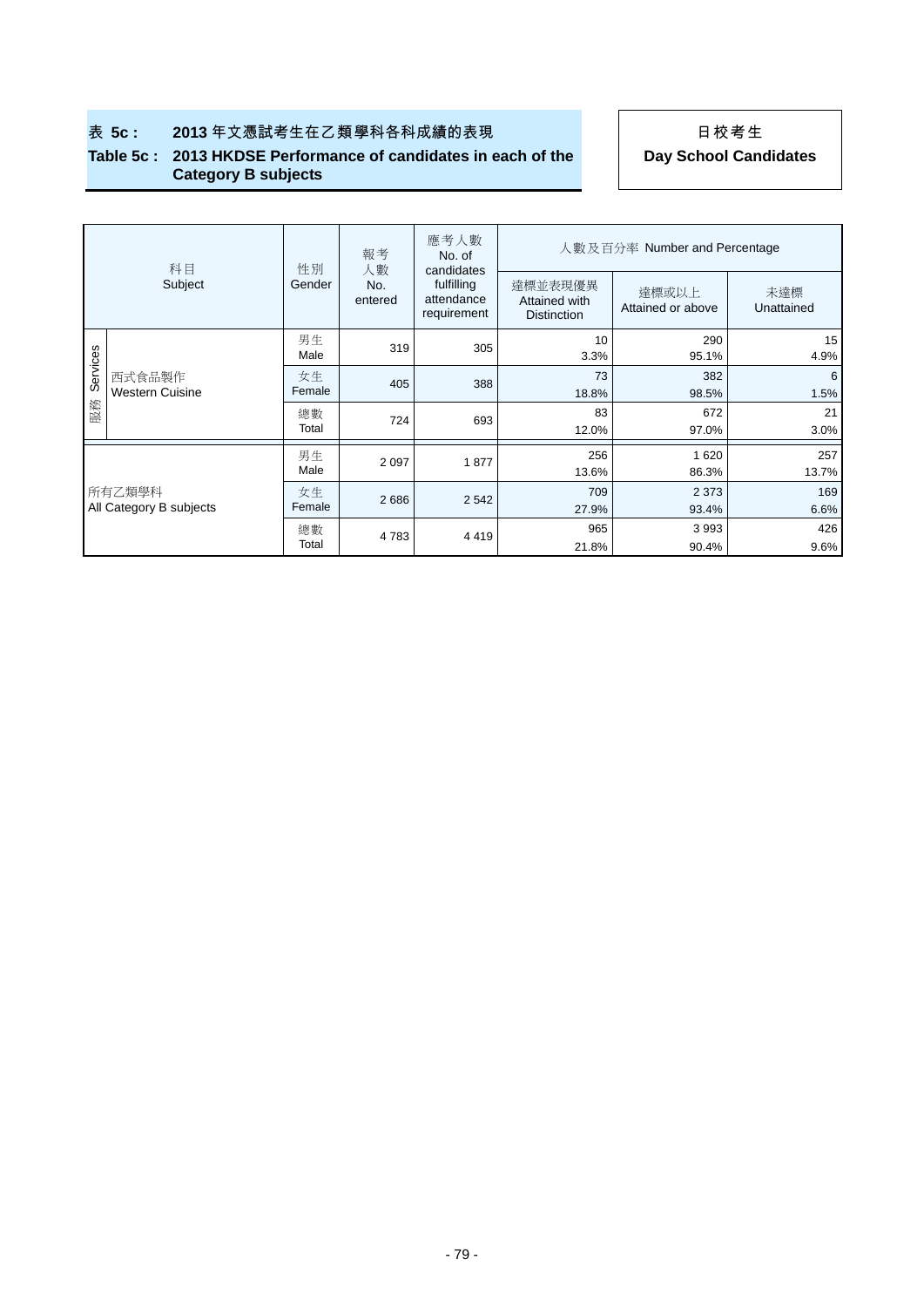#### **Table 5d : 2013 HKDSE Performance of candidates in each of the Category B subjects**

|         | 科目                                                    | 性別           | 報考<br>人數       | 應考人數<br>No. of<br>candidates            | 人數及百分率 Number and Percentage                   |                            |                        |  |  |
|---------|-------------------------------------------------------|--------------|----------------|-----------------------------------------|------------------------------------------------|----------------------------|------------------------|--|--|
|         | Subject                                               | Gender       | No.<br>entered | fulfilling<br>attendance<br>requirement | 達標並表現優異<br>Attained with<br><b>Distinction</b> | 達標或以上<br>Attained or above | 未達標<br>Unattained      |  |  |
|         |                                                       | 男生<br>Male   | 97             | 87                                      | 26<br>29.9%                                    | 73<br>83.9%                | 14<br>16.1%            |  |  |
|         | 應用心理學<br>Applied Psychology                           | 女生<br>Female | 84             | 76                                      | 28<br>36.8%                                    | 69<br>90.8%                | 9.2%                   |  |  |
|         |                                                       | 總數<br>Total  | 181            | 163                                     | 54<br>33.1%                                    | 142<br>87.1%               | 21<br>12.9%            |  |  |
|         |                                                       | 男生<br>Male   | 38             | 34                                      | 10<br>29.4%                                    | 33<br>97.1%                | 2.9%                   |  |  |
|         | 運動科學及體適能<br><b>Exercise Science and Health</b>        | 女生<br>Female | 4              | 4                                       | 3<br>75.0%                                     | $\overline{4}$<br>100.0%   |                        |  |  |
|         | <b>Fitness</b>                                        | 總數<br>Total  | 42             | 38                                      | 13<br>34.2%                                    | 37<br>97.4%                | 2.6%                   |  |  |
|         |                                                       | 男生           | 23             | 22                                      | 1                                              | 15                         | $\overline{7}$         |  |  |
|         | 基礎健康護理                                                | Male<br>女生   | 60             | 58                                      | 4.5%<br>15                                     | 68.2%<br>54                | 31.8%                  |  |  |
|         | <b>Fundamental Health Care</b>                        | Female<br>總數 | 83             | 80                                      | 25.9%<br>16                                    | 93.1%<br>69                | 6.9%<br>11             |  |  |
| Science |                                                       | Total<br>男生  |                |                                         | 20.0%<br>4                                     | 86.3%<br>33                | 13.8%<br>10            |  |  |
|         | 中醫保健與美容<br>Health and Beauty Keeping in<br><b>TCM</b> | Male         | 43             | 43                                      | 9.3%                                           | 76.7%                      | 23.3%                  |  |  |
| Applied |                                                       | 女生<br>Female | 43             | 42                                      | 13<br>31.0%                                    | 38<br>90.5%                | 9.5%                   |  |  |
| 應用科學    |                                                       | 總數<br>Total  | 86             | 85                                      | 17<br>20.0%                                    | 71<br>83.5%                | 14<br>16.5%            |  |  |
|         |                                                       | 男生<br>Male   | 21             | 21                                      | 5<br>23.8%                                     | 19<br>90.5%                | $\overline{2}$<br>9.5% |  |  |
|         | 健康護理實務<br><b>Health Care Practice</b>                 | 女生<br>Female | 119            | 116                                     | 41<br>35.3%                                    | 113<br>97.4%               | 3<br>2.6%              |  |  |
|         |                                                       | 總數<br>Total  | 140            | 137                                     | 46<br>33.6%                                    | 132<br>96.4%               | 5<br>3.6%              |  |  |
|         |                                                       | 男生<br>Male   | 44             | 36                                      | 20                                             | 28                         | 8                      |  |  |
|         | 醫務化驗科學                                                | 女生           | 41             | 41                                      | 55.6%<br>24                                    | 77.8%<br>33                | 22.2%<br>8             |  |  |
|         | <b>Medical Laboratory Science</b>                     | Female<br>總數 | 85             | 77                                      | 58.5%<br>44                                    | 80.5%<br>61                | 19.5%<br>16            |  |  |
|         |                                                       | Total        |                |                                         | 57.1%                                          | 79.2%                      | 20.8%                  |  |  |
|         |                                                       | 男生<br>Male   | 55             | 43                                      | 7<br>16.3%                                     | 39<br>90.7%                | 9.3%                   |  |  |
|         | 運動管理與教練法<br>Sports Coaching and<br>Management         | 女生<br>Female | 17             | 12                                      | 2<br>16.7%                                     | 12<br>100.0%               |                        |  |  |
|         |                                                       | 總數<br>Total  | 72             | 55                                      | 9<br>16.4%                                     | 51<br>92.7%                | 4<br>7.3%              |  |  |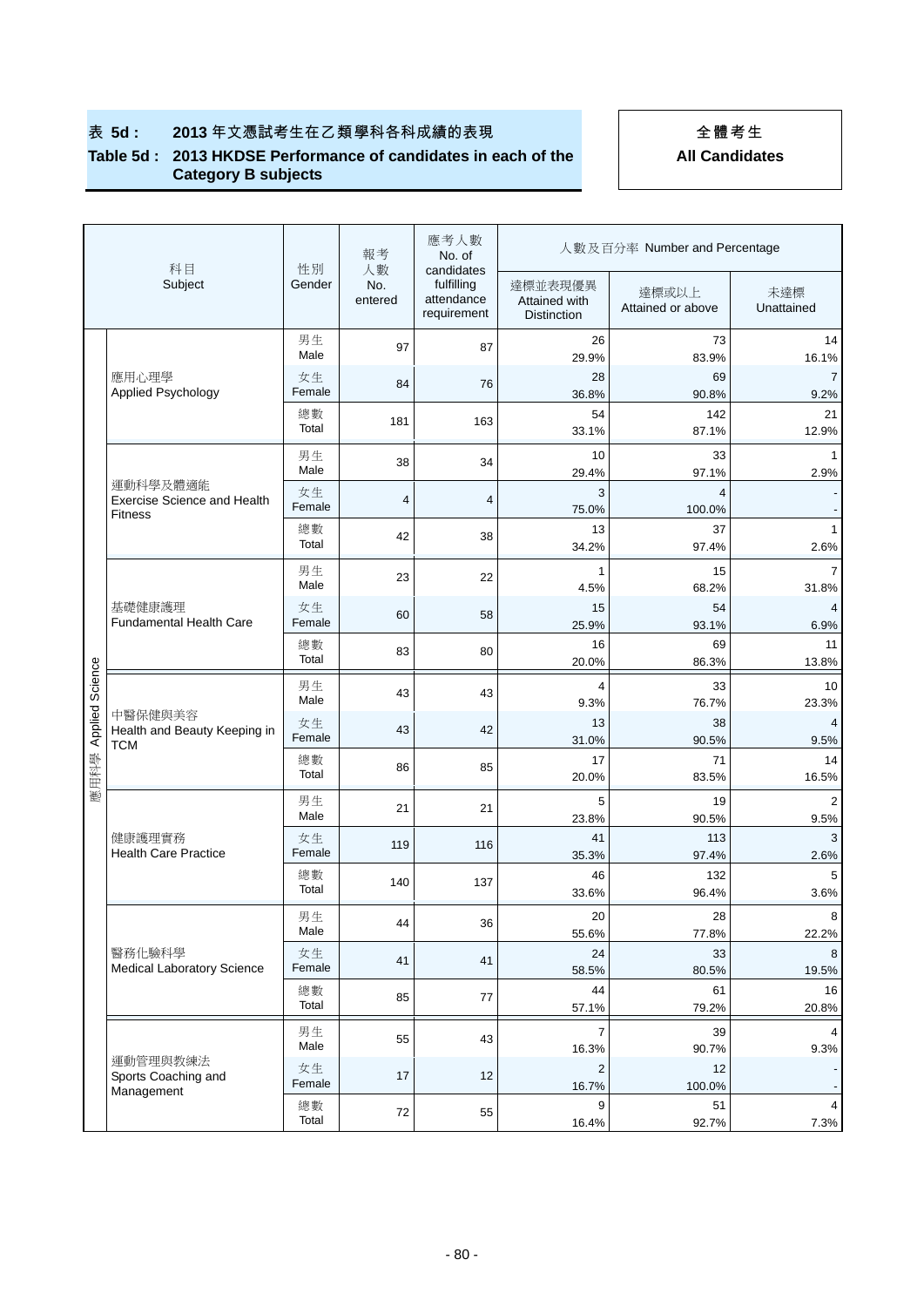#### **Table 5d : 2013 HKDSE Performance of candidates in each of the Category B subjects**

|                                |                                                             |              | 報考<br>人數       | 應考人數<br>No. of<br>candidates            | 人數及百分率 Number and Percentage                   |                            |                         |  |
|--------------------------------|-------------------------------------------------------------|--------------|----------------|-----------------------------------------|------------------------------------------------|----------------------------|-------------------------|--|
|                                | 科目<br>Subject                                               | 性別<br>Gender | No.<br>entered | fulfilling<br>attendance<br>requirement | 達標並表現優異<br>Attained with<br><b>Distinction</b> | 達標或以上<br>Attained or above | 未達標<br>Unattained       |  |
|                                | 國際商貿市場拓展<br>Marketing in Global Trade                       | 男生<br>Male   | 16             | 14                                      | 5<br>35.7%                                     | 9<br>64.3%                 | 5<br>35.7%              |  |
|                                |                                                             | 女生<br>Female | 15             | 14                                      | 8<br>57.1%                                     | 12<br>85.7%                | $\overline{2}$<br>14.3% |  |
|                                |                                                             | 總數<br>Total  | 31             | 28                                      | 13<br>46.4%                                    | 21<br>75.0%                | 25.0%                   |  |
|                                |                                                             | 男生<br>Male   | 140            | 124                                     | 24<br>19.4%                                    | 78<br>62.9%                | 46<br>37.1%             |  |
|                                | 中小企實用電腦會計<br><b>Practical Accounting for SMEs</b>           | 女生<br>Female | 94             | 86                                      | 30<br>34.9%                                    | 62<br>72.1%                | 24<br>27.9%             |  |
|                                |                                                             | 總數<br>Total  | 234            | 210                                     | 54<br>25.7%                                    | 140<br>66.7%               | 70<br>33.3%             |  |
|                                |                                                             | 男生<br>Male   | 39             | 38                                      | $\overline{2}$<br>5.3%                         | 37<br>97.4%                | 1<br>2.6%               |  |
|                                | 採購及營銷<br>Purchasing and<br>Merchandising                    | 女生<br>Female | 28             | 27                                      | $\overline{4}$<br>14.8%                        | 27<br>100.0%               |                         |  |
| Business, Management and Law   |                                                             | 總數<br>Total  | 67             | 65                                      | 6<br>9.2%                                      | 64<br>98.5%                | 1.5%                    |  |
|                                |                                                             | 男生<br>Male   | 26             | 25                                      | 3                                              | 25                         |                         |  |
|                                | 零售管理<br>Retail Management                                   | 女生<br>Female | 18             | 18                                      | 12.0%<br>$\overline{7}$<br>38.9%               | 100.0%<br>18<br>100.0%     |                         |  |
| 管理及法律                          |                                                             | 總數<br>Total  | 44             | 43                                      | 10<br>23.3%                                    | 43<br>100.0%               |                         |  |
| $\overline{\phantom{a}}$<br>商業 |                                                             | 男生<br>Male   | 17             | 16                                      | 6<br>37.5%                                     | 12<br>75.0%                | 25.0%                   |  |
|                                | 認識金融服務<br><b>Understanding Financial</b><br><b>Services</b> | 女生<br>Female | 13             | 13                                      | 6<br>46.2%                                     | 9<br>69.2%                 | 30.8%                   |  |
|                                |                                                             | 總數<br>Total  | 30             | 29                                      | 12<br>41.4%                                    | 21<br>72.4%                | 27.6%                   |  |
|                                |                                                             | 男生<br>Male   | 18             | 14                                      | $\overline{4}$                                 | 10                         |                         |  |
|                                | 認識香港法律<br>Understanding Hong Kong                           | 女生<br>Female | 21             | 20                                      | 28.6%<br>10                                    | 71.4%<br>14                | 28.6%<br>6              |  |
|                                | Law                                                         | 總數<br>Total  | 39             | 34                                      | 50.0%<br>14<br>41.2%                           | 70.0%<br>24<br>70.6%       | 30.0%<br>10<br>29.4%    |  |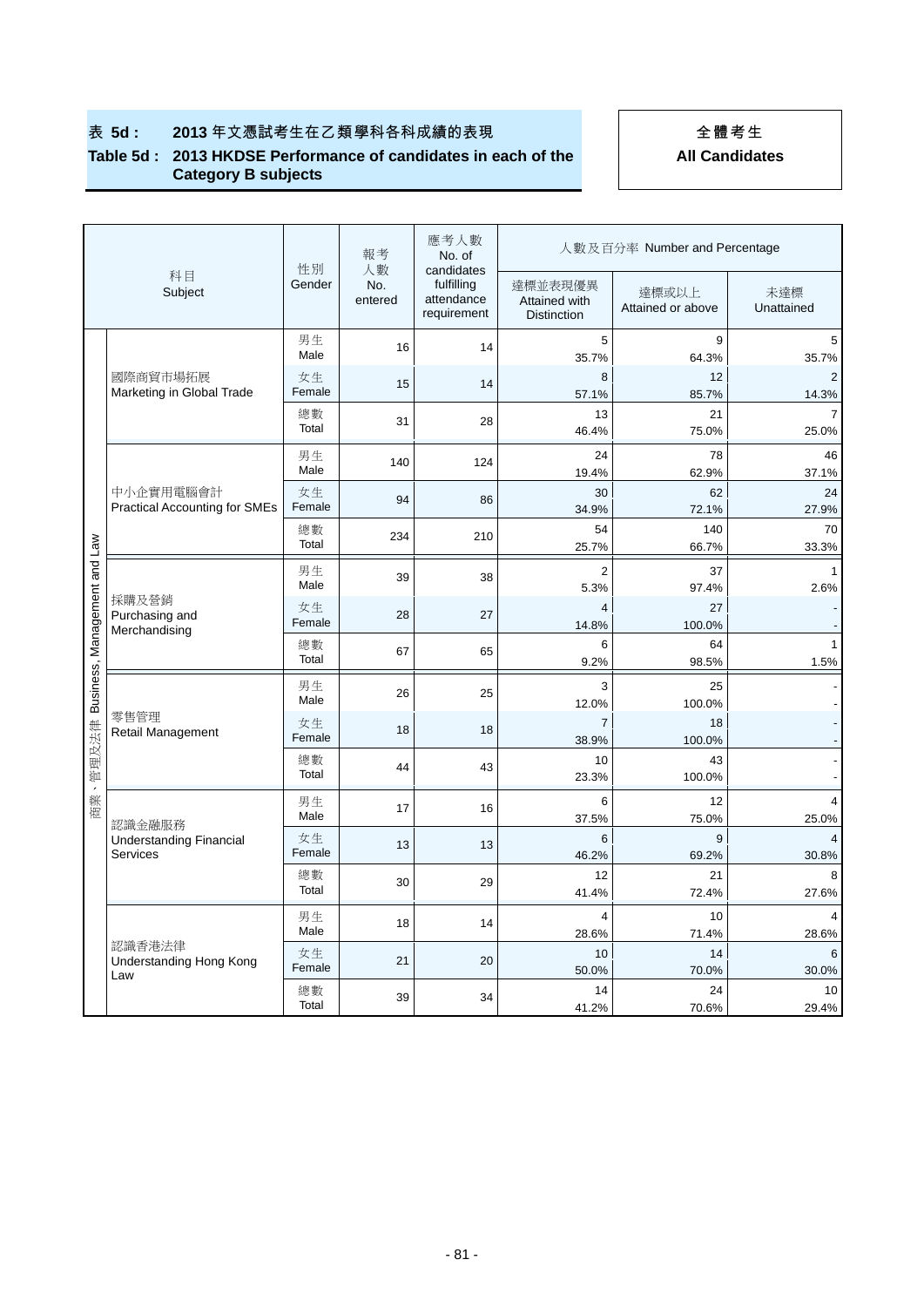#### **Table 5d : 2013 HKDSE Performance of candidates in each of the Category B subjects**

|                  | 科目                                         | 性別                    | 報考                   | 應考人數<br>No. of                                        |                                                | 人數及百分率 Number and Percentage |                       |
|------------------|--------------------------------------------|-----------------------|----------------------|-------------------------------------------------------|------------------------------------------------|------------------------------|-----------------------|
|                  | Subject                                    | Gender                | 人數<br>No.<br>entered | candidates<br>fulfilling<br>attendance<br>requirement | 達標並表現優異<br>Attained with<br><b>Distinction</b> | 達標或以上<br>Attained or above   | 未達標<br>Unattained     |
|                  |                                            | 男生<br>Male            | 27                   | 22                                                    | 3<br>13.6%                                     | 13<br>59.1%                  | 9<br>40.9%            |
|                  | 商業漫畫設計<br><b>Commercial Comic Art</b>      | 女生<br>Female          | 41                   | 40                                                    | 11<br>27.5%                                    | 31<br>77.5%                  | 9<br>22.5%            |
|                  |                                            | 總數<br>Total           | 68                   | 62                                                    | 14<br>22.6%                                    | 44<br>71.0%                  | 18<br>29.0%           |
|                  |                                            | 男生<br>Male            | 112                  | 96                                                    | 9<br>9.4%                                      | 75<br>78.1%                  | 21<br>21.9%           |
|                  | 形象設計<br>Image Design                       | 女生<br>Female          | 288                  | 258                                                   | 66<br>25.6%                                    | 237<br>91.9%                 | 21<br>8.1%            |
|                  |                                            | 總數<br>Total           | 400                  | 354                                                   | 75<br>21.2%                                    | 312<br>88.1%                 | 42<br>11.9%           |
|                  |                                            | 男生<br>Male            | 35                   | 30                                                    | 3                                              | 25                           | 5                     |
|                  | 創新產品設計<br>Innovative Product Design        | 女生<br>Female          | 38                   | 37                                                    | 10.0%<br>6<br>16.2%                            | 83.3%<br>31<br>83.8%         | 16.7%<br>6<br>16.2%   |
|                  |                                            | 總數<br>Total           | 73                   | 67                                                    | 9<br>13.4%                                     | 56<br>83.6%                  | 11<br>16.4%           |
| Creative Studies |                                            | 男生                    | 15                   | 15                                                    | 4                                              | 15                           |                       |
|                  | 戲劇藝術入門<br>Introduction to Theatre Arts     | Male<br>女生            | 29                   | 29                                                    | 26.7%<br>13                                    | 100.0%<br>28                 | $\mathbf{1}$          |
|                  |                                            | Female<br>總數<br>Total | 44                   | 44                                                    | 44.8%<br>17                                    | 96.6%<br>43                  | 3.4%<br>$\mathbf{1}$  |
| 創意學習             |                                            | 男生                    | 12                   | 9                                                     | 38.6%<br>2                                     | 97.7%<br>8                   | 2.3%                  |
|                  | 珠寶藝術與設計                                    | Male<br>女生            | 37                   | 36                                                    | 22.2%<br>12                                    | 88.9%<br>36                  | 11.1%                 |
|                  | Jewellery Arts and Design                  | Female<br>總數          | 49                   | 45                                                    | 33.3%<br>14                                    | 100.0%<br>44                 | $\mathbf{1}$          |
|                  |                                            | Total<br>男生           |                      | 130                                                   | 31.1%<br>12                                    | 97.8%<br>112                 | 2.2%<br>18            |
|                  | 多媒體科藝                                      | Male<br>女生            | 136                  |                                                       | 9.2%<br>$\overline{7}$                         | 86.2%<br>38                  | 13.8%<br>3            |
|                  | Multimedia Entertainment<br><b>Studies</b> | Female<br>總數          | 44                   | 41                                                    | 17.1%<br>19                                    | 92.7%<br>150                 | 7.3%<br>21            |
|                  |                                            | Total                 | 180                  | 171                                                   | 11.1%                                          | 87.7%                        | 12.3%                 |
|                  |                                            | 男生<br>Male            | 8                    | 8                                                     | $\overline{2}$<br>25.0%                        | 7<br>87.5%                   | $\mathbf{1}$<br>12.5% |
|                  | 舞出新機-舞蹈藝術<br>Taking a Chance on Dance      | 女生<br>Female          | 53                   | 53                                                    | 20<br>37.7%                                    | 50<br>94.3%                  | 3<br>5.7%             |
|                  |                                            | 總數<br>Total           | 61                   | 61                                                    | 22<br>36.1%                                    | 57<br>93.4%                  | 6.6%                  |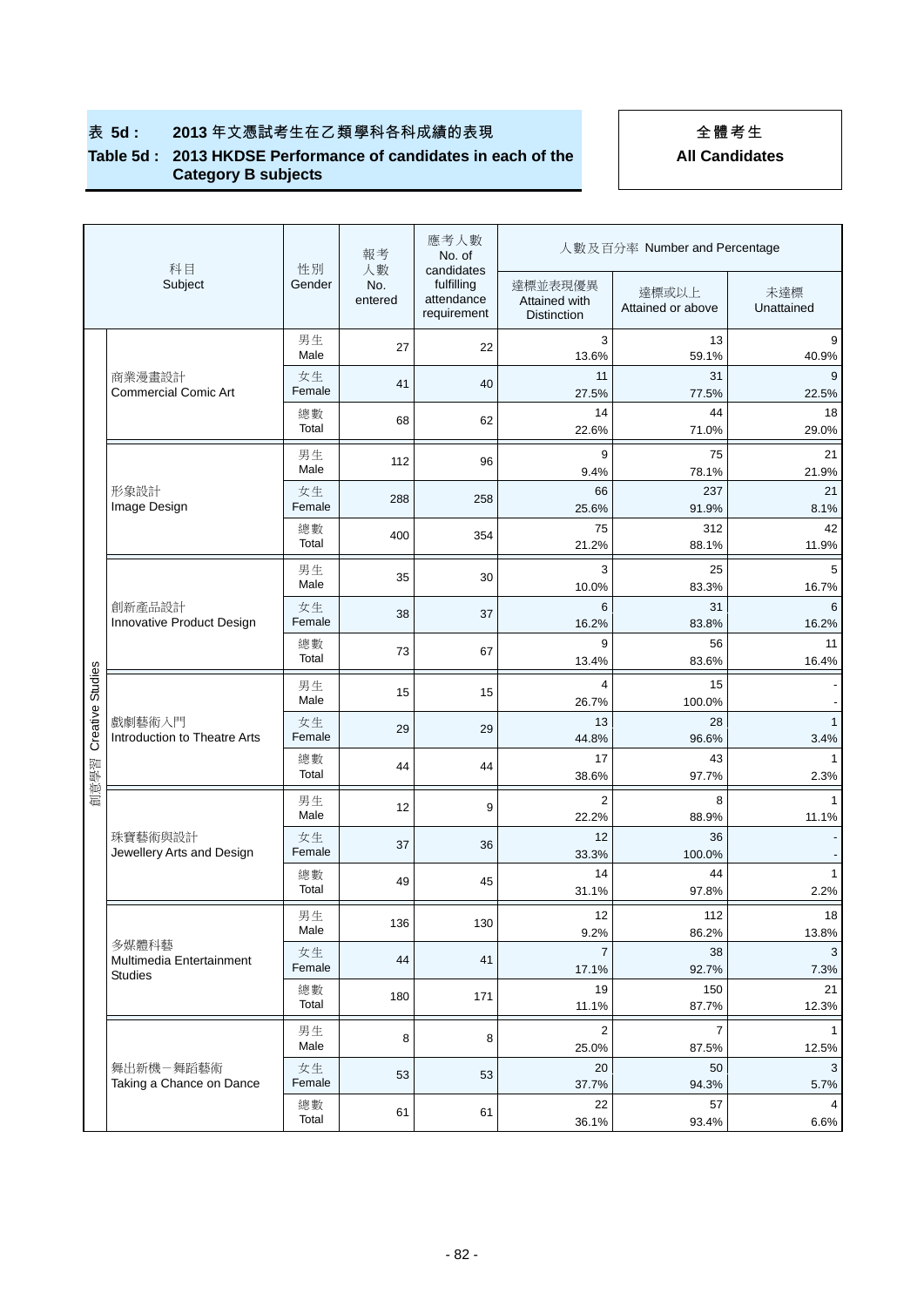#### **Table 5d : 2013 HKDSE Performance of candidates in each of the Category B subjects**

|                         | 科目                                                 |              | 報考<br>人數       | 應考人數<br>No. of<br>candidates            |                                                | 人數及百分率 Number and Percentage |                   |  |  |  |
|-------------------------|----------------------------------------------------|--------------|----------------|-----------------------------------------|------------------------------------------------|------------------------------|-------------------|--|--|--|
|                         | Subject                                            | 性別<br>Gender | No.<br>entered | fulfilling<br>attendance<br>requirement | 達標並表現優異<br>Attained with<br><b>Distinction</b> | 達標或以上<br>Attained or above   | 未達標<br>Unattained |  |  |  |
|                         |                                                    | 男生<br>Male   | 64             | 52                                      | 6<br>11.5%                                     | 43<br>82.7%                  | 9<br>17.3%        |  |  |  |
|                         | 汽車科技<br>Automotive Technology                      | 女生<br>Female |                |                                         |                                                |                              |                   |  |  |  |
|                         |                                                    | 總數<br>Total  | 64             | 52                                      | 6<br>11.5%                                     | 43<br>82.7%                  | 9<br>17.3%        |  |  |  |
|                         |                                                    | 男生<br>Male   | 148            | 131                                     | 22<br>16.8%                                    | 126<br>96.2%                 | 5<br>3.8%         |  |  |  |
|                         | 航空學<br><b>Aviation Studies</b>                     | 女生<br>Female | 91             | 87                                      | 42<br>48.3%                                    | 87<br>100.0%                 |                   |  |  |  |
| and Production          |                                                    | 總數<br>Total  | 239            | 218                                     | 64<br>29.4%                                    | 213<br>97.7%                 | 5<br>2.3%         |  |  |  |
|                         |                                                    | 男生           | 41             | 39                                      | 3                                              | 36                           | 3                 |  |  |  |
|                         | 屋宇設施工程                                             | Male<br>女生   | 6              | 6                                       | 7.7%                                           | 92.3%<br>6                   | 7.7%              |  |  |  |
| Engineering             | <b>Building Facilities Engineering</b>             | Female<br>總數 |                |                                         | 3                                              | 100.0%<br>42                 | 3                 |  |  |  |
|                         |                                                    | Total        | 47             | 45                                      | 6.7%                                           | 93.3%                        | 6.7%              |  |  |  |
| 工程及生產                   |                                                    | 男生<br>Male   | 25             | 23                                      | 9<br>39.1%                                     | 20<br>87.0%                  | 3<br>13.0%        |  |  |  |
|                         | 電子產品設計實務<br>Electronic Product Design in<br>Action | 女生<br>Female | $\mathbf{1}$   | $\mathbf{1}$                            |                                                | 1<br>100.0%                  |                   |  |  |  |
|                         |                                                    | 總數<br>Total  | 26             | 24                                      | 9<br>37.5%                                     | 21<br>87.5%                  | 3<br>12.5%        |  |  |  |
|                         |                                                    | 男生<br>Male   | 16             | 10                                      | $\mathbf{1}$                                   | 8                            | 2                 |  |  |  |
|                         | 環境工程                                               | 女生           | 4              | 4                                       | 10.0%<br>3                                     | 80.0%<br>$\overline{4}$      | 20.0%             |  |  |  |
|                         | <b>Environmental Engineering</b>                   | Female<br>總數 |                |                                         | 75.0%<br>$\overline{4}$                        | 100.0%<br>12                 | 2                 |  |  |  |
|                         |                                                    | Total        | 20             | 14                                      | 28.6%                                          | 85.7%                        | 14.3%             |  |  |  |
|                         |                                                    | 男生<br>Male   | 160            | 137                                     | 17<br>12.4%                                    | 115<br>83.9%                 | 22<br>16.1%       |  |  |  |
|                         | 電影及錄像<br>Film and Video Studies                    | 女生<br>Female | 47             | 41                                      | 8<br>19.5%                                     | 38<br>92.7%                  | 3<br>7.3%         |  |  |  |
| Media and Communication |                                                    | 總數<br>Total  | 207            | 178                                     | 25<br>14.0%                                    | 153<br>86.0%                 | 25<br>14.0%       |  |  |  |
|                         |                                                    | 男生           | 11             | 10                                      | $\mathbf{1}$                                   | 10                           |                   |  |  |  |
|                         | 資訊娛樂節目製作                                           | Male<br>女生   |                |                                         | 10.0%<br>5                                     | 100.0%<br>9                  |                   |  |  |  |
| 媒體及傳意                   | Infotainment Production                            | Female       | 9              | 9                                       | 55.6%                                          | 100.0%                       |                   |  |  |  |
|                         |                                                    | 總數<br>Total  | 20             | 19                                      | 6<br>31.6%                                     | 19<br>100.0%                 |                   |  |  |  |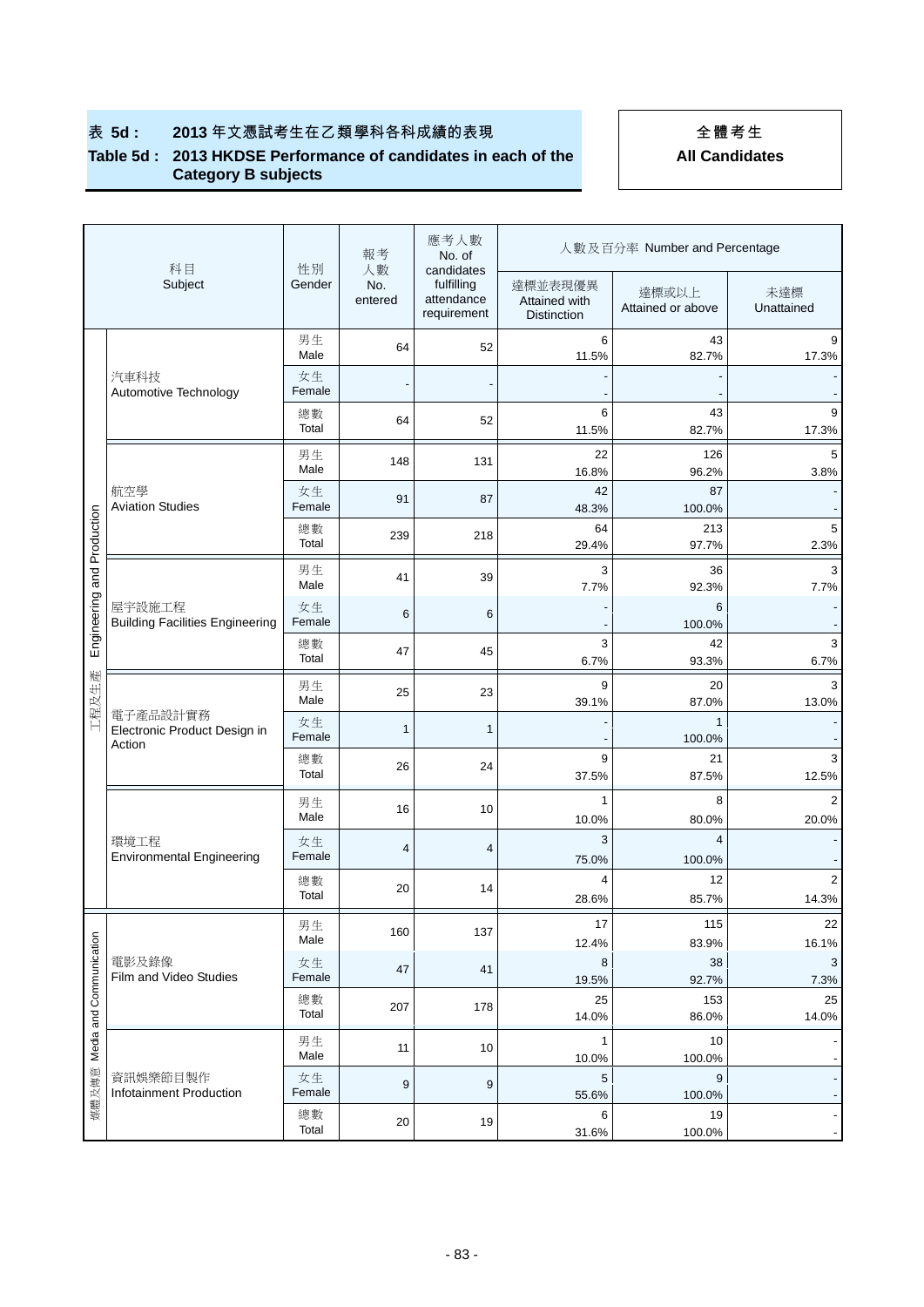#### **Table 5d : 2013 HKDSE Performance of candidates in each of the Category B subjects**

|                         | 科目                                           |              | 報考<br>人數       | 應考人數<br>No. of<br>candidates            |                                                | 人數及百分率 Number and Percentage |                   |
|-------------------------|----------------------------------------------|--------------|----------------|-----------------------------------------|------------------------------------------------|------------------------------|-------------------|
|                         | Subject                                      | 性別<br>Gender | No.<br>entered | fulfilling<br>attendance<br>requirement | 達標並表現優異<br>Attained with<br><b>Distinction</b> | 達標或以上<br>Attained or above   | 未達標<br>Unattained |
|                         |                                              | 男生<br>Male   | 13             | 12                                      | 4<br>33.3%                                     | 11<br>91.7%                  | 8.3%              |
|                         | 公關及廣告<br>Public Relations and<br>Advertising | 女生<br>Female | 29             | 27                                      | 11<br>40.7%                                    | 22<br>81.5%                  | 5<br>18.5%        |
|                         |                                              | 總數<br>Total  | 42             | 39                                      | 15<br>38.5%                                    | 33<br>84.6%                  | 6<br>15.4%        |
| Media and Communication |                                              | 男生<br>Male   | 42             | 37                                      | 11<br>29.7%                                    | 37<br>100.0%                 |                   |
| 媒體及傳意                   | 電台主持與節目製作<br>Radio Host and Programme        | 女生<br>Female | 71             | 69                                      | 29<br>42.0%                                    | 69<br>100.0%                 |                   |
|                         | Production                                   | 總數<br>Total  | 113            | 106                                     | 40<br>37.7%                                    | 106<br>100.0%                |                   |
|                         |                                              | 男生           | 8              | 8                                       | 3                                              | $\overline{7}$               |                   |
|                         | 幼兒成長教育                                       | Male<br>女生   |                |                                         | 37.5%<br>38                                    | 87.5%<br>140                 | 12.5%<br>8        |
|                         | Child Development and Care                   | Female       | 152            | 148                                     | 25.7%                                          | 94.6%                        | 5.4%              |
|                         |                                              | 總數<br>Total  | 160            | 156                                     | 41<br>26.3%                                    | 147<br>94.2%                 | 5.8%              |
|                         | 項目策劃及運作<br>Events Planning and<br>Operation  | 男生<br>Male   | 21             | 19                                      | $\mathbf{1}$<br>5.3%                           | 11<br>57.9%                  | 8<br>42.1%        |
|                         |                                              | 女生<br>Female | 36             | 35                                      | 18<br>51.4%                                    | 32<br>91.4%                  | 3<br>8.6%         |
|                         |                                              | 總數<br>Total  | 57             | 54                                      | 19<br>35.2%                                    | 43<br>79.6%                  | 11<br>20.4%       |
|                         |                                              | 男生           |                |                                         | $\mathbf{1}$                                   | 12                           | 6                 |
| Services                |                                              | Male         | 27             | 18                                      | 5.6%                                           | 66.7%                        | 33.3%             |
|                         | 美容學基礎<br><b>Fundamental Cosmetology</b>      | 女生<br>Female | 283            | 254                                     | 56<br>22.0%                                    | 237<br>93.3%                 | 17<br>6.7%        |
| 眼務                      |                                              | 總數           |                |                                         | 57                                             | 249                          | 23                |
|                         |                                              | Total        | 310            | 272                                     | 21.0%                                          | 91.5%                        | 8.5%              |
|                         |                                              | 男生           | 158            | 132                                     | 10                                             | 96                           | 36                |
|                         | 酒店服務營運                                       | Male<br>女生   |                |                                         | 7.6%<br>70                                     | 72.7%<br>257                 | 27.3%<br>30       |
|                         | Hospitality Services in<br>Practice          | Female       | 299            | 287                                     | 24.4%                                          | 89.5%                        | 10.5%             |
|                         |                                              | 總數<br>Total  | 457            | 419                                     | 80<br>19.1%                                    | 353<br>84.2%                 | 66<br>15.8%       |
|                         |                                              | 男生           | 222            | 204                                     | 10                                             | 187                          | $17$              |
|                         |                                              | Male         |                |                                         | 4.9%                                           | 91.7%                        | 8.3%              |
|                         | 酒店營運<br><b>Hotel Operations</b>              | 女生<br>Female | 259            | 249                                     | 41<br>16.5%                                    | 244<br>98.0%                 | 5<br>2.0%         |
|                         |                                              | 總數           | 481            | 453                                     | 51                                             | 431                          | 22                |
|                         |                                              | Total        |                |                                         | 11.3%                                          | 95.1%                        | 4.9%              |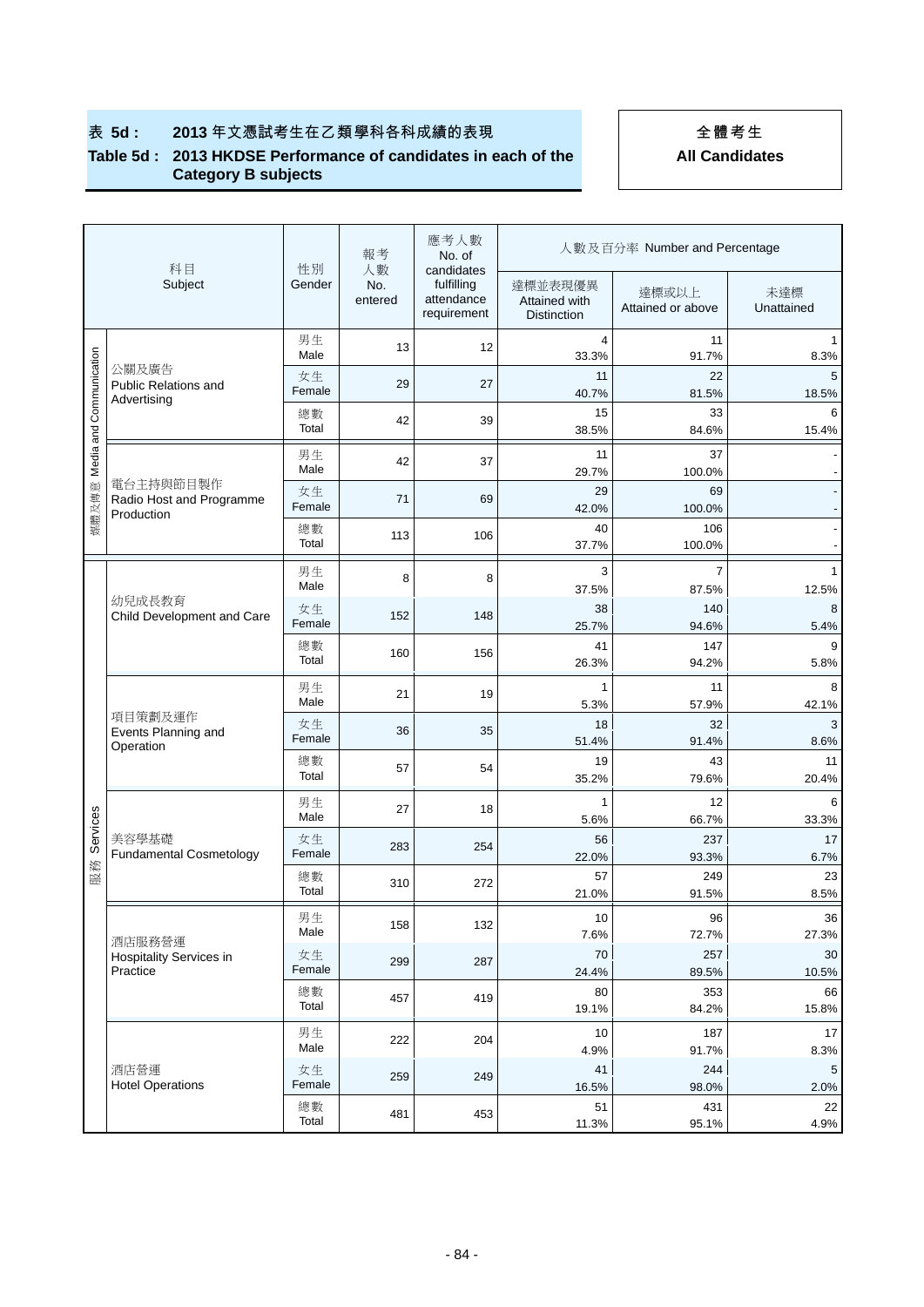#### **Table 5d : 2013 HKDSE Performance of candidates in each of the Category B subjects**

|                                   | 科目                               | 性別           | 報考<br>人數       | 應考人數<br>No. of<br>candidates            | 人數及百分率 Number and Percentage                   |                            |                   |  |  |
|-----------------------------------|----------------------------------|--------------|----------------|-----------------------------------------|------------------------------------------------|----------------------------|-------------------|--|--|
|                                   | Subject                          | Gender       | No.<br>entered | fulfilling<br>attendance<br>requirement | 達標並表現優異<br>Attained with<br><b>Distinction</b> | 達標或以上<br>Attained or above | 未達標<br>Unattained |  |  |
|                                   | 西式食品製作<br><b>Western Cuisine</b> | 男生<br>Male   | 338            | 324                                     | 11<br>3.4%                                     | 308<br>95.1%               | 16<br>4.9%        |  |  |
| Services                          |                                  | 女生<br>Female | 421            | 404                                     | 74<br>18.3%                                    | 398<br>98.5%               | 6<br>1.5%         |  |  |
| 服務                                |                                  | 總數<br>Total  | 759            | 728                                     | 85<br>11.7%                                    | 706<br>97.0%               | 22<br>3.0%        |  |  |
|                                   |                                  | 男生<br>Male   | 2 2 1 6        | 1983                                    | 262<br>13.2%                                   | 1 693<br>85.4%             | 290<br>14.6%      |  |  |
| 所有乙類學科<br>All Category B subjects |                                  | 女生<br>Female | 2 7 9 5        | 2 6 4 2                                 | 721<br>27.3%                                   | 2 4 6 0<br>93.1%           | 182<br>6.9%       |  |  |
|                                   |                                  | 總數<br>Total  | 5 0 1 1        | 4 6 25                                  | 983<br>21.3%                                   | 4 1 5 3<br>89.8%           | 472<br>10.2%      |  |  |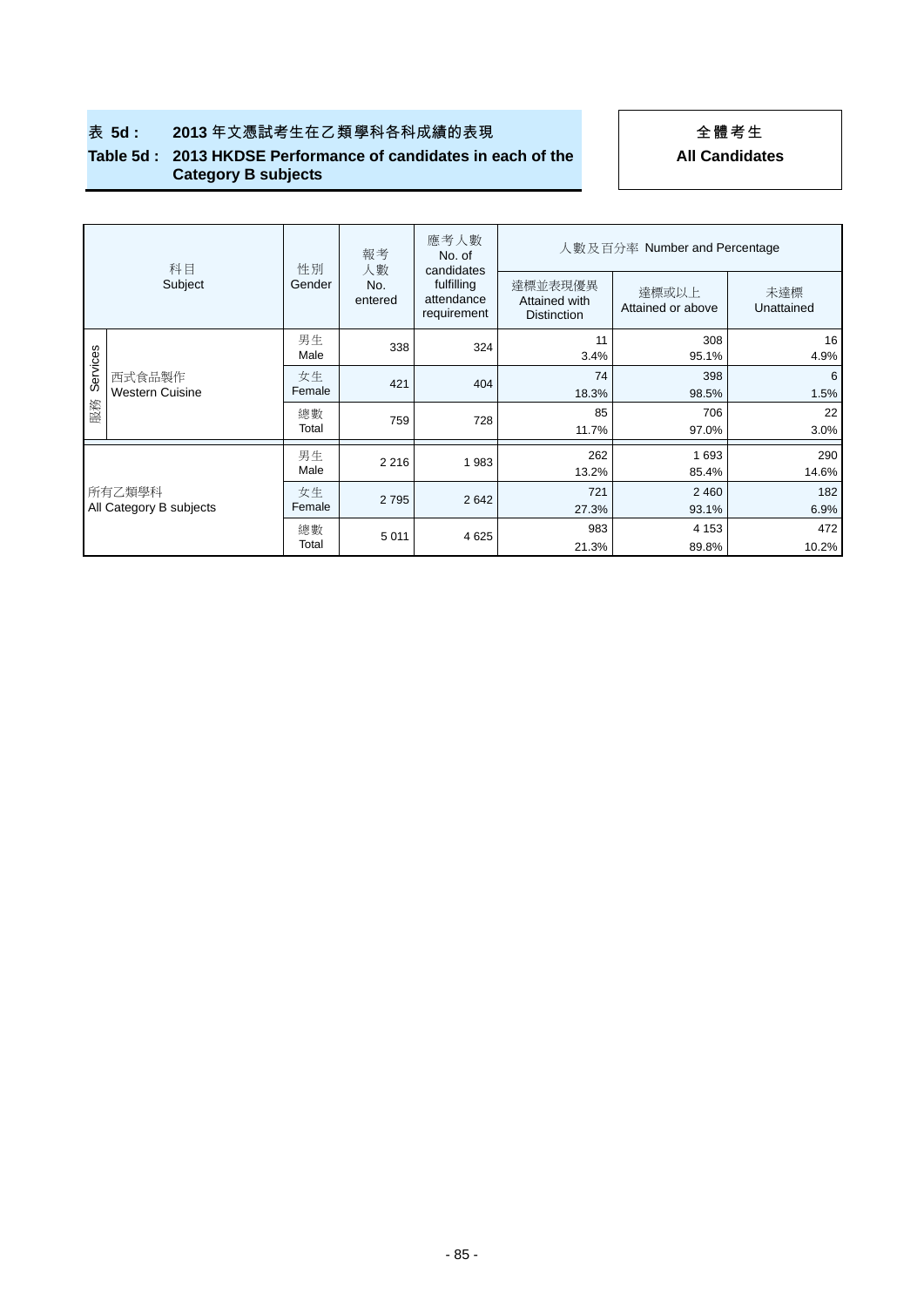### 表 5e : 2013年文憑試考生在丙類學科各科成績的表現 **Network of The Manage of The Point 2013**年文憑試考生

### **Table 5e : 2013 HKDSE Performance of candidates in each of the Category C subjects**

| 科目                                | 性別           | 報考<br>人數       | 出席            |                                  |                         | 人數及百分率 Number and Percentage |                          |                          |                        |
|-----------------------------------|--------------|----------------|---------------|----------------------------------|-------------------------|------------------------------|--------------------------|--------------------------|------------------------|
| Subject                           | Gender       | No.<br>entered | 人數<br>No. sat | a                                | b+                      | $C +$                        | d+                       | $e+$                     | U                      |
|                                   | 男生<br>Male   | 29             | 28            | 4<br>14.3%                       | 10<br>35.7%             | 17<br>60.7%                  | 21<br>75.0%              | 26<br>92.9%              | 2<br>7.1%              |
| 法語<br>French Language             | 女生<br>Female | 66             | 61            | 15<br>24.6%                      | 28<br>45.9%             | 37<br>60.7%                  | 49<br>80.3%              | 56<br>91.8%              | 5<br>8.2%              |
|                                   | 總數<br>Total  | 95             | 89            | 19<br>21.3%                      | 38<br>42.7%             | 54<br>60.7%                  | 70<br>78.7%              | 82<br>92.1%              | 7.9%                   |
|                                   | 男生<br>Male   |                |               |                                  |                         |                              |                          |                          |                        |
| 德語<br>German Language             | 女生<br>Female |                |               |                                  |                         |                              |                          |                          |                        |
|                                   | 總數<br>Total  |                |               |                                  |                         |                              |                          |                          |                        |
|                                   | 男生<br>Male   |                |               |                                  |                         |                              |                          |                          |                        |
| 印地語<br>Hindi Language             | 女生<br>Female | 8              | 8             | $\overline{2}$<br>25.0%          | 4<br>50.0%              | 5<br>62.5%                   | 6<br>75.0%               | 8<br>100.0%              |                        |
|                                   | 總數<br>Total  | 8              | 8             | $\overline{2}$<br>25.0%          | 4<br>50.0%              | 5<br>62.5%                   | 6<br>75.0%               | 8<br>100.0%              |                        |
|                                   | 男生<br>Male   | 45             | 43            | 29<br>67.4%                      | 33<br>76.7%             | 36<br>83.7%                  | 37<br>86.0%              | 39<br>90.7%              | 4<br>9.3%              |
| 日語<br>Japanese Language           | 女生<br>Female | 76             | 67            | 40<br>59.7%                      | 52<br>77.6%             | 58<br>86.6%                  | 59<br>88.1%              | 63<br>94.0%              | $\overline{4}$<br>6.0% |
|                                   | 總數<br>Total  | 121            | 110           | 69<br>62.7%                      | 85<br>77.3%             | 94<br>85.5%                  | 96<br>87.3%              | 102<br>92.7%             | 8<br>7.3%              |
|                                   | 男生<br>Male   | 3              | 3             | $\overline{2}$<br>66.7%          | $\overline{2}$<br>66.7% | 3<br>100.0%                  | 3<br>100.0%              | 3<br>100.0%              |                        |
| 西班牙語<br>Spanish Language          | 女生<br>Female | 15             | 15            | $\overline{7}$<br>46.7%          | 10<br>66.7%             | 11<br>73.3%                  | 11<br>73.3%              | 12<br>80.0%              | 3<br>20.0%             |
|                                   | 總數<br>Total  | 18             | 18            | 9<br>50.0%                       | 12<br>66.7%             | 14<br>77.8%                  | 14<br>77.8%              | 15<br>83.3%              | 3<br>16.7%             |
|                                   | 男生<br>Male   | $\overline{7}$ | 7             | $\overline{\mathbf{c}}$<br>28.6% | 6<br>85.7%              | $\overline{7}$<br>100.0%     | $\overline{7}$<br>100.0% | $\overline{7}$<br>100.0% |                        |
| 烏爾都語<br>Urdu Language             | 女生<br>Female | 6              | 6             | 3<br>50.0%                       | 6<br>100.0%             | 6<br>100.0%                  | 6<br>100.0%              | 6<br>100.0%              |                        |
|                                   | 總數<br>Total  | 13             | 13            | 5<br>38.5%                       | 12<br>92.3%             | 13<br>100.0%                 | 13<br>100.0%             | 13<br>100.0%             |                        |
|                                   | 男生<br>Male   | 84             | 81            | 37                               | 51                      | 63                           | 68<br>84.0%              | 75<br>92.6%              | 6<br>7.4%              |
| 所有丙類學科<br>All Category C subjects | 女生<br>Female | 171            | 157           | 45.7%<br>67                      | 63.0%<br>100            | 77.8%<br>117                 | 131                      | 145                      | 12                     |
|                                   | 總數<br>Total  | 255            | 238           | 42.7%<br>104<br>43.7%            | 63.7%<br>151<br>63.4%   | 74.5%<br>180<br>75.6%        | 83.4%<br>199<br>83.6%    | 92.4%<br>220<br>92.4%    | 7.6%<br>18<br>7.6%     |